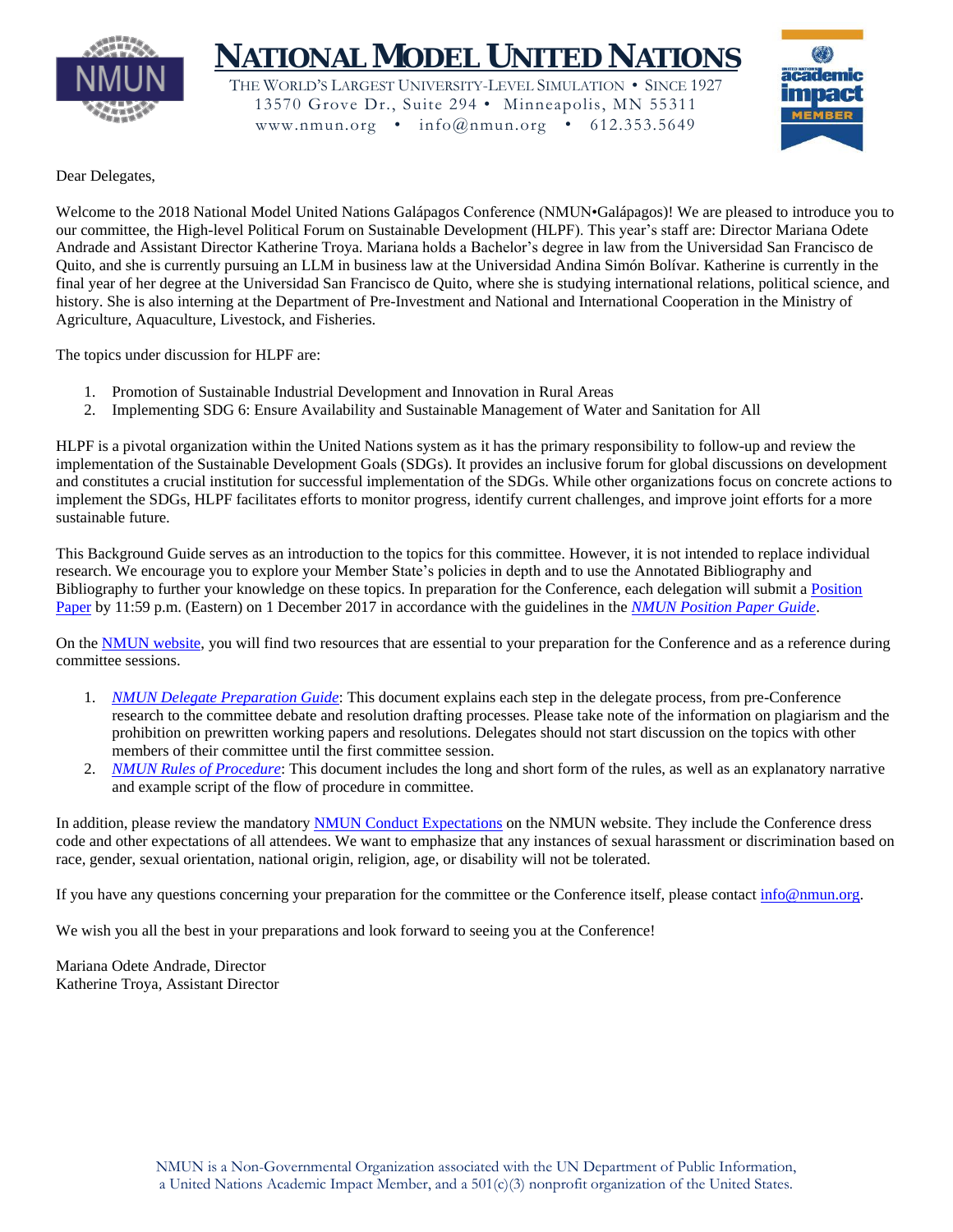

# **Table of Contents**

| I. Promotion of Sustainable Industrial Development and Innovation in Rural Areas 13 |  |
|-------------------------------------------------------------------------------------|--|
|                                                                                     |  |
|                                                                                     |  |
|                                                                                     |  |
|                                                                                     |  |
|                                                                                     |  |
|                                                                                     |  |
|                                                                                     |  |
|                                                                                     |  |
|                                                                                     |  |
| II. Implementing SDG 6:                                                             |  |
|                                                                                     |  |
|                                                                                     |  |
|                                                                                     |  |
|                                                                                     |  |
|                                                                                     |  |
|                                                                                     |  |
|                                                                                     |  |
|                                                                                     |  |
|                                                                                     |  |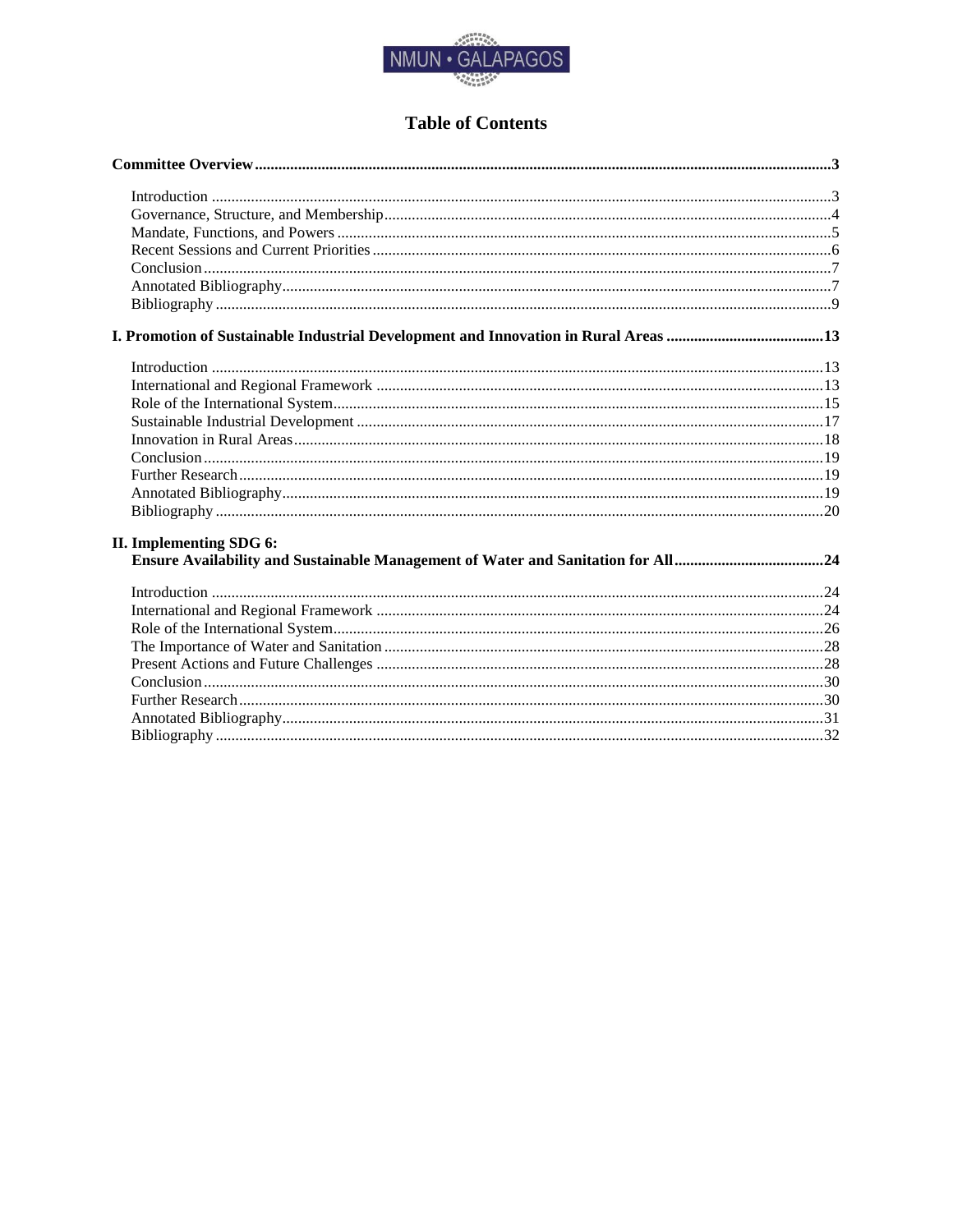

# **Committee Overview**

<span id="page-2-0"></span>*"Humanity has the ability to make development sustainable to ensure that it meets the needs of the present without compromising the ability of future generations to meet their own needs."* <sup>1</sup>

#### <span id="page-2-1"></span>*Introduction*

With this statement, the World Commission on Environment and Development, in 1987, presented a new concept to frame multiple dimensions of future global development and explained why change was needed and how it could be realized.<sup>2</sup> After the report was published, the international community started working on a compromise on how sustainable development could be implemented across the globe.<sup>3</sup> Therefore, it took several years of debates and multiple conferences, such as the Millennium Summit

Tasked with reviewing the implementation of the Sustainable Development Goals (SDGs), the **High-level Political Forum on Sustainable Development** (HLPF) reports to both the Economic and Social Council and the General Assembly.

in 2000, until the outcome document of the United Nations (UN) Conference on Sustainable Development (Rio+20), *The Future We Want* (2012), delineated the three dimensions of sustainable development: economic, social, and environmental.<sup>4</sup> These steps were milestones on the path towards the *2030 Agenda for Sustainable Development*  (2030 Agenda) (2015), the Sustainable Development Goals (SDGs), and the High-level Political Forum on Sustainable Development (HLPF).<sup>5</sup> The following paragraphs will explain the history of the UN and sustainable development, draw on the lessons learned from the Commission for Sustainable Development (CSD), and expand on the 2030 Agenda*.* Afterwards, the governance, structure, and membership of HLPF, as well as its mandate, functions, and powers, will be explained, before an analysis of recent meetings and the road ahead.

Before the *Brundtland Report (Our Common Future)* was published in 1987, the 1972 UN Conference on the Human Environment (Stockholm Conference) had paved the way for global debates on protecting the environment and sustainable development.<sup>6</sup> With its definition of sustainable development and its call for the international community to foster this new concept, the *Brundtland Report* was a keystone on the way to the 1992 UN Conference on Environment and Development (UNCED), also known as the Earth Summit, which took place in Rio de Janeiro, Brazil, and resulted in *Agenda 21*. 7 In the following year, the UN General Assembly established HLPF's predecessor, the CSD, which was designed to monitor and foster the outputs of UNCED, including *Agenda 21* and the *Rio Declaration on Environment and Development* (1992).<sup>8</sup> Established by UN General Assembly resolution 47/191 (1993), the CSD had the responsibility to follow up on UNCED by reviewing the implementation progress of the conference outcomes as well as the *Johannesburg Plan of Implementation*. 9 In contrast to HLPF, which includes all Member States, the CSD had only 53 members since it was a functional commission under ECOSOC.<sup>10</sup> The current UN Secretary-General, in his report on "Lessons learned from the Commission on Sustainable Development*"* (2013), emphasized that the CSD was able to keep sustainable development on the agenda and bring major groups together to work on a common solution.<sup>11</sup> However, it lacked the ability to flexibly respond to new challenges because its agenda was planned ahead for years.<sup>12</sup> The participation of civil society worked well for the

<sup>1</sup> UNECE, *Sustainable development - concept and action*; UN WCED, *Our Common Future*, 1987, p. 24.

 $<sup>2</sup>$  Ibid.</sup>

<sup>3</sup> ILO, *Newsletter October 12, No.* 32, 2012; UN DSD, *Sustainable Development Knowledge Platform – United Nations System*; UN General Assembly, *The Future We Want (A/RES/66/288)*, 2012.

<sup>4</sup> Ibid.

<sup>5</sup> UN DSD, *Sustainable Development Knowledge Platform – United Nations System*.

<sup>6</sup> Ibid.; UN DSD, *United Nations Conference on the Human Environment (Stockholm Conference)*.

<sup>7</sup> UN DSD, *Sustainable Development Knowledge Platform – United Nations System*; UN WCED, *Our Common Future*, 1987.

<sup>8</sup> UN DSD, *Sustainable Development Knowledge Platform - United Nations System*.

<sup>9</sup> UN DESA, *About the CSD*; UN General Assembly, *Institutional arrangements to follow up the United Nations Conference on Environment and Development (A/RES/47/191)*, 1993.

<sup>10</sup> UN DESA, *About the CSD*.

<sup>11</sup> UN General Assembly, *Lessons learned from the Commission on Sustainable Development: Report of the Secretary-General (A/67/757*), 2012, p. 2.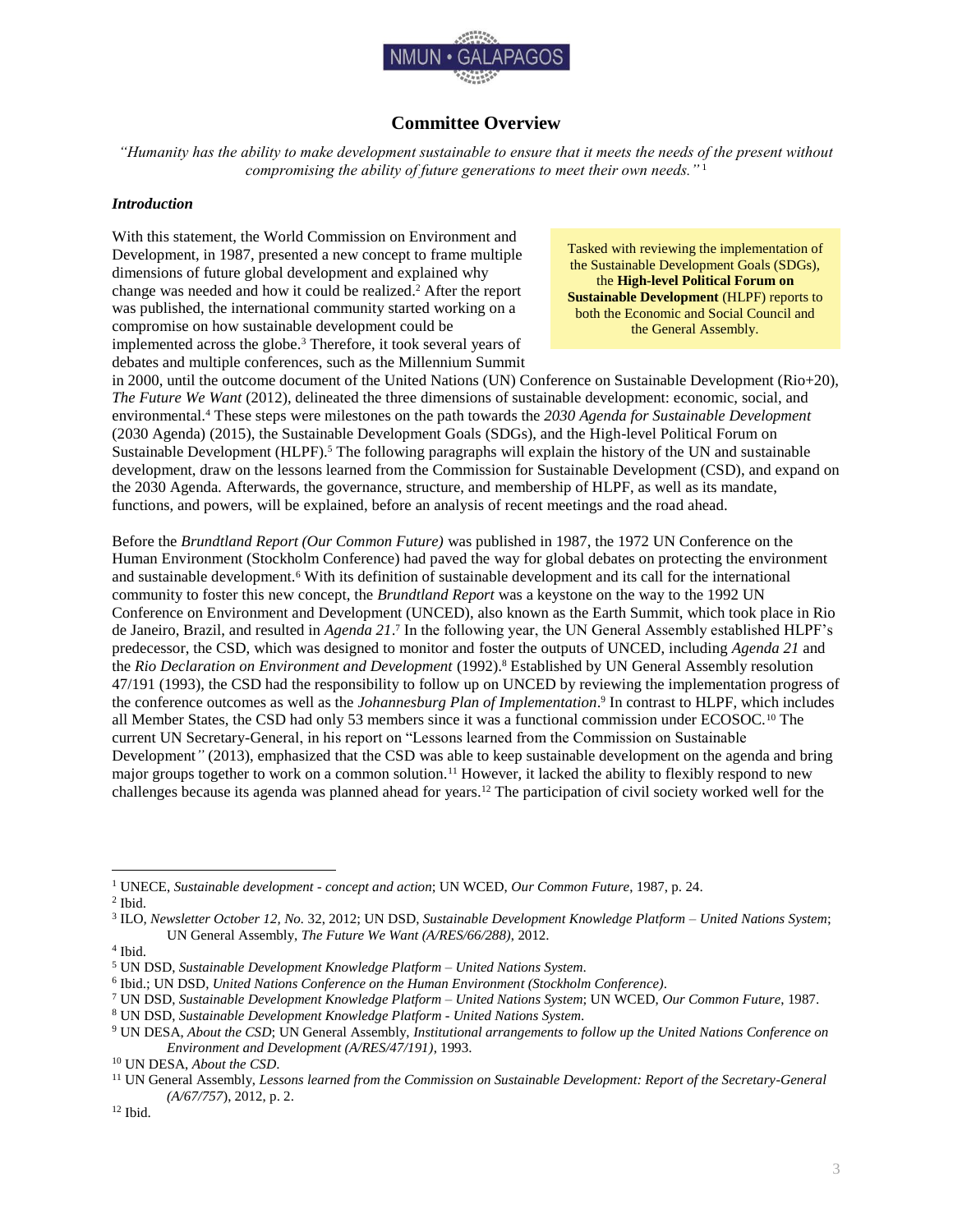

CSD; as a consequence, HLPF tries to incorporate institutional aspects of the CSD's integration of civil society and other groups, such as by giving them the opportunity to actively participate in its sessions.<sup>13</sup>

In 2000, the *United Nations Millennium Declaration* and the Millennium Development Goals (MDGs), the roots of the SDGs, were adopted by world leaders at the Millennium Summit.<sup>14</sup> In 2002, the *Johannesburg Plan of Implementation* was adopted by the World Summit on Sustainable Development to strengthen the integration of the three dimensions of sustainable development in the policies and processes of regional and international institutions.<sup>15</sup> In 2012, the UN Conference on Sustainable Development (Rio+20) established HLPF, which held its first meeting in 2013, to build on the experience of the CSD and replace it. <sup>16</sup> The purpose of the creation of HLPF was to "follow up on the implementation of sustainable development and […] avoid overlap with existing structures, bodies and entities in a cost-effective manner."<sup>17</sup> In 2015, the General Assembly adopted the 2030 Agenda, including the 17 SDGs and 169 associated targets.<sup>18</sup> The 2030 Agenda introduced a new era of international dialogue and partnership for fostering and facilitating all three dimensions of sustainable development.<sup>19</sup>

#### <span id="page-3-0"></span>*Governance, Structure, and Membership*

 $\overline{a}$ 

HLPF meets in two different formats: once every four years under the auspices of the UN General Assembly, and once every year under the auspices of the Economic and Social Council (ECOSOC).<sup>20</sup> Under the auspices of the UN General Assembly, heads of state and government officials meet for two days.<sup>21</sup> At the end of their meeting, they adopt an international declaration on sustainable development, which is ultimately submitted to the UN General Assembly.<sup>22</sup> Under the auspices of ECOSOC, Member States, UN system entities, civil society representatives, and other stakeholders meet annually to discuss the progress on the 2030 Agenda.<sup>23</sup> This is followed by a three-day meeting at a ministerial level, which is attended by ministers and other government officials who work in different departments, such as environment or foreign affairs.<sup>24</sup> As of 2016, these meetings, chaired by the President of ECOSOC, have replaced the annual ministerial reviews of ECOSOC's high-level segment, which were established to follow up on the MDGs.<sup>25</sup> While the meetings held through the UN General Assembly focus on basic progress with the SDGs, those convened through ECOSOC follow respective themes and concentrate on a set of SDGs.<sup>26</sup> The thematic focus is decided by the UN General Assembly.<sup>27</sup> At the end of each meeting, a ministerial declaration is adopted, which is then integrated into ECOSOC's report to the UN General Assembly.<sup>28</sup> The forum conducts

<sup>&</sup>lt;sup>13</sup> Strandenaes, The high level political forum: Strong enough to achieve the future we want, or merely as good as it gets for now?, *Sustainable Development 2015,* 2013.

<sup>14</sup> UN DPI, *Millennium Development Goals – Background*; UN General Assembly, *United Nations Millennium Declaration (A/RES/55/2)*, 2000.

<sup>15</sup> UN World Summit on Sustainable Development, *Draft plan of implementation of the World Summit on Sustainable Development (A/CONF.199/L.1)*, 2002, p. 69.

<sup>16</sup> UN DSD, *Sustainable Development Knowledge Platform – United Nations System*.

<sup>17</sup> UN General Assembly, *The Future We Want (A/RES/66/288)*, 2012, p. 16.

<sup>18</sup> UN DSD, *Sustainable Development Knowledge Platform – United Nations System*.

<sup>19</sup> UN General Assembly, *Transforming Our World: The 2030 Agenda for Sustainable Development (A/RES/70/1)*, 2015.

<sup>20</sup> UN DPI, *New High‐level Political Forum Starts Work to Reinvigorate and Accelerate Sustainable Development Action*, 2013.

<sup>21</sup> Ibid.; UN General Assembly, *Format and organizational aspects of the high-level political forum on sustainable development (A/RES/67/290)*, 2013, p. 3.

<sup>22</sup> UN DPI, *New High‐level Political Forum Starts Work to Reinvigorate and Accelerate Sustainable Development Action*, 2013.

<sup>23</sup> Ibid.; UN General Assembly, *Format and organizational aspects of the high-level political forum on sustainable development (A/RES/67/290)*, 2013, p. 4.

<sup>24</sup> UN DPI, *Adoption of Declaration Commits Ministers to Leaving No One Behind in Implementing Sustainable Development Agenda, as High-Level Political Forum Concludes (ECOSOC/6790)*, 2016; UN DPI, *New High‐level Political Forum Starts Work to Reinvigorate and Accelerate Sustainable Development Action*, 2013; UN General Assembly, *Format and organizational aspects of the high-level political forum on sustainable development (A/RES/67/290)*, 2013, p. 4.

<sup>25</sup> UN ECOSOC, *Annual Ministerial Review – Mandate;* UN General Assembly, *Format and organizational aspects of the highlevel political forum on sustainable development (A/RES/67/290)*, 2013, p. 4.

<sup>26</sup> Martens, *The HLPF 2016: First global meeting on the implementation of the 2030 Agenda and the SDGs*, 2016.

<sup>27</sup> UN General Assembly, *Format and organizational aspects of the high-level political forum on sustainable development (A/RES/67/290)*, 2013, p. 4; UN General Assembly*, Follow-up and review of the 2030 Agenda for Sustainable Development at the global level (A/RES/70/299)*, 2016.

<sup>28</sup> UN General Assembly, *Format and organizational aspects of the high-level political forum on sustainable development (A/RES/67/290)*, 2013, p. 4.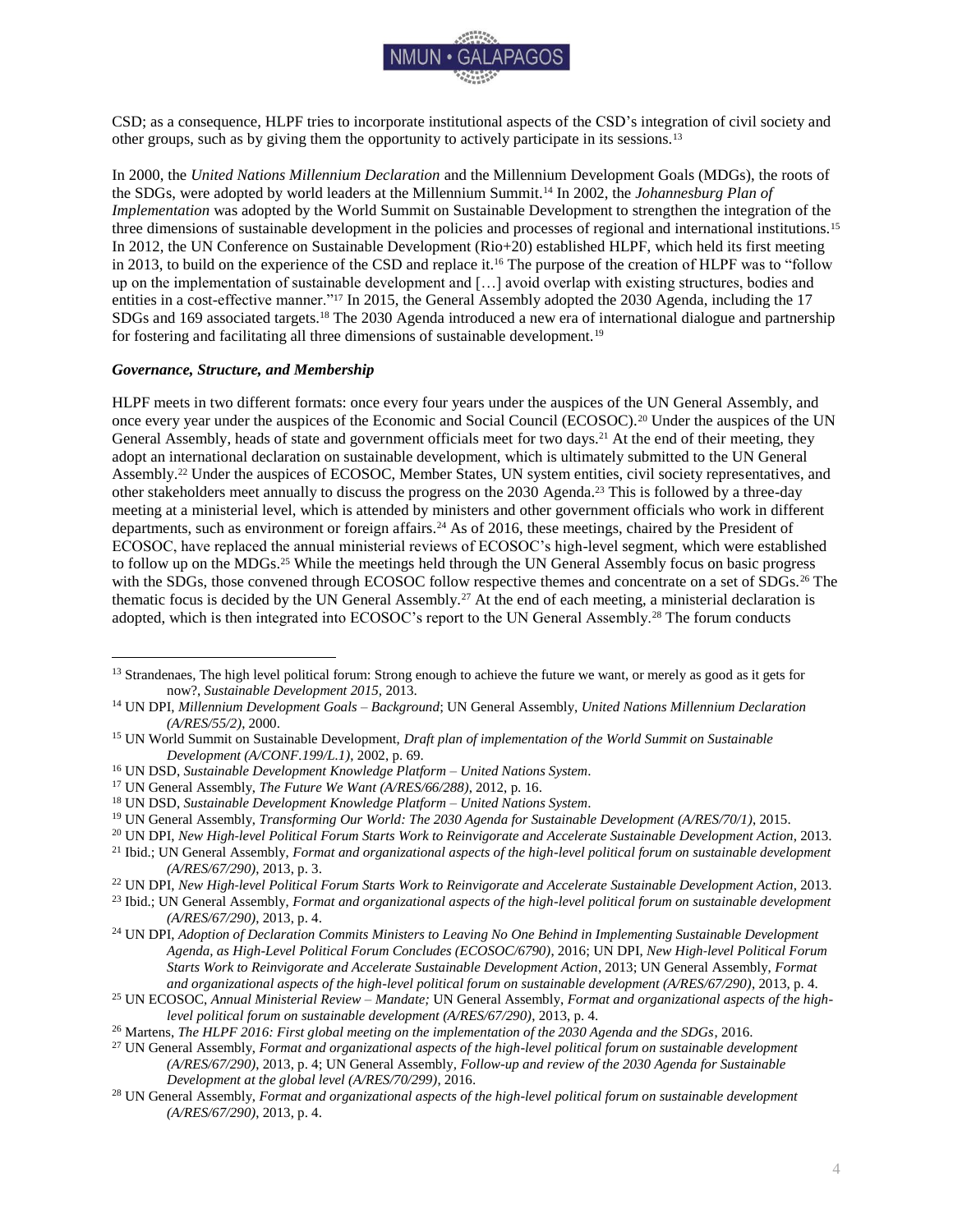

voluntary reviews on the follow-up and implementation of the 2030 Agenda in both developing and developed countries.<sup>29</sup>

Like its structure, HLPF's membership is also designed to be very inclusive: all Member States of the UN and specialized agencies take part in HLPF and, according to UN General Assembly resolution 67/290 (2013), all meetings should seek to find a consensus.<sup>30</sup> The Forum's work is funded through a voluntary trust fund, which includes remaining funds from the Trust Fund for Support of the Work of the CSD, as well as voluntary contributions from Member States.<sup>31</sup> The Forum's financial resources are oriented to ensure the participation of least-developed countries and representatives of major groups in the Forum's meetings.<sup>32</sup> Also, the budget should ensure that the body has sufficient financial resources to prepare for and conduct its sessions.<sup>33</sup> Inside the UN system, the UN Division for Sustainable Development, which is part of the UN Department of Economic and Social Affairs (UN DESA), provides substantive and administrative support to HLPF.<sup>34</sup>

# <span id="page-4-0"></span>*Mandate, Functions, and Powers*

HLPF's mandate is set out in *The Future We Want*, as well as in UN General Assembly resolution 67/290 of 2013, which collectively defined HLPF's format and clarified organizational aspects.<sup>35</sup> Furthermore, clauses 47 and 48 of the 2030 Agenda explain HLPF's responsibilities concerning the implementation of the SDGs.<sup>36</sup> In general, the forum is mandated to conduct follow-up and review of the 2030 Agenda.<sup>37</sup> Therefore, it shall monitor and evaluate the implementation of the SDGs, ensure that all three dimensions of sustainable development are integrated in all processes and outcomes, and verify that emerging issues in the context of sustainable development will be on the international community's agenda.<sup>38</sup>

Other UN bodies, such as the UN General Assembly, ECOSOC, and a number of programs, organizations, and specialized agencies, play a pivotal role in implementing the SDGs and therefore in HLPF's work.<sup>39</sup> The UN General Assembly and ECOSOC are directly involved in HLPF's working processes since the Forum's meetings take place under their auspices.<sup>40</sup> In its meetings, the UN General Assembly further contributes to HLPF's agenda and decides on the Forum's themes.<sup>41</sup> ECOSOC has the responsibility to follow up on "all major past international conferences linked to the three pillars of sustainable development" and particularly focuses on the exchange of knowledge and learning.<sup>42</sup> The Council therefore works closely with HLPF and other UN organizations, such as the Development Cooperation Forum.<sup>43</sup>

Additionally, HLPF is part of a broader network of UN entities working on sustainable development issues. The UN Office for Sustainable Development (UNOSD), which is part of the Division for Sustainable Development (DSD), supports Member States "in planning and implementing sustainable development strategies, notably through knowledge sharing, research, training, and partnerships."<sup>44</sup> While it shares some areas of expertise with HLPF, UNOSD focuses on providing Member States with concrete support, while HLPF monitors the implementation of

<sup>29</sup> Ibid.

<sup>30</sup> UN DSD, *Sustainable Development Knowledge Platform – States Members of the United Nations and States members of specialized agencies*; UN General Assembly, *Format and organizational aspects of the high-level political forum on sustainable development (A/RES/67/290)*, 2013, p. 3.

<sup>31</sup> Ibid., p. 6.

<sup>32</sup> Ibid.

<sup>33</sup> Ibid.

<sup>34</sup> UN DSD, *Division for Sustainable Development*.

<sup>35</sup> UN General Assembly, *The Future We Want (A/RES/66/288)*, 2012.

<sup>36</sup> UN General Assembly, *Transforming our world: The 2030 Agenda for Sustainable Development (A/RES/70/1),* 2015, pp. 11- 12.

<sup>37</sup> UN General Assembly, *Format and organizational aspects of the high-level political forum on sustainable development (A/RES/67/290)*, 2013, p. 3.

<sup>38</sup> Ibid.

<sup>39</sup> Ibid.

 $\,$  40 Ibid.

<sup>41</sup> Ibid.

<sup>42</sup> UN ECOSOC, *Sustainable Development.*

<sup>43</sup> Ibid.

<sup>44</sup> UNOSD, *United Nations Office for Sustainable Development*, 2017.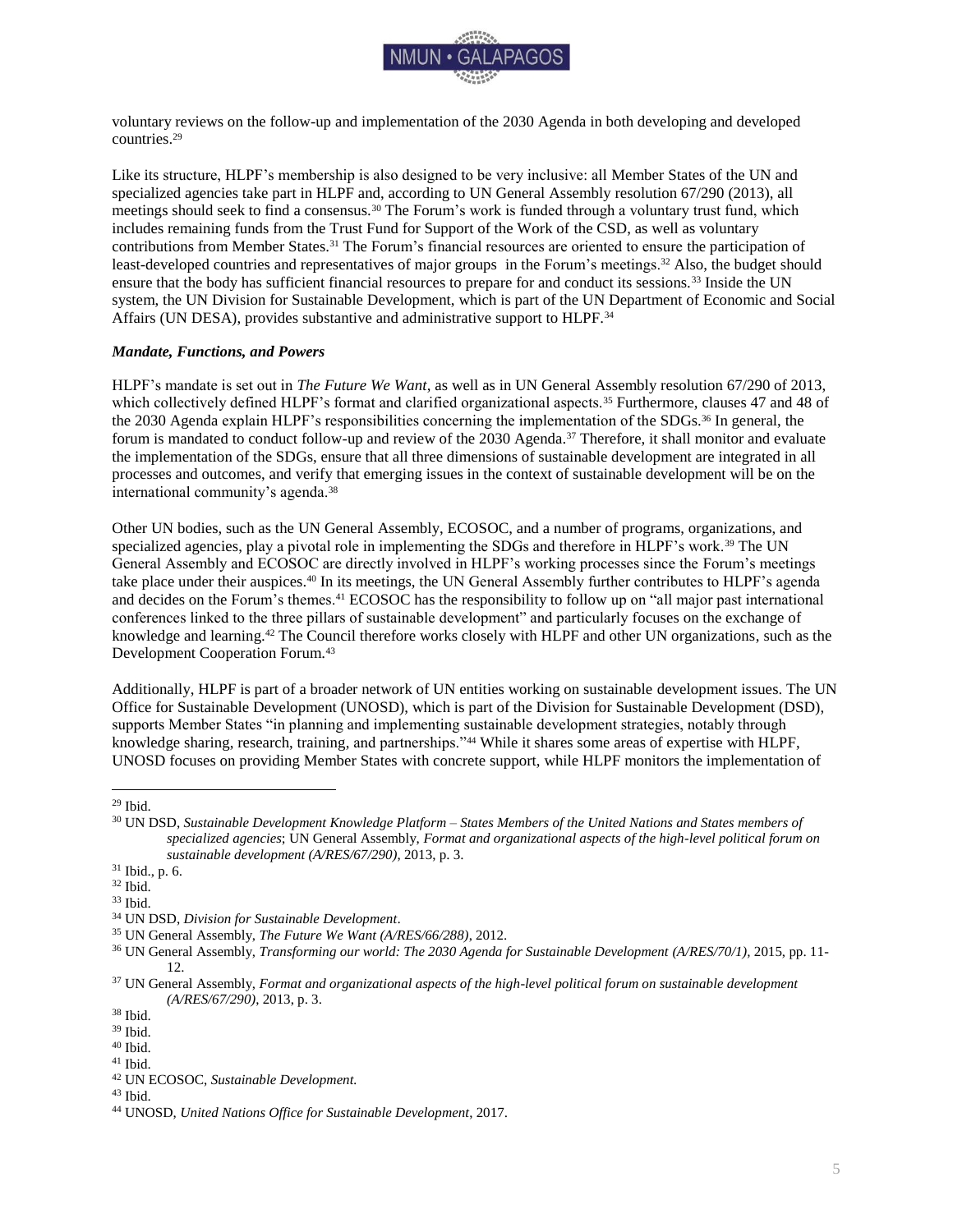

the 2030 Agenda.<sup>45</sup> UN DESA fosters international cooperation for sustainable development and builds on the 2030 Agenda while providing "analytical products, policy advice and technical assistance" to Member States and the public.<sup>46</sup> As the principal UN body for issues related to the environment, the United Nations Environment Programme (UNEP) also provides the international community with guidance on how it can support sustainable development.<sup>47</sup>

To fulfill its mandate, HLPF provides political leadership and guidance to the international community on how sustainable development can be implemented and monitored.<sup>48</sup> The Forum publishes the *Global Sustainable Development Report* annually, and it seeks to strengthen communication and cooperation between science and policy makers (science policy interface).<sup>49</sup> With the support of ECOSOC, HLPF also promotes technology and knowledge transfer in order to achieve sustainable development and improve cooperation and coordination inside the UN.<sup>50</sup> The Forum works closely with governments and civil society.<sup>51</sup> It cooperates with the Development Cooperation Forum, is involved in regional preparatory processes for the implementation of sustainable development, and facilitates global partnerships for sustainable development.<sup>52</sup> It conducts state-led reviews with participants from the ministerial level as well as other relevant actors.<sup>53</sup> Furthermore, NGOs and other organizations shall hold special rights to participate in the dialogue and contribute to HLPF's work, as they are permitted to attend and even intervene in official meetings.<sup>54</sup> They will have access to all information, may submit documents and oral statements, make recommendations, and organize side events during the Forum's meetings.<sup>55</sup>

#### <span id="page-5-0"></span>*Recent Sessions and Current Priorities*

HLPF 2016 was the first meeting of the Forum since the adoption of the 2030 Agenda*.* It was held from 11-20 July 2016 under the auspices of ECOSOC as part of ECOSOC's high-level segment.<sup>56</sup> Following the theme "Ensuring that no one is left behind," the meeting was complemented by numerous official sessions and side events.<sup>57</sup> Issues discussed included alleviating poverty, combatting climate change, the role of science and technology for sustainable development, and mainstreaming SDGs into national policies.<sup>58</sup> Twenty-two states submitted voluntary reviews on their actions for sustainable development to the Forum in 2016.<sup>59</sup> Voluntary reviews led by Member States are regularly conducted under the auspices of ECOSOC and elaborate on progress on sustainable development objectives.<sup>60</sup> At the end of the 2016 HLPF, the Forum adopted a ministerial declaration in which it pledged that no one will be left behind while implementing the 2030 Agenda.<sup>61</sup>

 $\overline{a}$ <sup>45</sup> Ibid.

<sup>46</sup> UN DESA, *Who we are*.

<sup>47</sup> UNEP Sustainability, *Who We Are: Overview.*

<sup>48</sup> UN General Assembly, *Format and organizational aspects of the high-level political forum on sustainable development (A/RES/67/290)*, 2013, p. 3.

<sup>49</sup> UN DESA, *Global Sustainable Development Report 2016*, 2016; UN DSD, *Sustainable Development Knowledge Platform - Global Sustainable Development Report*; Sustainable Development 2015, *The High-Level Political Forum on Sustainable Development (HLPF)*.

<sup>50</sup> UN General Assembly, *Format and organizational aspects of the high-level political forum on sustainable development (A/RES/67/290)*, 2013, p. 4.

<sup>51</sup> Ibid.

<sup>52</sup> Ibid.

<sup>53</sup> Ibid.

 $^{\rm 54}$  Ibid.

 $^{\rm 55}$  Ibid.

<sup>56</sup> UN DSD, *Sustainable Development Knowledge Platform – High-Level Political Forum on Sustainable Development*. <sup>57</sup> Ibid.

<sup>58</sup> Ibid.

<sup>59</sup> Martens, *The HLPF 2016: First global meeting on the implementation of the 2030 Agenda and the SDGs*, 2016.

<sup>60</sup> UN General Assembly, *Format and organizational aspects of the high-level political forum on sustainable development (A/RES/67/290)*, 2013, p. 4.

<sup>61</sup> UN ECOSOC, *Ministerial declaration of the high-level segment of the 2016 session of the Economic and Social Council on the annual theme "Implementing the post-2015 development agenda: moving from commitments to results" and Ministerial declaration of the 2016 high-level political forum on sustainable development, convened under the auspices of the Economic and Social Council, on the theme "Ensuring that no one is left behind" (E/HLS/2016/1)*, 2016.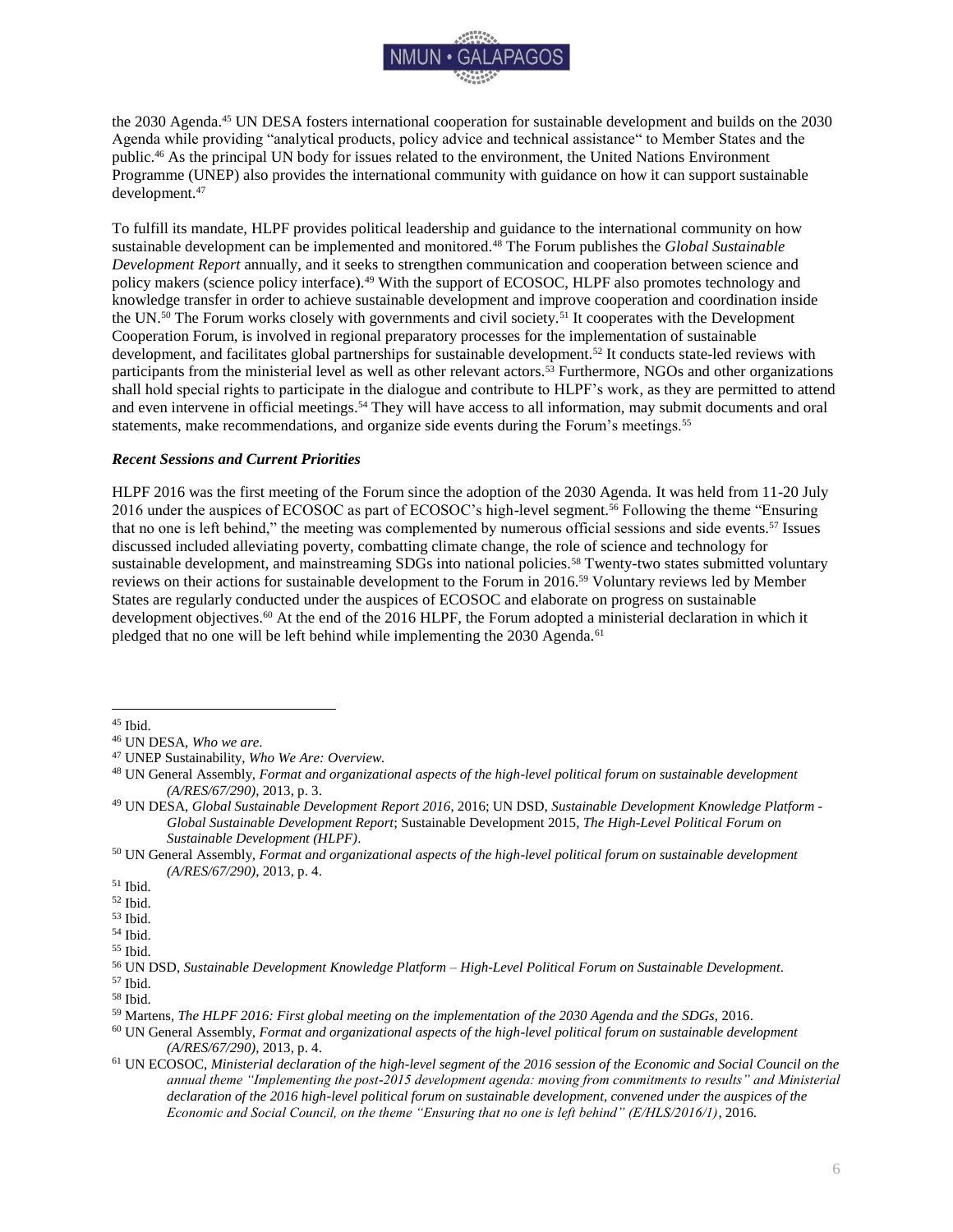

In July 2016, the UN General Assembly adopted resolution 70/299, in which the future themes of HLPF were decided.<sup>62</sup> The Assembly stipulated that the themes for the next sessions of the Forum will be "Eradicating poverty and promoting prosperity in a changing world" in 2017; "Transformation towards sustainable and resilient societies" in 2018; and "Empowering people and ensuring inclusiveness and equality" in 2019.*<sup>63</sup>* The resolution states that all following sessions of the Forum should be focused on a particular group of SDGs and incorporate all three dimensions of sustainable development.<sup>64</sup>

HLPF 2017 convened under the auspices of ECOSOC from 10-19 July 2017.<sup>65</sup> Focusing on poverty reduction and promoting prosperity around the world, HLPF conducted an in-depth review specifically of SDGs 1, 2, 3, 5, 9, 14, and 17, with the aim of "[revitalizing] the Global Partnership for Sustainable Development."<sup>66</sup> In the various side events that accompanied the official meetings, a great number of different activities took place.<sup>67</sup> They included sessions on the role of data in achieving the 2030 Agenda, gender equality, and the contribution of youth to the SDGs, as well as dialogues between UN bodies, international organizations, governments, and civil society.<sup>68</sup> In a significant increase from 2016, 43 countries presented their national voluntary reviews to HLPF 2017.<sup>69</sup> The session concluded with the adoption of a ministerial declaration that recognized the importance of "bolstered partnerships and urgent action" to achieving the SDGs.<sup>70</sup>

# <span id="page-6-0"></span>*Conclusion*

With the adoption of the 2030 Agenda, HLPF, as the successor of the CSD, has become the primary institution to conduct follow-up and review of the progress made by the UN and Member States to implement all three dimensions of sustainable development.<sup>71</sup> Tremendous challenges, such as combatting climate change, eliminating poverty, and guaranteeing peace and security, are connected to the 2030 Agenda, making HLPF one of the most important political forums for a better future for the entire planet.<sup>72</sup> Its inclusive membership and openness to civil society participation make HLPF a key forum for building consensus to foster the implementation of the SDGs and raise awareness for sustainable development in general.<sup>73</sup>

# **Annotated Bibliography**

<span id="page-6-1"></span>Martens, J. (2016). The HLPF 2016: First global meeting on the implementation of the 2030 Agenda and the SDGs. *Global Policy Watch*, 11: 1-6. Retrieved 30 August 2017 from:

[https://www.globalpolicywatch.org/wp-content/uploads/2016/08/GPW11\\_2016\\_08\\_09.pdf](https://www.globalpolicywatch.org/wp-content/uploads/2016/08/GPW11_2016_08_09.pdf)

*This article analyzes the structures and processes of HLPF and provides valuable insights into the Forum's challenges and advantages. It comprehensively explains how HLPF works and provides a detailed overview of the Forum's agenda for the next few years. The article further evaluates the* 

<sup>62</sup> UN DPI, *General Assembly Adopts Resolution on Follow-up to, Review of 2030 Agenda for Sustainable Development, in Consensus Action (GA/11809)*, 2016; UN General Assembly*, Follow-up and review of the 2030 Agenda for Sustainable Development at the global level (A/RES/70/299)*, 2016.

<sup>63</sup> Ibid.

<sup>64</sup> Ibid.

<sup>65</sup> UN DSD, *Sustainable Development Knowledge Platform - High-Level Political Forum 2017*.

<sup>66</sup> Ibid.

 $\,$  67 Ibid.

<sup>68</sup> Ibid.

 $^{69}$  Ibid.

<sup>70</sup> UN DPI, *Concluding Session, High-Level Political Forum on Sustainable Development Adopts Ministerial Declaration Aimed at Expediting Fulfilment of 2030 Agenda (ECOSOC/6864)*, 2017; UN ECOSOC, *Ministerial declaration of the highlevel segment of the 2017 session of the Economic and Social Council on the annual theme "Eradicating poverty in all its forms and dimensions through promoting sustainable development, expanding opportunities and addressing related challenges" and Ministerial declaration of the 2017 high-level political forum on sustainable development, convened under the auspices of the Economic and Social Council, on the theme "Eradicating poverty and promoting prosperity in a changing world" (E/HLS/2017/1)*, 2017.

<sup>71</sup> UN DSD, *Sustainable Development Knowledge Platform – United Nations System*.

<sup>72</sup> Ibid.

<sup>73</sup> UN DSD, *Sustainable Development Knowledge Platform – States Members of the United Nations and States members of specialized agencies*; UN General Assembly, *Format and organizational aspects of the high-level political forum on sustainable development (A/RES/67/290)*, 2013, p. 3.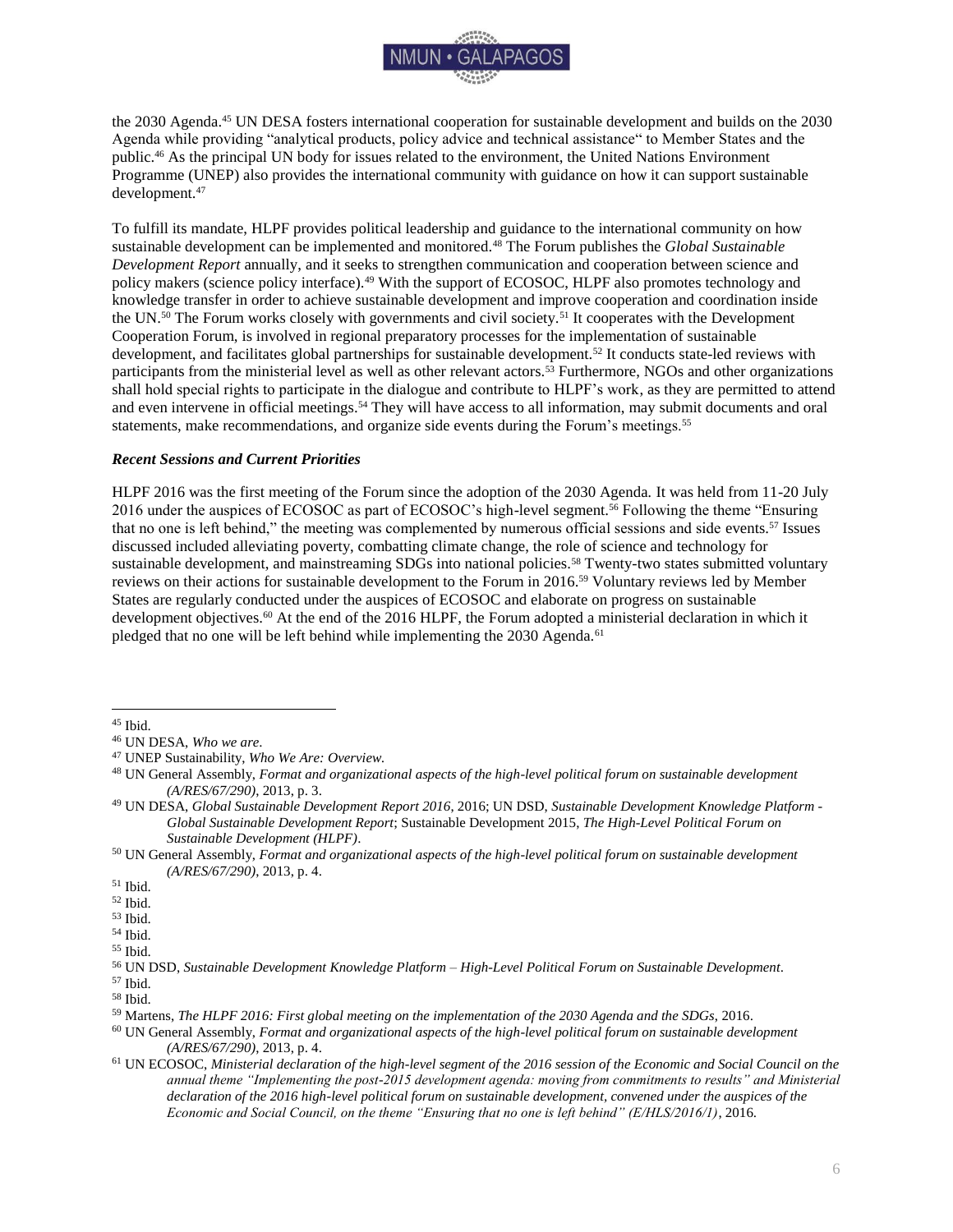

*role of the* 2030 Agenda for Sustainable Development *and the SDGs for the Forum's work and the international community in general. It explains what national voluntary reviews are and looks at the road ahead. Accordingly, this article may be used by delegates as understand key resource for understanding what HLPF is, its challenges and opportunities, and where action is needed. It will also help delegates find more resources on this topic and better understand the content provided in official sources.*

United Nations, Department of Economic and Social Affairs. (n.d.). *Commission on Sustainable Development (CSD)* [Website]. Retrieved 30 August 2017 from:<https://sustainabledevelopment.un.org/csd.html>

*The website of the Department of Economic and Social Affairs summarizes relevant information on the Commission on Sustainable Development, which was established by the General Assembly in 1992 as an instrument to follow up on the United Nations Conference on Environment and Development. As the predecessor of HLPF, CSD's experience with fostering sustainable development helps HLPF to define its agenda and shape its strategies and actions to follow up on and implement the* 2030 Agenda for Sustainable Development *and the Sustainable Development Goals. In addition to listing information on all of the Commission's sessions, the website contains explanations of its history, mandate, and governance. Accordingly, this source can serve as a valuable instrument for delegates to explore information about HLPF's predecessor and simultaneously learn about possible future paths for HLPF.*

United Nations, Department of Economic and Social Affairs. (2016). *Global Sustainable Development Report 2016.*  Retrieved 30 August 2017 from:

[https://sustainabledevelopment.un.org/content/documents/2328Global%20Sustainable%20development%20report%](https://sustainabledevelopment.un.org/content/documents/2328Global%20Sustainable%20development%20report%202016%20(final).pdf) [202016%20\(final\).pdf](https://sustainabledevelopment.un.org/content/documents/2328Global%20Sustainable%20development%20report%202016%20(final).pdf)

*This comprehensive report summarizes what HLPF wants to achieve under the motto "Ensuring that no one is left behind and the 2030 Agenda," as well as how the goals can be implemented into concrete strategies. For instance, some strategies include strengthening economies and social protection standards. It further addresses key aspects that are on HLPF's agenda, such as the role of science and technology, infrastructure, and emerging issues for sustainable development, and it explains in detail why these aspects are important and how they can contribute to overall sustainable development. Accordingly, this report offers in-depth analysis of current debates and HLPF's agenda, which can help delegates to understand key aspects of HLPF's work and priorities.*

United Nations, Division for Sustainable Development. (n.d.). *Division for Sustainable Development* [Website]. Retrieved 30 August 2017 fro[m https://sustainabledevelopment.un.org/about](https://sustainabledevelopment.un.org/about)

*This website summarizes important information on the Division for Sustainable Development (UN DSD), which is a key player on the path to sustainable development. By explaining the Division's mission statement, mandate, governance, and structure, this source will help delegates understand what the institution does and how it works. Accordingly, it serves as a valuable source to delve into the topic and gather ideas for further research. Furthermore, UN DSD provides HLPF with administrative and substantive support. The website therefore allows delegates to get to know more about one of the Forum's important partners and how HLPF's work is connected to UN DSD's programs and actions.*

United Nations, Division for Sustainable Development. (n.d.). *Sustainable Development Knowledge Platform – High-Level Political Forum on Sustainable Development* [Website]. Retrieved 30 August 2017 from: <https://sustainabledevelopment.un.org/hlpf>

*The Sustainable Development Knowledge Platform, which is the official resource on the SDGs and the* 2030 Agenda for Sustainable Development*, provides specific information on HLPF. By explaining the Forum's history, mandate, structure, and governance, it constitutes a useful resource for delegates to delve into the topic. The website further summarizes information on past and upcoming sessions of HLPF and thus provides an overview of recently discussed issues. It helps delegates to keep track of HLPF's work and agenda and it helps them to understand the mandate, functions, and powers of the committee.*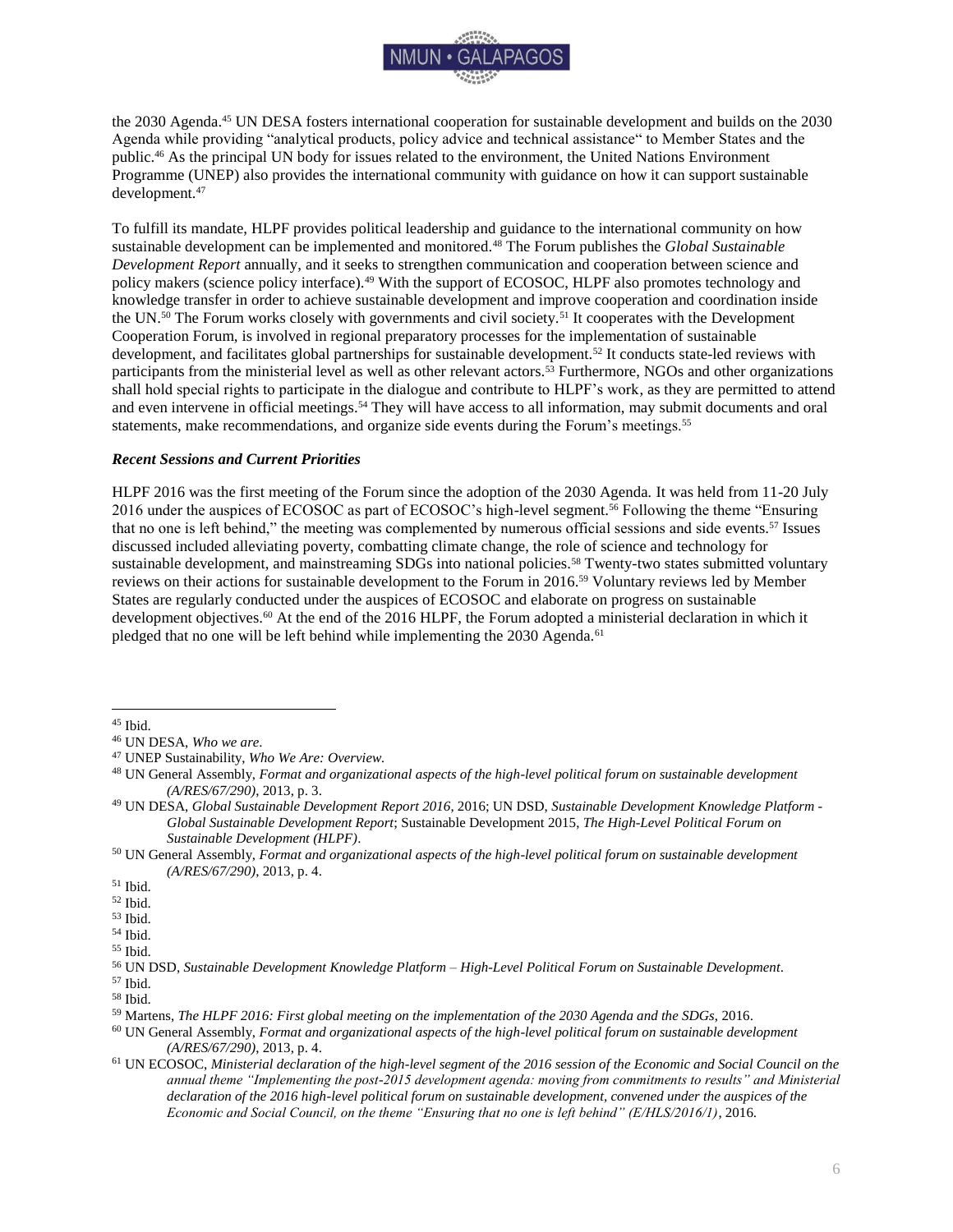

United Nations, General Assembly, Sixty-sixth session. (2012). *The Future We Want (A/RES/66/288).* Retrieved 30 August 2017 from:<http://undocs.org/A/RES/66/288>

*In this pivotal document on the path towards the post-2015 development agenda and the Sustainable Development Goals, among other important aspects, the three dimensions of sustainable development are introduced and explained. Accordingly, it can serve as a valuable resource to gain thorough understanding the principles, ideas, and history underlying sustainable development. As a consequence, it can help delegates to learn about past achievements and developments on the road towards future sustainable development. It further helps to understand why the Forum was established and how its mandate is designed.*

United Nations, General Assembly, Sixty-seventh session. (2013). *Format and organizational aspects of the highlevel political forum on sustainable development (A/RES/67/290)* [Resolution]. Adopted on the report of the First Committee (A/70/460). Retrieved 30 August 2017 from:<http://undocs.org/A/RES/67/290>

*This UN General Assembly resolution is one of the most important documents in which HLPF's mandate, structure, and governance are defined. All organizational aspects related to HLPF's work are explained in detail, including the difference between meetings conducted under the auspices of the UN General Assembly and those held via ECOSOC. Accordingly, this document serves as a valuable source for delegates in researching what HLPF can and cannot do and how its governance and processes should work. Especially when it comes to writing position papers and working papers, this document helps delegates to understand the purpose of the Forum and what its resolutions can consequently encompass.*

United Nations, General Assembly, Sixty-seventh session. (2013). *Lessons learned from the Commission on Sustainable Development: Report of the Secretary-General (A/67/757)*. Retrieved 30 August 2017 from: <http://undocs.org/A/67/757>

*This report from the UN Secretary-General critically analyzes the work of the CSD and emphasizes achievements as well as potential for improvement. It helped the UN General Assembly to define the format and organizational aspects of HLPF and is therefore an important foundation for UN General Assembly resolution 67/290 (2013). The document helps delegates to understand what the CSD has achieved and which key aspects should be on the agenda for HLPF. It further makes clear how the processes of HLPF need to be designed to assist in effective and efficient implementation of the* 2030 Agenda for Sustainable Development *and the SDGs.*

United Nations, General Assembly, Seventieth session. (2015). *Transforming our world: the 2030 Agenda for Sustainable Development (A/RES/70/1)*. Retrieved 30 August 2017 from:<http://undocs.org/A/RES/70/1> *The* 2030 Agenda for Sustainable Development *and the SDGs are the most frequently discussed and most important elements of the current discourse and actions on sustainable development. They provide Member States with examples and incentives on how they can develop more sustainably and thus combat climate change, decrease poverty, establish peace and security, and deal with many more challenges. The SDGs influence almost every aspect of the international*  development agenda and therefore are of utmost importance for the UN and the international *community. This document should be among the first that delegates read since it is one of the key resources HLPF uses in its work. It is a pivotal instrument for monitoring how Member States intend to comply with all three dimensions of sustainable development and how HLPF will continuously evaluate whether the 2030 Agenda and the SDGs are being applied.*

# **Bibliography**

<span id="page-8-0"></span>International Labour Organization. (2012). *Newsletter October 12, No. 32*. Retrieved 30 August 2017 from: [http://www.ilo.org/wcmsp5/groups/public/---dgreports/---exrel/documents/publication/wcms\\_191652.pdf](http://www.ilo.org/wcmsp5/groups/public/---dgreports/---exrel/documents/publication/wcms_191652.pdf)

Martens, J. (2016). The HLPF 2016: First global meeting on the implementation of the 2030 Agenda and the SDGs. *Global Policy Watch*, 11: 1-6. Retrieved 30 August 2017 from: [https://www.globalpolicywatch.org/wp-content/uploads/2016/08/GPW11\\_2016\\_08\\_09.pdf](https://www.globalpolicywatch.org/wp-content/uploads/2016/08/GPW11_2016_08_09.pdf)

Strandneas, J. (2013, August 13). The high level political forum: Strong enough to achieve the future we want, or merely as good as it gets for now?. *Sustainable Development 2015*. Retrieved 30 August 2017 from: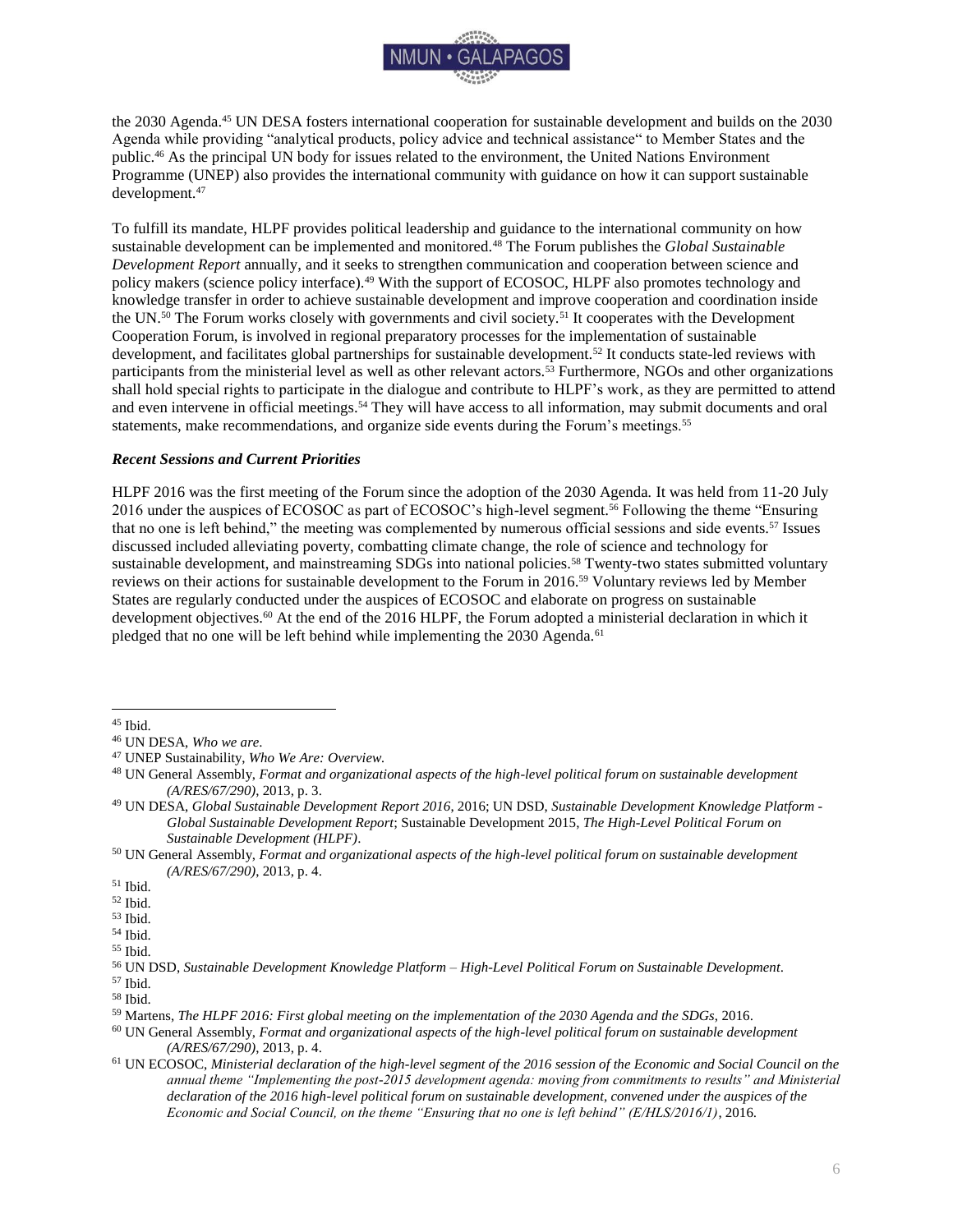

[http://www.sustainabledevelopment2015.org/index.php/blog/296-blog-governance/1435-the-high-level-political](http://www.sustainabledevelopment2015.org/index.php/blog/296-blog-governance/1435-the-high-level-political-forum-strong-enough-to-achieve-the-future-we-want-or-merely-as-good-as-it-gets-for-now)[forum-strong-enough-to-achieve-the-future-we-want-or-merely-as-good-as-it-gets-for-now](http://www.sustainabledevelopment2015.org/index.php/blog/296-blog-governance/1435-the-high-level-political-forum-strong-enough-to-achieve-the-future-we-want-or-merely-as-good-as-it-gets-for-now)

Sustainable Development 2015. (n.d.). *The High-Level Political Forum on Sustainable Development (HLPF)* [Website]. Retrieved 30 August 2017 from: <http://www.sustainabledevelopment2015.org/index.php/intergovernmental-processes/high-level-political-forum>

United Nations, Department of Economic and Social Affairs. (n.d.). *Commission on Sustainable Development (CSD)* [Website]. Retrieved 30 August 2017 from:<https://sustainabledevelopment.un.org/csd.html>

United Nations, Department of Economic and Social Affairs. (n.d). *Who we are* [Website]. Retrieved 30 August 2017 from:<https://www.un.org/development/desa/en/about/who-we-are.html>

United Nations, Department of Economic and Social Affairs. (2016). *Global Sustainable Development Report 2016.*  Retrieved 30 August 2017 from: [https://sustainabledevelopment.un.org/content/documents/2328Global%20Sustainable%20development%20report%](https://sustainabledevelopment.un.org/content/documents/2328Global%20Sustainable%20development%20report%202016%20(final).pdf) [202016%20\(final\).pdf](https://sustainabledevelopment.un.org/content/documents/2328Global%20Sustainable%20development%20report%202016%20(final).pdf)

United Nations, Department of Public Information. (n.d.). *Millennium Development Goals – Background* [Website]. Retrieved 30 August 2017 from:<http://www.un.org/millenniumgoals/bkgd.shtml>

United Nations, Department of Public Information. (2013, September 24). *New High‐level Political Forum Starts Work to Reinvigorate and Accelerate Sustainable Development Action* [Press Release]. Retrieved 30 August 2017 from[: https://sustainabledevelopment.un.org/content/documents/2038Inauguaral%20HLPF%20Release%20rev.pdf](https://sustainabledevelopment.un.org/content/documents/2038Inauguaral%20HLPF%20Release%20rev.pdf)

United Nations, Department of Public Information. (2016, July 7). *Achieving 2030 Agenda Requires Bold Changes, Speakers Tell Economic and Social Council as Dialogue on Positioning United Nations Development System Concludes (ECOSOC/6779)* [Meetings Coverage]. Retrieved 30 August 2017 from: <https://www.un.org/press/en/2016/ecosoc6779.doc.htm>

United Nations, Department of Public Information. (2016, July 20). *Adoption of Declaration Commits Ministers to Leaving No One Behind in Implementing Sustainable Development Agenda, as High-Level Political Forum Concludes (ECOSOC/6790)* [Meetings Coverage]. Retrieved 30 August 2017 from: <http://www.un.org/press/en/2016/ecosoc6790.doc.htm>

United Nations, Department of Public Information. (2016, July 29). *General Assembly Adopts Resolution on Follow-up to, Review of 2030 Agenda for Sustainable Development, in Consensus Action (GA/11809)* [Meetings Coverage]. Retrieved 30 August 2017 from:<http://www.un.org/press/en/2016/ga11809.doc.htm>

United Nations, Department of Public Information. (2017, July 19). *Concluding Session, High-Level Political Forum on Sustainable Development Adopts Ministerial Declaration Aimed at Expediting Fulfilment of 2030 Agenda (ECOSOC/6864)* [Meetings Coverage]. Retrieved 30 August 2017 from: <https://www.un.org/press/en/2017/ecosoc6864.doc.htm>

United Nations, Division for Sustainable Development. (n.d.). *About the CSD* [Website]. Retrieved 30 August 2017 from[: https://sustainabledevelopment.un.org/intergovernmental/csd/about](https://sustainabledevelopment.un.org/intergovernmental/csd/about)

United Nations, Division for Sustainable Development. (n.d.). *Division for Sustainable Development* [Website]. Retrieved 30 August 2017 fro[m https://sustainabledevelopment.un.org/about](https://sustainabledevelopment.un.org/about)

United Nations, Division for Sustainable Development. (n.d.). *Sustainable Development Knowledge Platform – Global Sustainable Development Report* [Website]. Retrieved 30 August 2017 from: <https://sustainabledevelopment.un.org/index.php?menu=1621>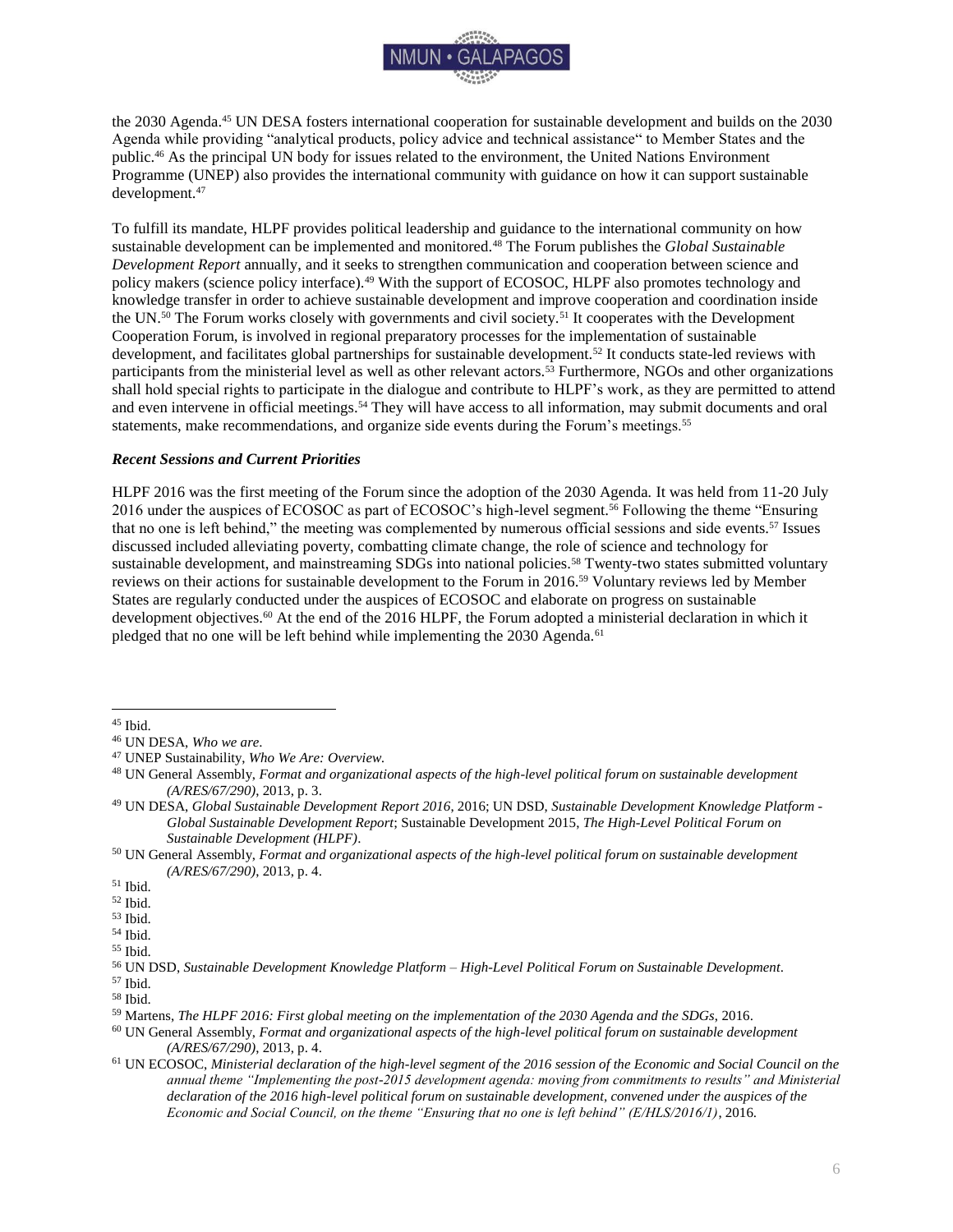

United Nations, Division for Sustainable Development. (n.d.). *Sustainable Development Knowledge Platform - High-Level Political Forum 2017* [Website]. Retrieved 30 August 2017 from: <https://sustainabledevelopment.un.org/hlpf/2017>

United Nations, Division for Sustainable Development. (n.d.). *Sustainable Development Knowledge Platform – High-Level Political Forum on Sustainable Development* [Website]. Retrieved 30 August 2017 from: <https://sustainabledevelopment.un.org/hlpf>

United Nations, Division for Sustainable Development. (n.d.). *Sustainable Development Knowledge Platform – United Nations System* [Website]. Retrieved 30 August 2017 from: <https://sustainabledevelopment.un.org/unsystem.html>

United Nations, Division for Sustainable Development. (n.d.). *Sustainable Development Knowledge Platform – States Members of the United Nations and States members of specialized agencies* [Website]. Retrieved 30 August 2017 from:<https://sustainabledevelopment.un.org/memberstates>

United Nations, Division for Sustainable Development. (n.d.). *United Nations Conference on the Human Environment (Stockholm Conference)* [Website]. Retrieved 30 August 2017 from: <https://sustainabledevelopment.un.org/milestones/humanenvironment>

United Nations, Economic and Social Council. (n.d.). *Annual Ministerial Review – Mandate* [Website]. Retrieved 30 August 2017 from:<https://www.un.org/en/ecosoc/newfunct/amrmandate.shtml>

United Nations, Economic and Social Council. (n.d.). *Sustainable Development* [Website]. Retrieved 30 August 2017 from:<https://www.un.org/ecosoc/en/sustainable-development>

United Nations, Economic and Social Council. (2016). *Ministerial declaration of the high-level segment of the 2016 session of the Economic and Social Council on the annual theme "Implementing the post-2015 development agenda: moving from commitments to results" and Ministerial declaration of the 2016 high-level political forum on sustainable development, convened under the auspices of the Economic and Social Council, on the theme "Ensuring that no one is left behind" (E/HLS/2016/1)*. Retrieved 30 August 2017 from: <http://undocs.org/E/HLS/2016/1>

United Nations, Economic and Social Council. (2017). *Ministerial declaration of the high-level segment of the 2017 session of the Economic and Social Council on the annual theme "Eradicating poverty in all its forms and dimensions through promoting sustainable development, expanding opportunities and addressing related challenges" and Ministerial declaration of the 2017 high-level political forum on sustainable development, convened under the auspices of the Economic and Social Council, on the theme "Eradicating poverty and promoting prosperity in a changing world" (E/HLS/2017/1)*. Retrieved 30 August 2017 from:<http://undocs.org/E/HLS/2017/1>

United Nations Economic Commission for Europe. (n.d.). *Sustainable development - concept and action* [Website]. Retrieved 30 August 2017 from: [http://www.unece.org/oes/nutshell/2004-2005/focus\\_sustainable\\_development.html](http://www.unece.org/oes/nutshell/2004-2005/focus_sustainable_development.html)

United Nations Environment Programme Sustainability. (n.d.). *Who We Are: Overview* [Website]. Retrieved 30 August 2017 from: <http://www.unep.org/sustainability/who-we-are/overview>

United Nations, General Assembly, Forty-seventh session. (1993). *Institutional arrangements to follow up the United Nations Conference on Environment and Development (A/RES/47/191)* [Resolution]*.* Retrieved 30 August 2017 from:<http://undocs.org/A/RES/47/191>

United Nations, General Assembly, Fifty-fifth session. (2000). *United Nations Millennium Declaration (A/RES/55/2)* [Resolution]*.* Retrieved 30 August 2017 from:<http://undocs.org/A/RES/55/2>

United Nations, General Assembly, Sixty-sixth session. (2012). *The Future We Want (A/RES/66/288)* [Outcome Document]*.* Retrieved 30 August 2017 from:<http://undocs.org/A/RES/66/288>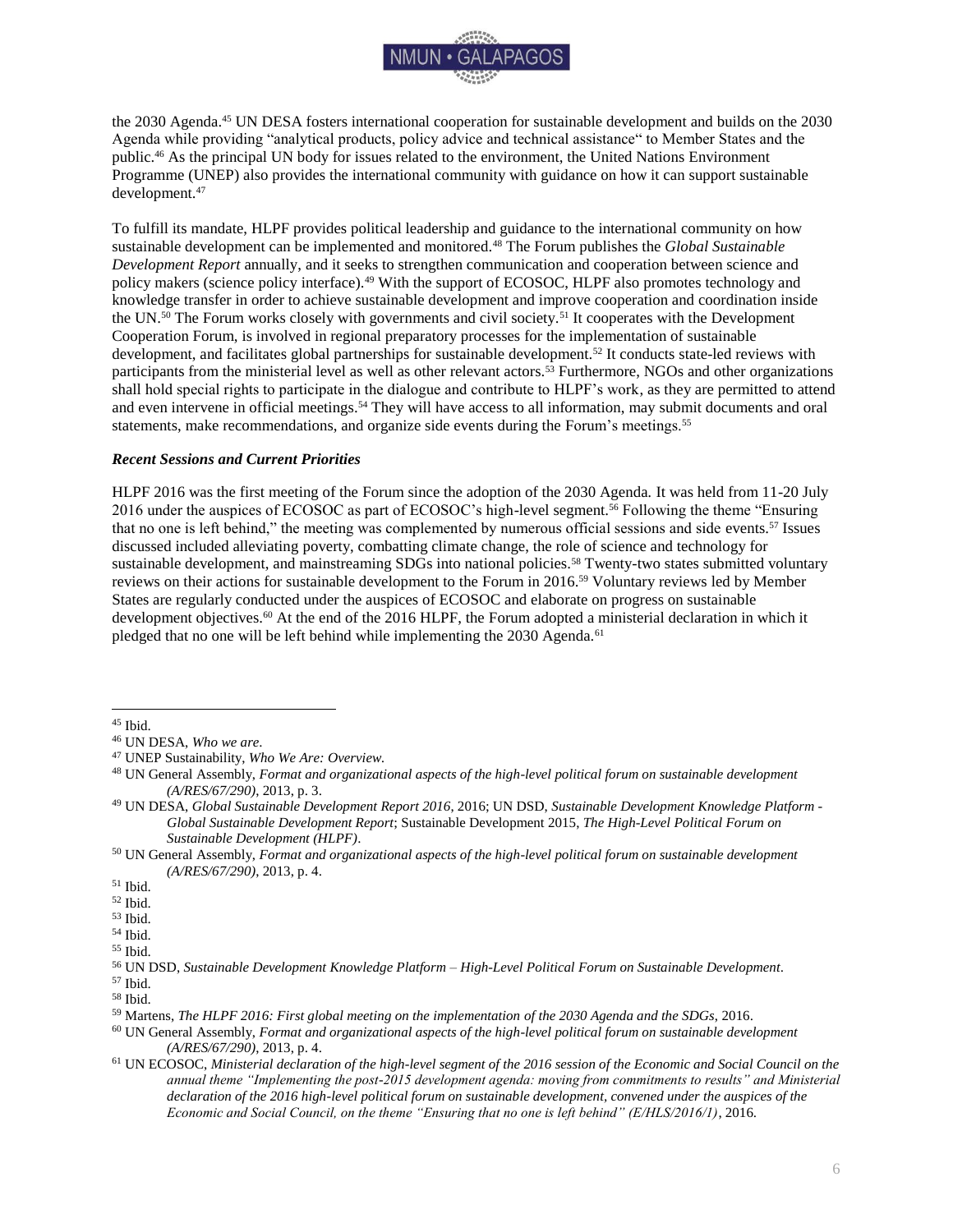

United Nations, General Assembly, Sixty-seventh session. (2013). *Format and organizational aspects of the highlevel political forum on sustainable development (A/RES/67/290)* [Resolution]. Adopted on the report of the First Committee (A/70/460). Retrieved 30 August 2017 from:<http://undocs.org/A/RES/67/290>

United Nations, General Assembly, Sixty-seventh session. (2013). *Lessons learned from the Commission on Sustainable Development: Report of the Secretary-General (A/67/757)*. Retrieved 30 August 2017 from: <http://undocs.org/A/67/757>

United Nations, General Assembly, Seventieth session. (2015). *Transforming our world: the 2030 Agenda for Sustainable Development (A/RES/70/1)*. Retrieved 30 August 2017 from:<http://undocs.org/A/RES/70/1>

United Nations, General Assembly, Seventieth session. (2016). *Follow-up and review of the 2030 Agenda for Sustainable Development at the global level (A/RES/70/299)* [Resolution]. Retrieved 30 August 2017 from: <http://undocs.org/A/RES/70/299>

United Nations Office for Sustainable Development. (2017). *United Nations Office for Sustainable Development.*  Retrieved 30 August 2017 from:<http://www.unosd.org/index.php?menu=17>

United Nations, World Commission on Environment and Development. (1987). *Our Common Future (Brundtland Report)*. Retrieved 30 August 2017 from:<http://undocs.org/A/42/427>

United Nations, World Summit on Sustainable Development. (2002). *Draft plan of implementation of the World Summit on Sustainable Development (A/CONF.199/L.1)*. Retrieved 30 August 2017 from: <http://undocs.org/A/CONF.199/L.1>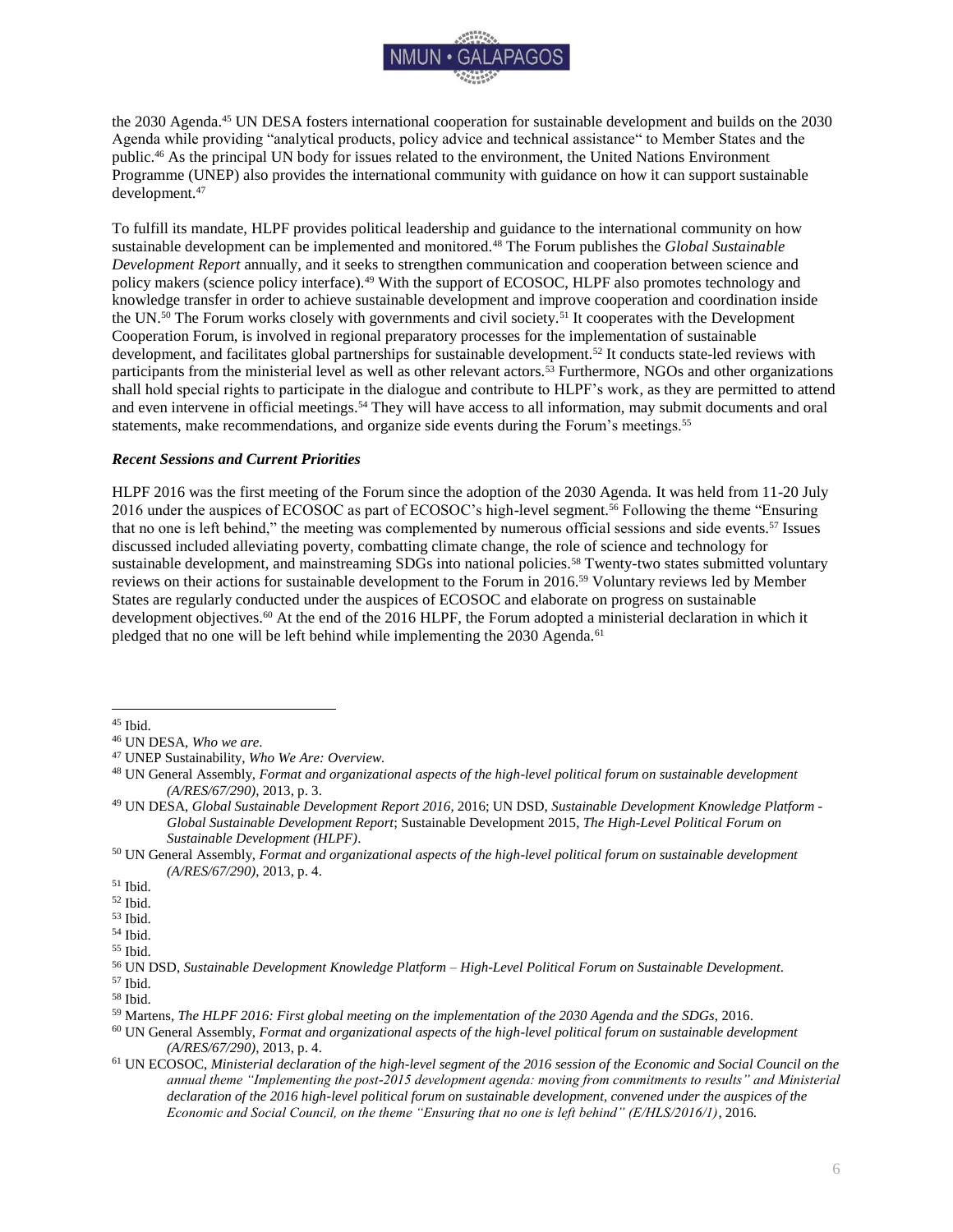

# <span id="page-12-0"></span>**I. Promotion of Sustainable Industrial Development and Innovation in Rural Areas**

# <span id="page-12-1"></span>*Introduction*

Rural areas have traditionally been excluded from sustainable development initiatives, thus threatening the full economic, social, and environmental viability of states.<sup>74</sup> Sustainable rural development is vital for poverty eradication since "global poverty is overwhelmingly rural."<sup>75</sup> In this regard, it is essential at a global, regional, national, and local level to coordinate rural development initiatives that target sustainable industrial development and innovation.<sup>76</sup> Sustainable development "seeks to meet the needs and aspirations of the present without compromising the ability to meet those of the future," and "far from requiring the cessation of economic growth, it recognizes that the problems of poverty and underdevelopment cannot be solved unless" the current model of growth is changed.<sup>77</sup> Innovation in rural areas is a key factor in generating "increased competitiveness," since it contributes to "more creative uses of natural resources and human assets," and thus can help achieve sustainable development in a rural context.<sup>78</sup>

# <span id="page-12-2"></span>*International and Regional Framework*

In October 1987, the World Commission on Environment and Development (WCED), established by the United Nations (UN) to tackle the deterioration of the environment and natural resources, issued the report *Our Common Future*, also known as the Brundtland Report, which defined "sustainable development" for the first time: "meeting the needs and aspirations of the present without compromising the ability to meet those of the future." <sup>79</sup> The report emphasizes that, although sustainable development does not require "absolute limits," it does imply limitations "imposed by the present state of technology and social organization on environmental resources and by the ability of the biosphere to absorb the effects of human activities," considering that both "technology and social organization can be managed and improved to make way for a new era of economic growth."<sup>80</sup>

The importance of sustainable development was furthermore highlighted with the adoption of *Agenda 21*, a nonbinding action plan of the UN elaborated as a result of the Earth Summit, held in Rio de Janeiro in 1992.<sup>81</sup> This document established several objectives relating to sustainable development, such as disseminating "information on effective legal and regulatory innovations in the field of environment and development." <sup>82</sup> *Agenda 21* also looked forward to "developing national policies and strategies to encourage changes in unsustainable consumption patterns," thereby shifting the "existing production and consumption patterns that have developed in industrial societies" and are emulated in much of the world.<sup>83</sup>

Subsequently, on September 8, 2000, the UN General Assembly adopted the *Millennium Declaration*, containing eight chapters and key objectives previously agreed upon by 189 world leaders during the Millennium Summit, which reaffirmed Member States' support for the principles of sustainable development and resolved to create an environment which is "conducive to development and to the elimination of poverty."<sup>84</sup> The Declaration committed states to a "new global partnership to reduce extreme poverty" and set out a series of eight targets – with a deadline of 2015 – known as the Millennium Development Goals (MDGs).<sup>85</sup> The MDGs enjoyed varied success: for instance, MDG 1, to eradicate extreme poverty and hunger by "reducing by half the proportion of people living in extreme poverty, was achieved in 2010, ahead of the 2015 deadline." <sup>86</sup> On the other hand, MDG 7 on ensuring environmental

 $\overline{a}$ 

<sup>85</sup> Ibid*.*

<sup>74</sup> UN Commission on Sustainable Development, *Report on the 17th session of CSD (E/2009/29-E/CN.17/2009/19).*

<sup>75</sup> UN General Assembly, *Transforming our world: the 2030 Agenda for Sustainable Development (A/RES/70/1)*, 2015.

<sup>76</sup> UN Commission on Sustainable Development, *Report on the 17th session of CSD (E/2009/29-E/CN.17/2009/19).*

<sup>77</sup> UN WCED, *Report of the World Commission on Environment and Development: Our Common Future (A/42/427)*, 1987.

<sup>78</sup> Alpine Convention, *Third Report on the state of the Alps, Sustainable Rural Development and Innovation*, 2011.

<sup>79</sup> UN WCED, *Report of the World Commission on Environment and Development: Our Common Future (A/42/427)*, 1987. <sup>80</sup> Ibid.

<sup>81</sup> UN Conference on Environment and Development, *Agenda 21*, 1992.

 $82$  Ibid.

<sup>83</sup> Ibid.

<sup>84</sup> UN General Assembly, *United Nations Millennium Declaration (A/RES/55/2)*, 2000.

<sup>86</sup> UN DESA, *The Millennium Development Goals Report 2015*, 2015.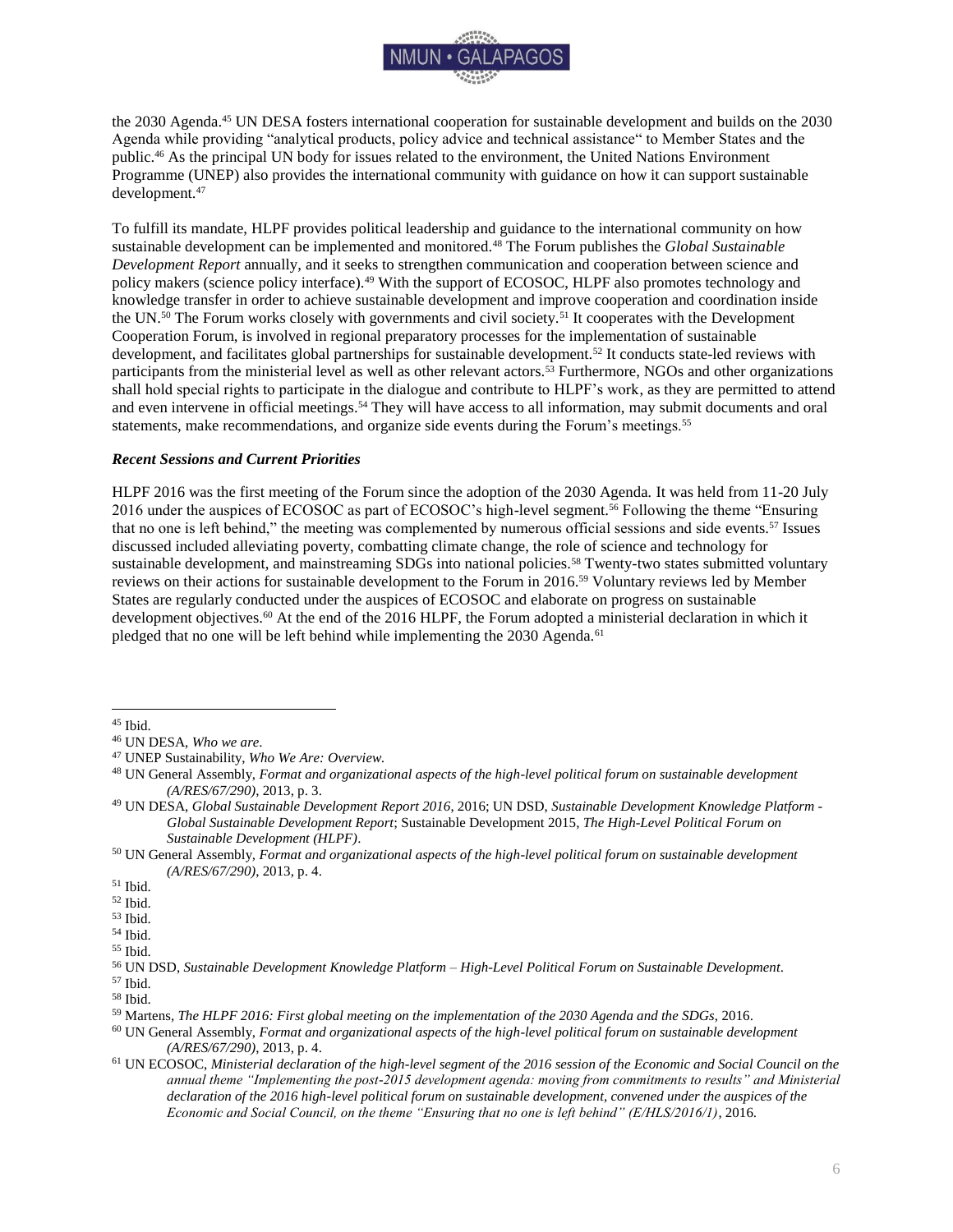

sustainability was not achieved satisfactorily, considering that although deforestation has slowed, global emissions of greenhouse gasses continue to increase.<sup>87</sup>

In this sense, although a considerable amount of the targets set for the MDGs were accomplished and more than one billion people were lifted out of extreme poverty by the 2015 deadline, it was clear that further progress and a longterm effort would be required in order to achieve the economic, social, and environmental dimensions of sustainable development.<sup>88</sup> The *Millennium Development Goals Report 2015*, published by the UN Department of Economic and Social Affairs (DESA) to assess progress towards the MDGs at the end of the 2015 deadline, established that big gaps still existed between rural and urban areas, and that "greater funding and innovation are crucial to the implementation of the post-2015 development agenda."<sup>89</sup>

As the MDGs era came to a conclusion, the *2030 Agenda for Sustainable Development* was adopted in 2015 by world leaders at the UN, calling upon all countries to achieve 17 Sustainable Development Goals (SDGs) with a deadline of 2030.<sup>90</sup> These goals are considered a "universal call to action to end poverty, protect the planet, and ensure that all people enjoy peace and prosperity." <sup>91</sup> Although it builds on the successes and achievements of the MDGs, it also "includes new areas, such as climate change, economic inequality, innovation, and sustainable consumption," among others, thus emphasizing that the goals are interconnected, in a way that the key to succeed on one will involve tackling issues connected with another.<sup>92</sup> In regards to the topic at hand, Goal 9 focuses on building resilient infrastructure, promoting inclusive and sustainable industrialization, and fostering innovation as crucial "drivers of economic growth and development," with a set of eight targets to measure progress in the achievement of this objective.<sup>93</sup>

More specific instruments targeting the issues of industrial development and innovation have also been adopted within the last decades. In March 1975, the General Conference of the United Nations Industrial Development Organization (UNIDO) gathered in Lima, Peru, and issued the *Lima Declaration and Plan of* Action, which called for the redistribution of the world industry and set out the main principles of industrialization that must be followed by states in order to close the gap between developed and less developed countries.<sup>94</sup> Furthermore, in December 2013, the General Conference of UNIDO "adopted a new *Lima Declaration* that charted the Organization's development priorities for the coming years, placing special emphasis on inclusive and sustainable industrial development." 95

In December 1986, the UN General Assembly issued the *Declaration on the Right to Development*, establishing that "the right to development is an inalienable human right by virtue of which every human person and all peoples are entitled to participate in, contribute to, and enjoy economic, social, cultural and political development, in which all human rights and fundamental freedoms can be fully realized." <sup>96</sup> Additionally, in July 2015, the *Addis Ababa Action Agenda of the Third International Conference on Financing for Development* declared that "the creation, development and diffusion of new innovations and technologies and associated know how, including the transfer of technology on mutually agreed terms, are powerful drivers of economic growth and sustainable development."<sup>97</sup> The Agenda also emphasized the need to promote rural development, as the majority of the poor live in rural areas.<sup>98</sup>

<sup>87</sup> UNDP*, Ensure environmental sustainability: Where do we stand?*, 2017.

<sup>88</sup> UN DESA, *The Millennium Development Goals Report 2015*, p. 3.

<sup>89</sup> Ibid., p. 8.

<sup>90</sup> UNDP, *Sustainable Development Goals.*

<sup>91</sup> Ibid.

<sup>92</sup> Ibid.

<sup>93</sup> UNDP*, Goal 9 Targets.*

<sup>94</sup> UNIDO, *UNIDO General Conference adopts Lima Declaration with focus on inclusive and sustainable industrial development*, 2013.

<sup>95</sup> Ibid.

<sup>96</sup> UN General Assembly, *Declaration on the Right to Development (A/RES/41/128)*, 1986, art. 1.

<sup>97</sup> UN General Assembly, *Addis Ababa Action Agenda of the Third International Conference on Financing for Development (Addis Ababa Action Agenda) (A/RES/69/313)*, 2015, p. 51.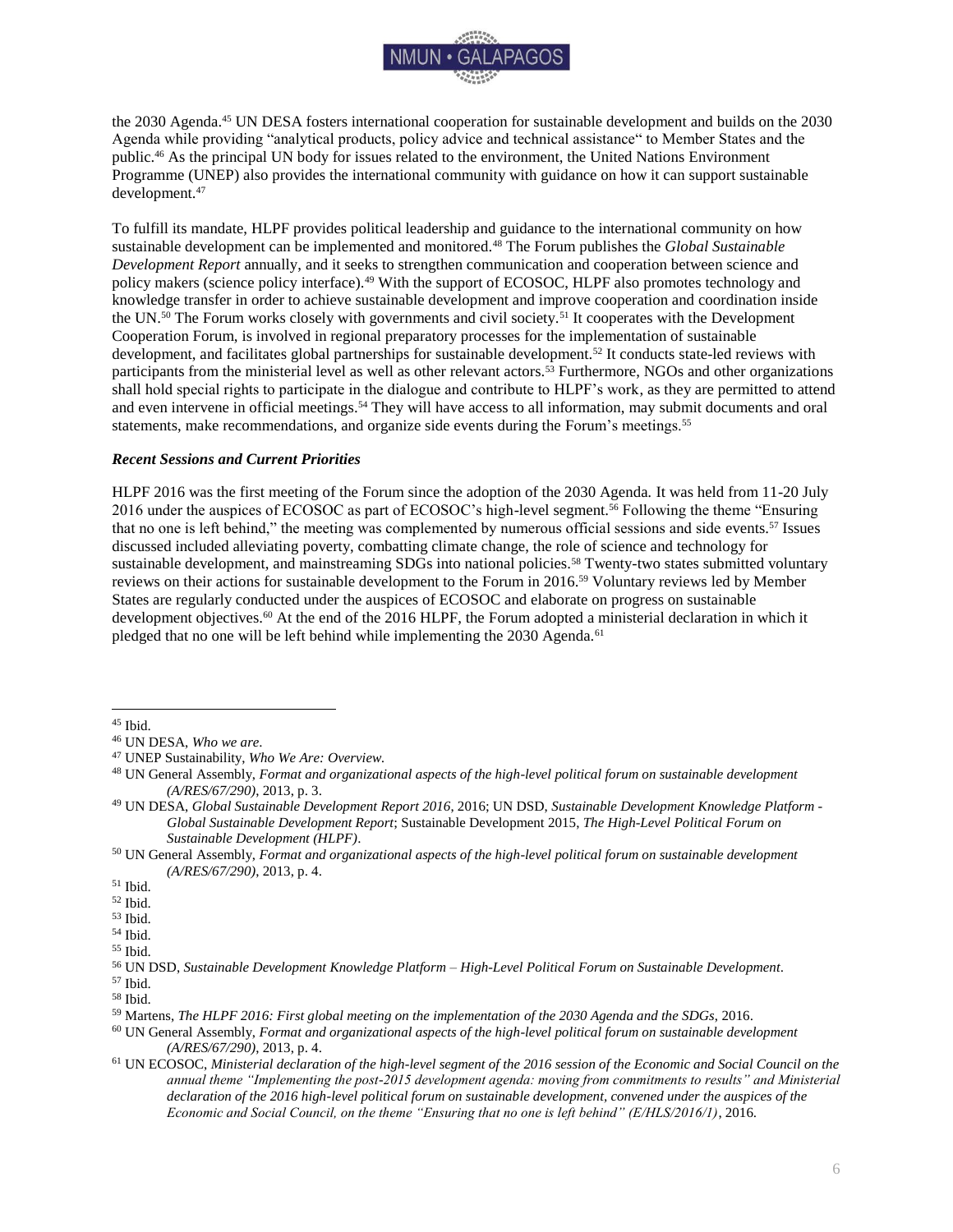

# <span id="page-14-0"></span>*Role of the International System*

# *The High-level Political Forum on Sustainable Development (HLPF)*

HLPF was established for the follow-up and review of the *2030 Agenda for Sustainable Development*. <sup>99</sup> It provides "political leadership, guidance and recommendations for sustainable development; follows up and reviews progress in the implementation of sustainable development commitments"; enhances the integration of economic, social and environmental dimensions of sustainable development; is a platform for regular dialogue and agenda setting to advance on sustainable development; and reports on significant achievements undertaken by the public and private sector in the implementation of the 2030 Agenda.<sup>100</sup>

The most recent session of HLPF took place in July 2017, with the theme "Eradicating poverty and promoting prosperity in a changing world."<sup>101</sup> A ministerial declaration was adopted as an outcome document from the meeting; it acknowledges that "while extreme poverty has fallen globally, progress has been uneven," and poor people are still disproportionately concentrated in rural areas.<sup>102</sup> In this sense, HLPF recognizes that "inclusive and sustainable industrialization is integral for the structural transformation" of economics to create decent jobs for all, "promote productivity growth, energy efficiency, innovation, social inclusion, enhance incomes, and achieve sustainable development," as well as that "resilient, sustainable and inclusive food systems that protect, enhance and restore natural resources, sustain rural … livelihoods and provide access to nutritious foods from smallholder producers must be at the heart of efforts to simultaneously eradicate poverty and hunger."<sup>103</sup>

Furthermore, a call was made for development partners to "support developing countries in improving infrastructure and connectivity to allow all access to basic services," in order to improve "industrialization, including by technology transfer"; and the "importance of sharing the benefits of innovation" was highlighted.<sup>104</sup> It was stressed that it is essential to support "small and medium-sized enterprises and microenterprises, through access to financing and ICT for trade," for instance.<sup>105</sup> It is also "important to ensure that industrialization does not harm the environment," through the implementation of resilient, green infrastructure that safeguards citizens while simultaneously providing "solutions for mitigation and adaptation to climate change," while ensuring the provision of basic commodities, such as food, energy and water.<sup>106</sup>

#### *United Nations Industrial Development Organization (UNIDO)*

A specialized agency of the UN since 1985, the UNIDO seeks "to promote industrial development for poverty reduction, inclusive globalization, and environmental sustainability."<sup>107</sup> With 173 Member States, a renewed mandate for the organization was adopted at the General Conference in December 2013, which focuses on inclusive and sustainable industrial development, in order to address the multidimensional causes of poverty and realize the full potential of industry's contribution to the achievement of the SDGs.<sup>108</sup>

#### *United Nations Development Programme (UNDP)*

UNDP is a "global development network that seeks to connect countries to knowledge, experience and resources," including by providing "expert advice, training, and support to developing countries." <sup>109</sup> The Programme supports countries' efforts to achieve the SDGs by helping states with building and sharing solutions in three main areas,

<sup>99</sup> Sustainable Development Knowledge Platform, *Expert Group Meeting on the role of the high-level political forum on sustainable development in post-2015 development framework.*

<sup>100</sup> Ibid.

<sup>101</sup> UN DESA, *High-level political forum on sustainable development in 2017 (HLPF 2017)*.

<sup>102</sup> UN ECOSOC, *Ministerial declaration of the high-level segment of the 2017 session of the Economic and Social Council on the annual theme "Eradicating poverty in all its forms and dimensions through promoting sustainable development, expanding opportunities and addressing related challenges" and Ministerial declaration of the 2017 high-level political forum on sustainable development, convened under the auspices of the Economic and Social Council, on the theme "Eradicating poverty and promoting prosperity in a changing world" (E/HLS/2017/1)*, 2017, p. 4.

<sup>103</sup> Ibid., pp. 5-6.

<sup>104</sup> UN DESA, *President's Summary of 2017 High‐level political forum on sustainable development*, 2017, p. 8.

<sup>105</sup> Ibid.

<sup>106</sup> Ibid.

<sup>107</sup> Devex, *United Nations Industrial Development Organization (UNIDO)*.

<sup>108</sup> Ibid.; UNIDO, *Industrial Development Report 2016*, 2015.

<sup>109</sup> UNDP, *About Us.*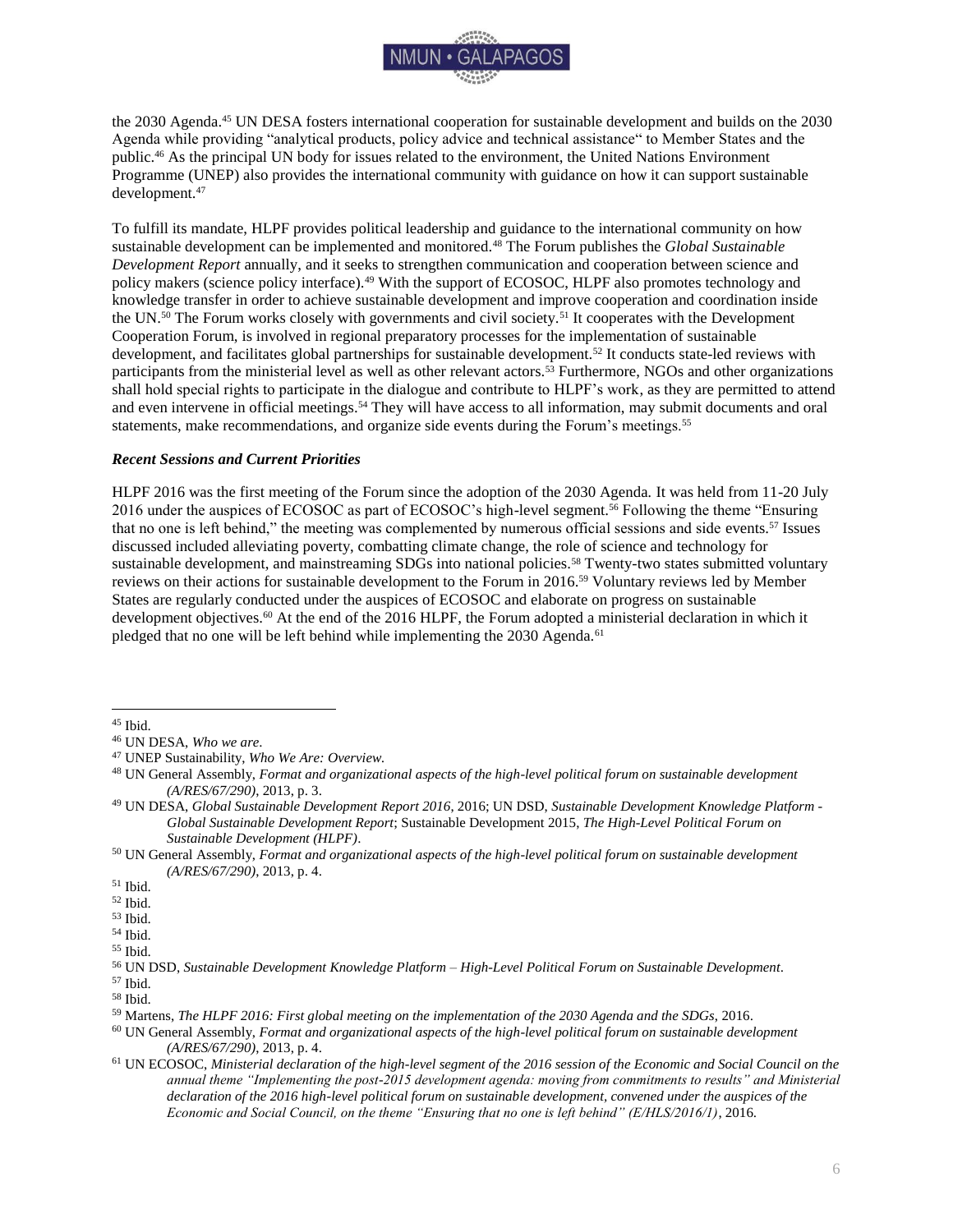

including sustainable development.<sup>110</sup> For instance, "UNDP supported the installation of advanced solar power systems in isolated desert towns," such as in Fezna, Morocco, which resulted in students from this area feeling safe on their way back from school thanks to this public lighting project.<sup>111</sup>

# *International Labour Organization (ILO)*

Since 1946, as the first specialized agency of the UN, the ILO has worked to promote decent work for all.<sup>112</sup> Concerning the achievement of the SDGs, the Organization recognizes that "over 600 million new jobs need to be created by 2030 just to keep pace with the growth of the global working age population," and conditions need to be improved for the 780 million women and men who are currently working but living on only \$2 a day.<sup>113</sup> In this sense, the importance of decent work in the achievement of sustainable development must be highlighted for each individual SDG: in the case of sustainable industrial development in rural areas, it must be recognized that rural poverty is a multidimensional issue, and that focusing on protecting workers' rights in these areas and generating new jobs through innovative initiatives will help to address this multiplicity.<sup>114</sup>

#### *Commission on the Status of Women (CSW)*

The CSW was established in June 1946 and serves as a functional commission of the Economic and Social Council.<sup>115</sup> It is the "principal global intergovernmental body exclusively dedicated to the promotion of gender equality and the empowerment of women."<sup>116</sup> Industrial growth in the past has occurred too often without the participation and reward to significant segments of the population, particularly women.<sup>117</sup> Therefore, it is essential to better integrate women in the process of creating a sustainable industrial workforce.<sup>118</sup> In this sense, the experiences and recommendations from the CSW can serve as valuable information for the HLPF in terms on how to achieve sustainable industrial development and innovation by improving gender equality.<sup>119</sup>

# *Civil Society Organizations (CSOs)*

It is of vital importance to recognize that national governments cannot achieve such ambitious goals as the SDGs on their own. Collective and individual efforts at the local, national, and regional levels are necessary, as well as input from stakeholders, especially CSOs.<sup>120</sup> Considering that "Leaving no one behind" is an underlying principle of the SDGs, CSOs may represent the voice of the poorest and most marginalized citizens, who are often left out of the discussion or are unable to reach the government.<sup>121</sup> CSOs may also act as agents of accountability by making sure that states are held accountable for their actions concerning the 2030 Agenda, and can even collect data, report, and monitor the progress towards these goals.<sup>122</sup> For instance, in Uganda, CSOs are well organized under national platforms and have been involved with the Ugandan government to facilitate the implementation of the SDGs.<sup>123</sup> Many CSOs are already engaging with various government institutions to monitor the progress on this matter, such as with the Ministry of Water and Environment and the Ministry of Gender, Labour and Social Development, to discuss clean water and women's empowerment, respectively.<sup>124</sup>

Furthermore, one of the most successful initiatives by a CSO has been the Orangi Pilot Project (OPP) in Pakistan.<sup>125</sup> Since its beginning in the 1980s, the Project has directly and indirectly assisted approximately one million people in

<sup>110</sup> Ibid.

<sup>111</sup> UNDP, *Sustainable Development.*

<sup>112</sup> ILO, *About the ILO.* 

<sup>113</sup> ILO, *The 2030 Agenda for sustainable development.*

<sup>114</sup> ILO, *Decent Work for Food Security and Sustainable Rural Development (DW4FS).*

<sup>115</sup> UN-Women, *Commission on the Status of Women*.

<sup>116</sup> Ibid.

<sup>117</sup> UNIDO, *Inclusive and Sustainable Industrial Development*, 2014*.*

<sup>118</sup> Ibid.

<sup>119</sup> Ibid.

<sup>120</sup> African Civil Society Circle, *The Roles of Civil Society in Localising the Sustainable Development Goals*, 2016.

<sup>121</sup> Ibid.

<sup>122</sup> Ibid.

<sup>123</sup> Action for Sustainable Development, *Learning by doing: Civil Society Engagement in the High-level political forum's National Review Process*, 2016.

<sup>124</sup> Ibid.

<sup>125</sup> Hasan, *Orangi Pilot Project: the expansion of work beyond Orangi and the mapping of informal settlements and infrastructure,* 2006.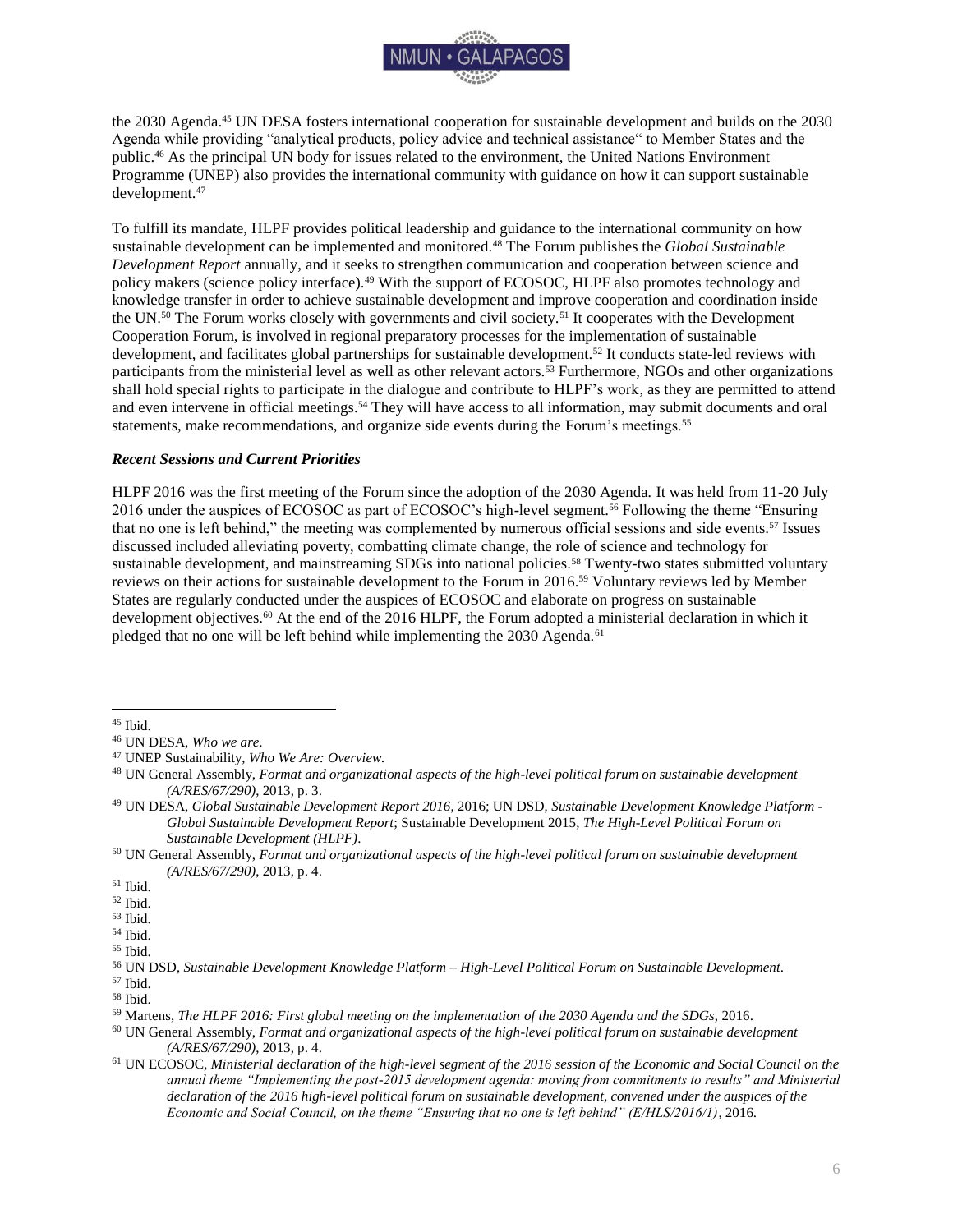

the rural region of Orangi (Karachi) with improved sanitation facilities.<sup>126</sup> The Project has also promoted availability of housing, better health, credit for entrepreneurs, and education through innovative initiatives, thereby addressing some of the biggest challenges associated with promoting sustainable development in rural areas.<sup>127</sup>

#### <span id="page-16-0"></span>*Sustainable Industrial Development*

Although industrialization does not necessarily equal development, it is undeniable that with sufficient investment, inclusiveness, and innovation, industrialization can have "enormous multidimensional benefits," being a key tool for achieving poverty eradication and sustainable development in rural areas.<sup>128</sup> In order to achieve these benefits, it is necessary to step away from two models that did not result in the achievement of the former MDGs: first, low industrialization and productivity levels, and second, large-scale industrialization.<sup>129</sup>

# *Low Industrialization and Productivity Levels*

One shared feature of rural areas in developing countries is that agriculture accounts for a large part of gross domestic product and employment, while industrial development is left behind.<sup>130</sup> This results in low levels of scientific and technological capability, which are at the same time major constraints on industrial expansion.<sup>131</sup> Industries contribute to the creation of jobs, which alleviate poverty.<sup>132</sup> Without industrial expansion, states cannot compete with other producers of goods and services in a globalized world, which weakens their economies and contributes to food scarcity, unemployment, social and gender inequality, and lack of education.<sup>133</sup>

For instance, the Latin America and Caribbean Region (LAC) has the highest inequality rate in the world, and its GDP grew by only 1.1% in 2014, its" slowest annual expansion rate since 2009," attributable to the region's high dependence on commodity export prices, in addition to its low productivity and industrialization levels.<sup>134</sup> A significant consequence of this low economic growth has been weak job growth, which has affected women more than men, widening the gender labor gaps.<sup>135</sup>

#### *Large-Scale Industrialization*

Although low industrialization and productivity levels can pose problems in rural areas, large-scale industrialization with no regard to sustainability is undesired as well.<sup>136</sup> Heavy industrialization has a profound impact on natural resources through the entire cycle of exploration, extraction of "raw materials, transformation into products, energy consumption, waste generation, and the use and disposal of products by consumers." <sup>137</sup> These impacts may cause heavy pollution and depletion of natural resources, which in turn affect people's quality of life.<sup>138</sup>

Taking the example of China: its high-level economy and large population highlight the magnitude of its environmental, social, and health-related challenges.<sup>139</sup> Studies by the World Health Organization show that air pollution contributed to 1.2 million premature deaths in China in 2010, and "according to a recent Deutsche Bank report, China's air quality will become 70% worse by 2025," due to the increases in coal burning and vehicle and industrial emissions.<sup>140</sup> Furthermore, corruption is a serious sociopolitical problem in China: the industrialized economy has created new opportunities, but it has also made "corruption more pervasive than in previous decades." 141

<sup>140</sup> Ibid.

 $\overline{a}$ <sup>126</sup> Ibid.

<sup>127</sup> Ibid.

<sup>128</sup> UN DPI, *Better Policies, Investment in Infrastructure, Industrialization Key for Creating Thriving, Sustainable Societies, Speakers Tell Economic and Social Council*, 2017.

<sup>129</sup> Ibid.

<sup>130</sup> Kumar, *Major Characteristics of Developing Countries.*

<sup>131</sup> Ibid.

<sup>132</sup> Ibid.

 $^{133}$  Ibid

<sup>134</sup> UNIDO, *Inclusive and Sustainable Industrial Development in Latin America and the Caribbean Region*, p. 6.

<sup>135</sup> Ibid., p. 4.

<sup>136</sup> Ibid.

<sup>137</sup> Ibid.

<sup>138</sup> UN WCED, *Report of the World Commission on Environment and Development: Our Common Future (A/42/427)*, 1987.

<sup>139</sup> YaleGlobal Online, *China: The Dark Side of Growth*.

<sup>141</sup> Ibid.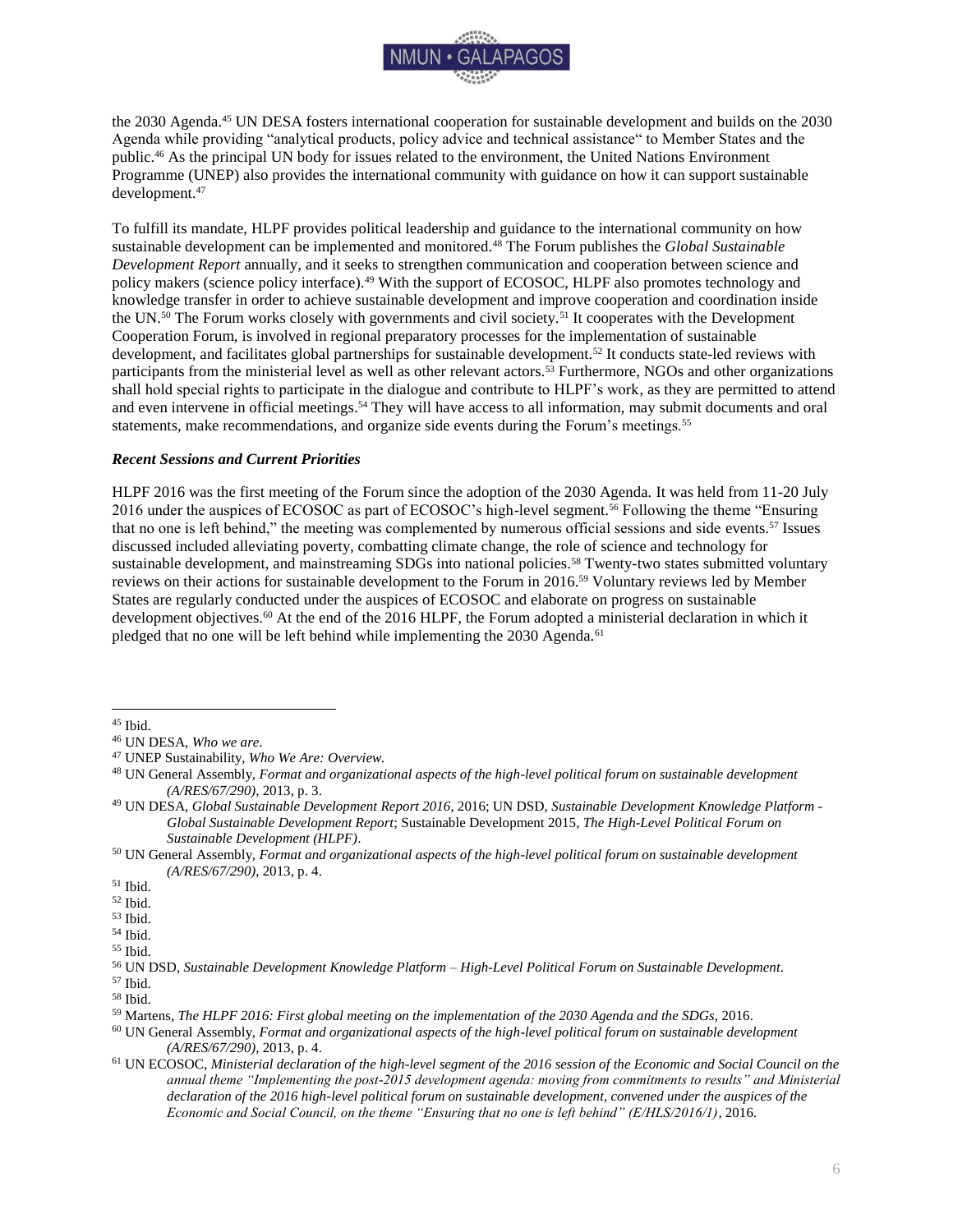

# *Benefits of Inclusive and Sustainable Industrial Development*

In this regard, it is necessary to implement initiatives that promote inclusive and sustainable industrial development in rural areas that erases the negative effects of both low levels of industrialization and large-scale industrialization. This model of industrialization requires the following core aspects: 1) "every country achieves a higher level of industrialization in their economies, and benefits from the globalization of markets for industrial goods and services"; 2) "no one is left behind in benefiting from industrial growth"; 3) "broader economic and social growth is supported within an environmentally sustainable framework"; and 4) "the unique knowledge and resources of all relevant development actors are combined to maximize the development impact of inclusive and sustainable industrial development" in the global development agenda.<sup>142</sup> Finally, these initiatives must not be limited to their implementation in rural areas by third parties, but must be effectively transferred to users, so that they utilize them efficiently and thrive within their rural lifestyle.<sup>143</sup>

One of the main benefits of sustainable industrial development in rural areas is poverty eradication, since unsustainable production practices may result from limited livelihood choices for the poor.<sup>144</sup> In this sense, the "promotion of micro, small and medium-sized enterprises to further process the primary products generated from these sectors would provide alternative livelihoods for rural communities, and generate employment opportunities" while stimulating growth.<sup>145</sup> Finally, it is important to emphasize that, due to the complexity of sustainable industrial development and its close linkages with all other SDGs, sustainable industrial development in rural areas will lead to great improvements in job creation, sustainable livelihoods, better health, technology and skills development, food security, green technologies, environmental protection, and climate change mitigation.<sup>146</sup>

# <span id="page-17-0"></span>*Innovation in Rural Areas*

Considering that almost 80% of poor people in the world live outside of towns and cities, it is of utmost important to address the conditions faced by population in rural areas.<sup>147</sup> Most of these people depend on agriculture and have limited connectivity and access to markets, resulting in isolation and weak infrastructure with a direct impact on incomes and livelihoods.<sup>148</sup> In this sense, "investment in rural infrastructure, diversifying rural employment, and improving rural-urban linkages" through innovative solutions and initiatives can result in more opportunities for sustainable rural livelihoods, which promotes growth as well.<sup>149</sup> This can be done through creating employment in non-agricultural activities by providing people with "affordable access to technologies and infrastructure," thus accelerating poverty reduction and contributing to other areas, such as improved health.<sup>150</sup> For instance, in Finland, telemedicine services allow a specialist doctor in Helsinki to provide diagnoses based on X-rays taken in sparsely populated regions thousands of kilometers away.<sup>151</sup>

Rural industry can thus be supported on improving technologies: for instance, in Guinea, modern shop-floor management systems were implemented to minimize waste and improve hygienic conditions in plants, which along with quality control systems, allowed fisheries in this country to successfully meet European Union standards for fish export.<sup>152</sup> In Burkina Faso and Mali, hybrid drying techniques for preserving fruit and vegetables were introduced to reduce post-harvest losses and waste.<sup>153</sup> Furthermore, although over the last decade the mobile sector grew dynamically, Internet access is still limited and not affordable for most people in less developed countries, especially in rural areas; therefore, providing access to the Internet for individuals and enterprises can be a

<sup>142</sup> UNIDO, *Sustainable Industrial Development for Shared Prosperity: ISID Programme for Country Partnership*, p. 5.

<sup>143</sup> Eurekalert, *Innovative technologies in rural areas improve agriculture, health care*, 2014*.*

<sup>144</sup> UNIDO, *Review Report on Africa Industrial Development for CSD 14*, 2006, p. iv.

<sup>145</sup> Ibid., p. 1.

<sup>146</sup> UN Executive Committee on Economic and Social Affairs, *2017 HLPF Thematic Review of SDG-9: Build resilient infrastructure, promote inclusive and sustainable industrialization and foster innovation*, 2017, p. 1.

<sup>147</sup> Asia-Plus, *Almost 80% of the world's poor live in rural areas and rely mainly on agriculture for their incomes*, 2015.

<sup>148</sup> FAO, *Sustainable Development Goal 9: Build resilient infrastructure, promote inclusive and sustainable industrialization and foster innovation*.

<sup>149</sup> Ibid.

<sup>150</sup> Ibid.

<sup>151</sup> OECD, *Innovation in Rural Areas: An Exception or a Must?*, 2007.

<sup>152</sup> UNECA & UNIDO, *African Regional Implementation Review for the Commission on Sustainable Development (CSD-14)*, 2006, p. 34.

<sup>153</sup> Ibid.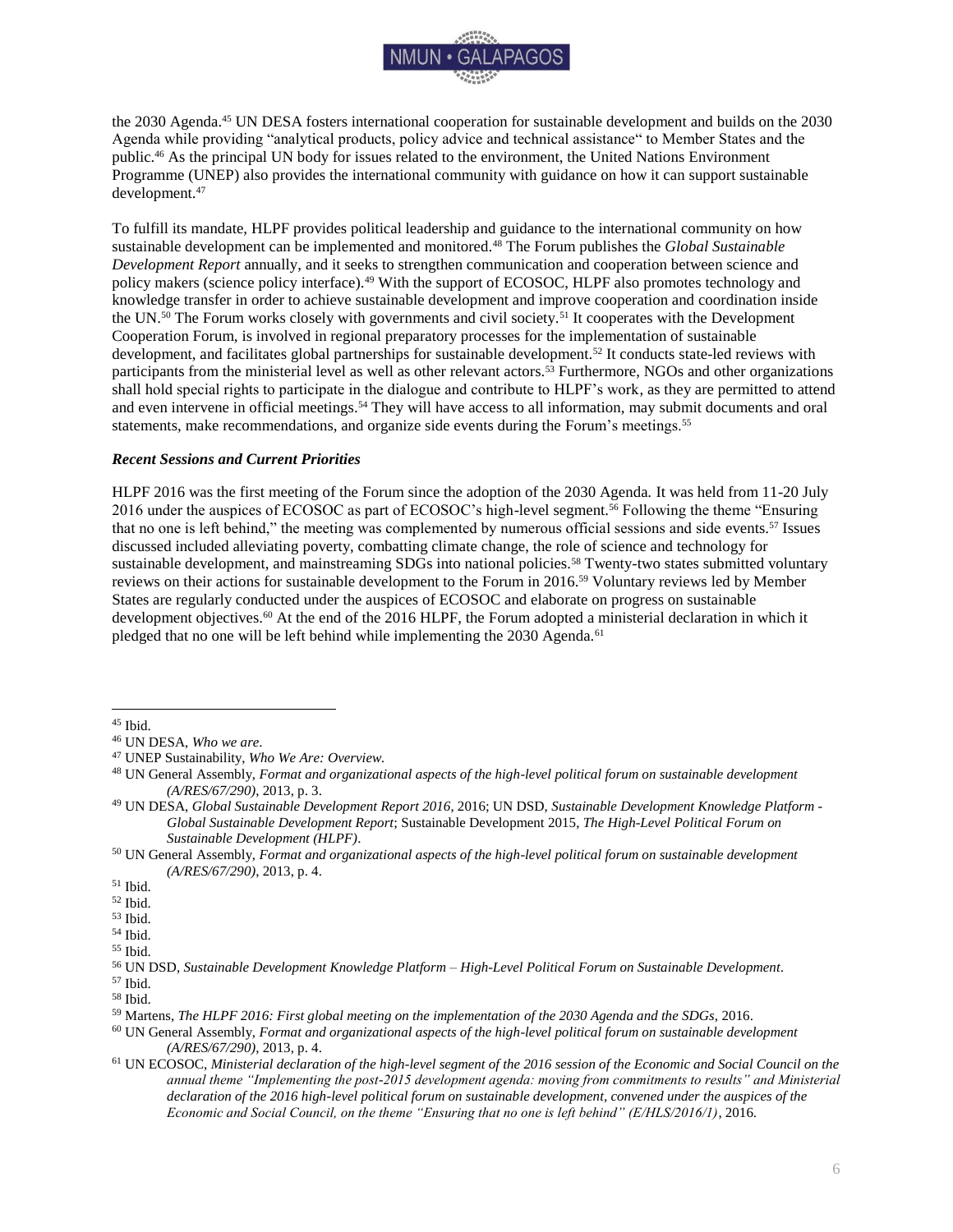

prominent objective of Member States, since Internet access can improve access to services, resources, and information that could help promote sustainable development and target other deficits in rural areas.<sup>154</sup>

However, lack of technology is not the only challenge that rural areas face. Unemployment, gender inequality, lack of competitiveness and access to markets, migration, and depletion of natural resources are conditions that have root causes that go deeper than lack of technology, and can therefore be addressed through innovative approaches that do not necessarily require advanced technology to be implemented.<sup>155</sup> To target unemployment, for instance, governments and civil society could implement initiatives that search for new sources of employment in culture, leisure, services, the environment, or development of traditional know-how, as well as creating possibilities of insertion through voluntary work.<sup>156</sup> Additionally, to approach the lack of competitiveness of agriculture in rural areas, projects that shift the concept of farmer to the concept of "rural entrepreneur" could be of great importance to attract business opportunities.<sup>157</sup> Finally, strategies that improve local conditions for young people to start up a business could help reduce the rural exodus, or migration of people from rural to urban areas.<sup>158</sup>

#### <span id="page-18-0"></span>*Conclusion*

Although the international community was not quite able to achieve all the targets comprising the MDGs, the adoption of the *2030 Agenda for Sustainable Development* presents a new opportunity for states, with the support of the civil society and international institutions and organizations, to tackle the most relevant challenges to sustainable development. Rural areas are most certainly the ones left behind from development initiatives, with higher rates of unemployment, poverty, malnutrition, lack of healthcare access, and overall low levels of productivity and industrialization. Given that large-scale industrialization could bring environmental, socioeconomic, and healthrelated problems, it is essential to place emphasis on initiatives that are sustainable and innovative.

# <span id="page-18-1"></span>*Further Research*

Delegates should take note of the interconnection between all SDGs, since in order to achieve one of the goals, they will have to address others. HLPF convened under the auspices of ECOSOC from 10-19 July 2017 and reviewed a specific set of SDGs comprising Goals 1, 2, 3, 5, 9, 14, and 17. For example, delegates should consider: what can HLPF do concerning poverty (Goal 1), food security (Goal 2), gender equality (Goal 5), or conservation and sustainable use of marine resources (Goal 14) that could help them tackle Goal 9: Build resilient infrastructure, promote inclusive and sustainable industrialization and foster innovation?

# **Annotated Bibliography**

<span id="page-18-2"></span>Inter-Agency and Expert Group on SDG Indicators. (2016). *Final list of proposed Sustainable Development Goal indicators.* Retrieved 31 May 2017 from: [https://sustainabledevelopment.un.org/content/documents/11803Official-](https://sustainabledevelopment.un.org/content/documents/11803Official-List-of-Proposed-SDG-Indicators.pdf)[List-of-Proposed-SDG-Indicators.pdf](https://sustainabledevelopment.un.org/content/documents/11803Official-List-of-Proposed-SDG-Indicators.pdf)

*The list contained in this document comprises the global indicator framework that measures the progress on the accomplishment of the SDGs. Indicators are divided by relevant categories of income, sex, age, race, ethnicity, migratory status, disability, geographic location, among others, and will help delegates analyze where Member States are on the path to achieve the SDGs.* 

United Nations, Department of Economic and Social Affairs. (2016). *Global Sustainable Development Report - 2016 edition.* Retrieved 5 June 2017 from:

<https://sustainabledevelopment.un.org/index.php?page=view&type=400&nr=2328&menu=1515>

*The Global Sustainable Development Report 2016, drafted by 245 scientists and experts based in 27 countries, seeks to contribute to strengthening policies for sustainable development in the context of HLPF. This publication will help delegates to identify fundamental concepts of the topics at hand, such as inclusive institutions and emerging issues for sustainable development. The* 

<sup>154</sup> UN Executive Committee on Economic and Social Affairs, *2017 HLPF Thematic Review of SDG-9: Build resilient infrastructure, promote inclusive and sustainable industrialization and foster innovation*, 2017, p. 3.

<sup>155</sup> LEADER European Observatory, *Innovation and Rural Development*, 1997, p. 12.

<sup>156</sup> Ibid.

<sup>157</sup> Ibid., p. 14.

<sup>158</sup> Ibid., p. 16.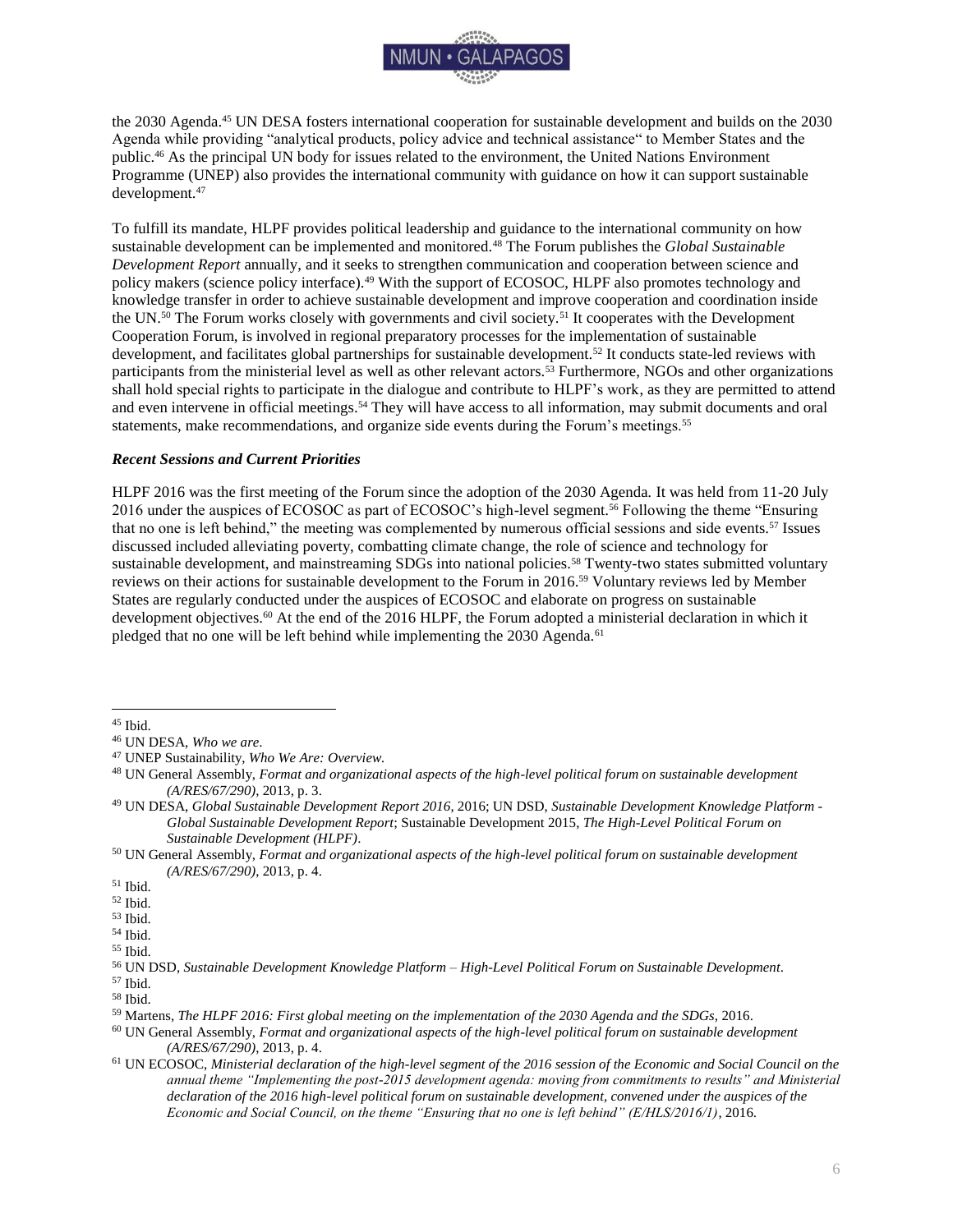

*report establishes key definitions and strategies to target the 2030 Agenda, including examples of strategies used in various SDG areas and how they are geared to reaching those left behind.* 

United Nations, General Assembly, Seventieth session. (2015). *Transforming our world: the 2030 Agenda for Sustainable Development (A/RES/70/1)*. Retrieved 31 August 2017 from:<http://undocs.org/A/RES/70/1> *This landmark resolution establishes the 17 SDGs and 169 targets that comprise the new universal Agenda and seek to build on the Millennium Development Goals for the next fifteen years upon its adoption. This document provides delegates with the principles and vision that must guide the achievement of the SDGs: the eradication of poverty in all its forms. Delegates should review SDG 9 in particular, which relates specifically to sustainable industrial development and innovation.* 

United Nations Industrial Development Organization. (2015). *Industrial Development Report 2016.* Retrieved 2 June 2017 from: [http://www.unido.org/publications/flagship-publications/industrial-development-report](http://www.unido.org/publications/flagship-publications/industrial-development-report-series/industrial-development-report-2016.html)[series/industrial-development-report-2016.html](http://www.unido.org/publications/flagship-publications/industrial-development-report-series/industrial-development-report-2016.html)

*This report's theme is "The Role of Technology and Innovation in Inclusive and Sustainable Industrial Development." It provides delegates with valuable information on the need to move towards sustainable and inclusive development and serves as a guideline on how to promote social inclusiveness in industrialization, create environmentally friendly technologies, and design industrial policies for innovation. Delegates will also find valuable dates and statistics concerning economic growth, technology, social inclusiveness, and productivity, among others.* 

United Nations, Department of Economic and Social Affairs. (2008). *Innovation for Sustainable Development: Local Case Studies from Africa*. Retrieved 2 June 2017 from:

<https://sustainabledevelopment.un.org/index.php?page=view&type=400&nr=35&menu=1515>

*Comprising several case studies on how innovation has been implemented in rural areas in Africa, this document will assist delegates with enriching the discussion on how important implementing innovation in rural areas is for progress and development, and will serve as an example of the initiatives that can be implemented in order to progress towards achieving SDG 9. These initiatives revolve around the enhancement of agriculture & fisheries, water management, protection of ecosystems, health improvement, and sustainable tourism.* 

# **Bibliography**

<span id="page-19-0"></span>Action for Sustainable Development. (2016). *Learning by doing: Civil Society Engagement in the High-level political forum's National Review Process*. Retrieved 15 July 2017 from: <http://www.civicus.org/images/CivilSociety.HLPF.NationalReviewProcess.pdf>

African Civil Society Circle. (2016). *The Roles of Civil Society in Localising the Sustainable Development Goals*. Retrieved 15 July 2017 from: [http://www.acordinternational.org/silo/files/the-roles-of-civil-society-in-localizing](http://www.acordinternational.org/silo/files/the-roles-of-civil-society-in-localizing-the-sdgs.pdf)[the-sdgs.pdf](http://www.acordinternational.org/silo/files/the-roles-of-civil-society-in-localizing-the-sdgs.pdf)

Alpine Convention. (2011). *Third Report on the state of the Alps, Sustainable Rural Development and Innovation*. Retrieved 15 July 2017 from:

[http://www.alpconv.org/en/organization/conference/Documents/PC45\\_B6a\\_long\\_en\\_fin%2021\\_2.pdf](http://www.alpconv.org/en/organization/conference/Documents/PC45_B6a_long_en_fin%2021_2.pdf)

Asia-Plus. (2015). *Almost 80% of the world's poor live in rural areas and rely mainly on agriculture for their incomes*. Retrieved 20 August 2017 from: [http://news.tj/en/news/almost-80-world-s-poor-live-rural-areas-and-rely](http://news.tj/en/news/almost-80-world-s-poor-live-rural-areas-and-rely-mainly-agriculture-their-incomes)[mainly-agriculture-their-incomes](http://news.tj/en/news/almost-80-world-s-poor-live-rural-areas-and-rely-mainly-agriculture-their-incomes)

Devex. (n.d.) *United Nations Industrial Development Organization (UNIDO)*. Retrieved 15 July 2017 from: <https://www.devex.com/organizations/united-nations-industrial-development-organization-unido-49397>

Eurekalert. (2014). *Innovative technologies in rural areas improve agriculture, health care.* Retrieved 20 August 2017 from: [https://www.eurekalert.org/pub\\_releases/2014-06/uosf-iti061814.php](https://www.eurekalert.org/pub_releases/2014-06/uosf-iti061814.php)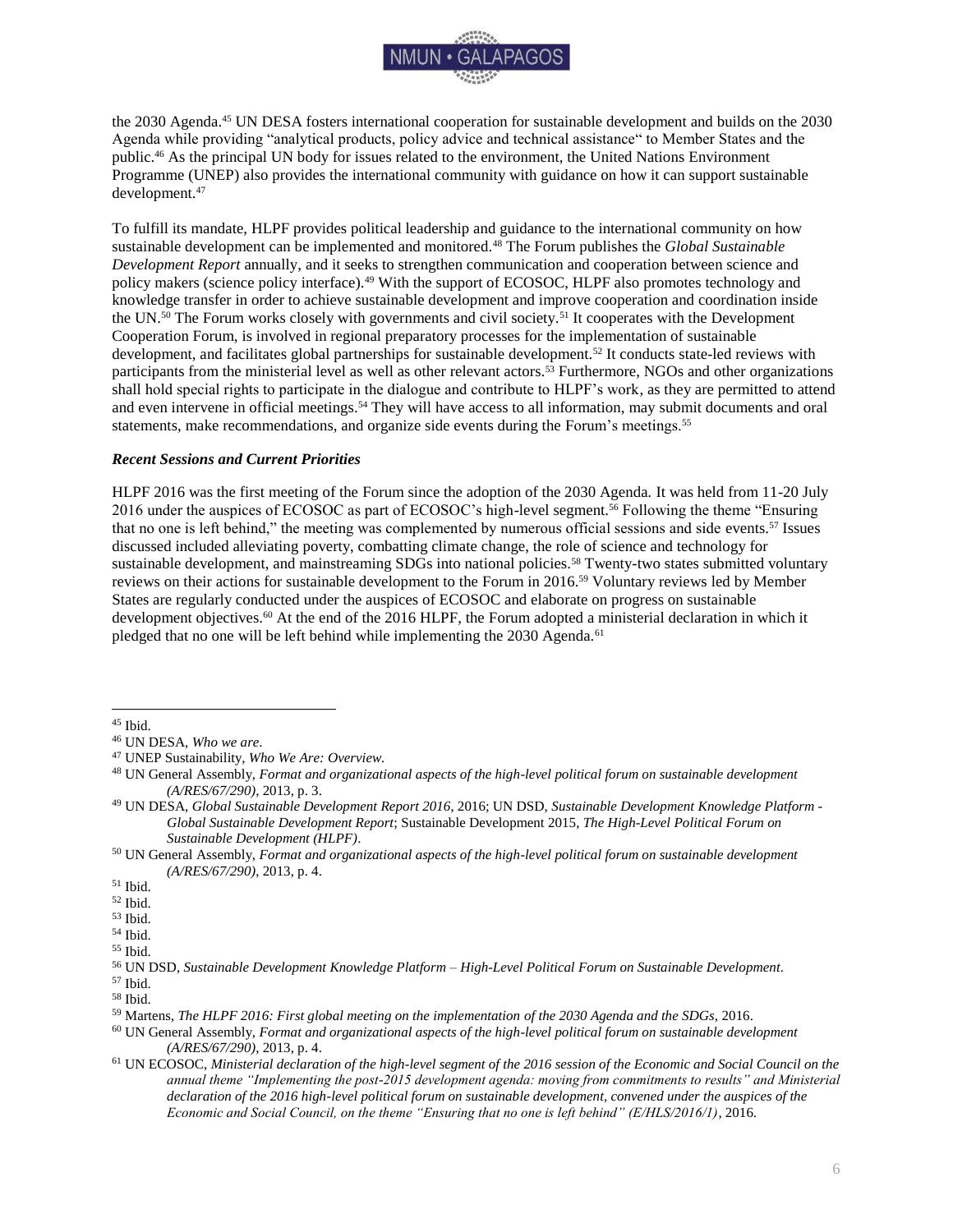

Food and Agriculture Organization of the United Nations. (n.d.). *Sustainable Development Goal 9: Build resilient infrastructure, promote inclusive and sustainable industrialization and foster innovation* [Website]*.* Retrieved 15 July 2017 from: <http://www.fao.org/sustainable-development-goals/goals/goal-9/en>

Hasan, A. (2006). *Orangi Pilot Project: the expansion of work beyond Orangi and the mapping of informal settlements and infrastructure.* Environment & Urbanization, 18 (2): 451-80.

Inter-Agency and Expert Group on SDG Indicators. (2016). *Final list of proposed Sustainable Development Goal indicators.* Retrieved 31 May 2017 from: [https://sustainabledevelopment.un.org/content/documents/11803Official-](https://sustainabledevelopment.un.org/content/documents/11803Official-List-of-Proposed-SDG-Indicators.pdf)[List-of-Proposed-SDG-Indicators.pdf](https://sustainabledevelopment.un.org/content/documents/11803Official-List-of-Proposed-SDG-Indicators.pdf)

International Labour Organization. (n.d.). *Decent Work for Food Security and Sustainable Rural Development (DW4FS).* Retrieved 16 July 2017 from: [http://www.ilo.org/jakarta/whatwedo/projects/WCMS\\_308006/lang-](http://www.ilo.org/jakarta/whatwedo/projects/WCMS_308006/lang--en/index.htm) [en/index.htm](http://www.ilo.org/jakarta/whatwedo/projects/WCMS_308006/lang--en/index.htm)

International Labour Organization. (n.d.). *About the ILO* [Website]*.* Retrieved 16 July 2017 from: <http://www.ilo.org/global/about-the-ilo/lang--en/index.htm>

International Labour Organization. (n.d.). *The 2030 Agenda for sustainable development* [Website]*.* Retrieved 16 July 2017 from:<http://www.ilo.org/global/topics/sdg-2030/lang--en/index.htm>

Kumar, A. (n.d.). *Major Characteristics of Developing Countries.* Retrieved 15 July 2017 from: <http://web.uvic.ca/~kumara/econ420/characteristics-dev.pdf>

LEADER European Observatory. (1997). *Innovation and Rural Development*. Retrieved 27 August 2017 from: [http://ec.europa.eu/agriculture/rur/leader2/rural-en/biblio/inno/innov.pdf.](http://ec.europa.eu/agriculture/rur/leader2/rural-en/biblio/inno/innov.pdf)

Organisation for Economic Co-operation and Development. (2007). *Innovation in Rural Areas: An Exception or a Must?* [Website]. Retrieved 15 July 2017 from: <http://www.oecd.org/spain/innovationinruralareasanexceptionoramust.htm>

United Nations, Commission on Sustainable Development. (2009). *Report on the 17th session of CSD (E/2009/29- E/CN.17/2009/19).* Retrieved 14 July 2017 from:<https://sustainabledevelopment.un.org/index.php?menu=1138>

United Nations Conference on Environment and Development. (1992). *Agenda 21* [Outcome Document]. Retrieved 16 July 2017 from:<https://sustainabledevelopment.un.org/content/documents/Agenda21.pdf>

United Nations, Department of Economic and Social Affairs. (n.d.). *High-level Political Forum on Sustainable Development 2016 - Ensuring that no one is left behind* [Website]. Retrieved 14 July 2017 from: <https://sustainabledevelopment.un.org/hlpf/2016>

United Nations, Department of Economic and Social Affairs. (n.d.). *High-level political forum on sustainable development in 2017 (HLPF 2017)* [Website]. Retrieved 27 August 2017 from: <http://www.un.org/esa/forests/events/hlpf-2017/index.html>

United Nations, Department of Economic and Social Affairs. (2008). *Innovation for Sustainable Development: Local Case Studies from Africa*. Retrieved 2 June 2017 from: <https://sustainabledevelopment.un.org/index.php?page=view&type=400&nr=35&menu=1515>

United Nations, Department of Economic and Social Affairs. (2015). *The Millennium Development Goals Report 2015*. Retrieved 16 July 2017 from: http://www.un.org/ [goals/2015\\_MDG\\_Report/pdf/MDG%202015%20rev%20\(July%201\).pdf](http://www.un.org/millenniumgoals/2015_MDG_Report/pdf/MDG%202015%20rev%20(July%201).pdf)

United Nations, Department of Economic and Social Affairs. (2016). *Global Sustainable Development Report - 2016 edition.* Retrieved 5 June 2017 from: <https://sustainabledevelopment.un.org/index.php?page=view&type=400&nr=2328&menu=1515>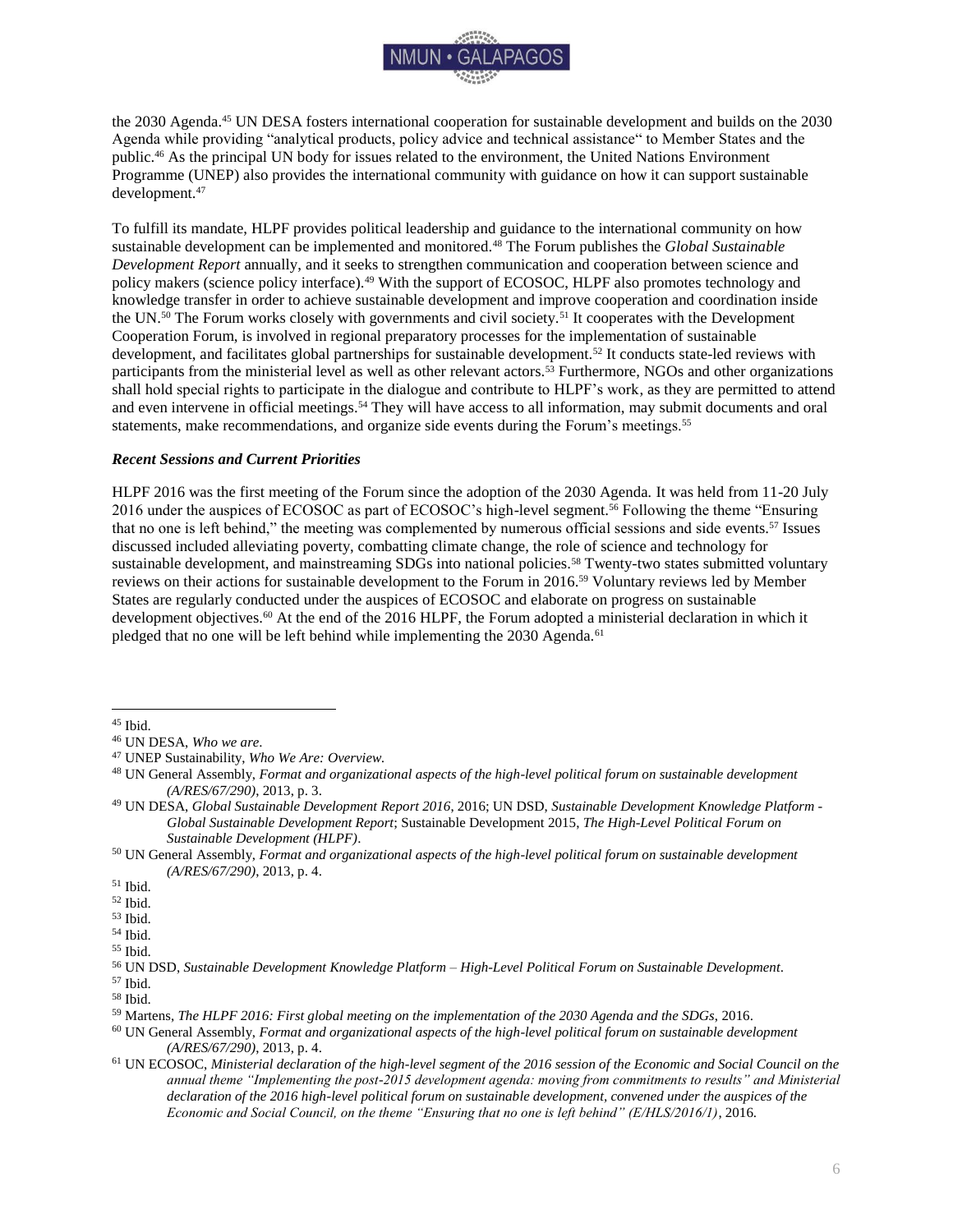

United Nations, Department of Economic and Social Affairs. (2017). *President's Summary of 2017 High‐level political forum on sustainable development*. Retrieved 27 August 2017 from: [https://sustainabledevelopment.un.org/content/documents/16673HLPF\\_2017\\_Presidents\\_summary.pdf](https://sustainabledevelopment.un.org/content/documents/16673HLPF_2017_Presidents_summary.pdf)

United Nations, Department of Public Information. (2017, May 31). *Better Policies, Investment in Infrastructure, Industrialization Key for Creating Thriving, Sustainable Societies, Speakers Tell Economic and Social Council* [Meetings Coverage]. Retrieved 14 July 2017 from:<https://www.un.org/press/en/2017/ecosoc6845.doc.htm>

United Nations Development Programme. (n.d.). *About Us* [Website]*.* Retrieved 15 July 2017 from: [http://www.undp.org/content/undp/en/home/operations/about\\_us.html](http://www.undp.org/content/undp/en/home/operations/about_us.html)

United Nations Development Programme. (n.d.). *Goal 9 Targets* [Website]. Retrieved 14 July 2017 from: [http://www.undp.org/content/undp/en/home/sustainable-development-goals/goal-9-industry-innovation-and](http://www.undp.org/content/undp/en/home/sustainable-development-goals/goal-9-industry-innovation-and-infrastructure/targets/)[infrastructure/targets/](http://www.undp.org/content/undp/en/home/sustainable-development-goals/goal-9-industry-innovation-and-infrastructure/targets/)

United Nations Development Programme. (n.d.). *Sustainable Development* [Website]*.* Retrieved 16 July 2017 from: <http://www.undp.org/content/undp/en/home/ourwork/sustainable-development/overview.html>

United Nations Development Programme*.* (n.d.). *Sustainable Development Goals* [Website]*.* Retrieved 14 July 2017 from[: http://www.undp.org/content/undp/en/home/sustainable-development-goals.html](http://www.undp.org/content/undp/en/home/sustainable-development-goals.html)

United Nations Development Programme*.* (2017). *Ensure environmental sustainability: Where do we stand?*  [Website]. Retrieved 15 July 2017 from: [http://www.undp.org/content/undp/en/home/sdgoverview/mdg\\_goals/mdg7/](http://www.undp.org/content/undp/en/home/sdgoverview/mdg_goals/mdg7/)

United Nations, Economic and Social Council. (2017). *Ministerial declaration of the high-level segment of the 2017 session of the Economic and Social Council on the annual theme "Eradicating poverty in all its forms and dimensions through promoting sustainable development, expanding opportunities and addressing related challenges" and Ministerial declaration of the 2017 high-level political forum on sustainable development, convened under the auspices of the Economic and Social Council, on the theme "Eradicating poverty and promoting prosperity in a changing world" (E/HLS/2017/1)*. Retrieved 30 August 2017 from:<http://undocs.org/E/HLS/2017/1>

United Nations Economic Commission for Africa & United Nations Industrial Development Organization. (2006). *African Regional Implementation Review for the Commission on Sustainable Development (CSD-14)* [Report]. Retrieved 31 August 2017 from: [https://sustainabledevelopment.un.org/content/documents/ecaRIM\\_bp3.pdf](https://sustainabledevelopment.un.org/content/documents/ecaRIM_bp3.pdf)

United Nations Entity for Gender Equality and the Empowerment of Women. (n.d.). *Commission on the Status of Women*. Retrieved 15 July 2017 from:<http://www.unwomen.org/en/csw>

United Nations Executive Committee on Economic and Social Affairs. (2017). *2017 HLPF Thematic Review of SDG-9: Build resilient infrastructure, promote inclusive and sustainable industrialization and foster innovation*. Retrieved 29 August 2017 from: [https://sustainabledevelopment.un.org/content/documents/14363SDG9format](https://sustainabledevelopment.un.org/content/documents/14363SDG9format-revOD.pdf)[revOD.pdf](https://sustainabledevelopment.un.org/content/documents/14363SDG9format-revOD.pdf)

United Nations, General Assembly, Fifty-fifth session. (2000). *United Nations Millennium Declaration (A/RES/55/2)*. Retrieved 15 July 2017 from:<http://undocs.org/A/RES/55/2>

United Nations, General Assembly, Forty-first session. (1986). *Declaration on the Right to Development (A/RES/41/128)*. Adopted on the report of the Third Committee (A/41/925). Retrieved 16 July 2017 from: <http://undocs.org/A/RES/41/128>

United Nations, General Assembly, Sixty-ninth session. (2015). *Addis Ababa Action Agenda of the Third International Conference on Financing for Development (Addis Ababa Action Agenda) (A/RES/69/313)*. Retrieved 16 July 2017 from:<http://undocs.org/A/RES/69/313>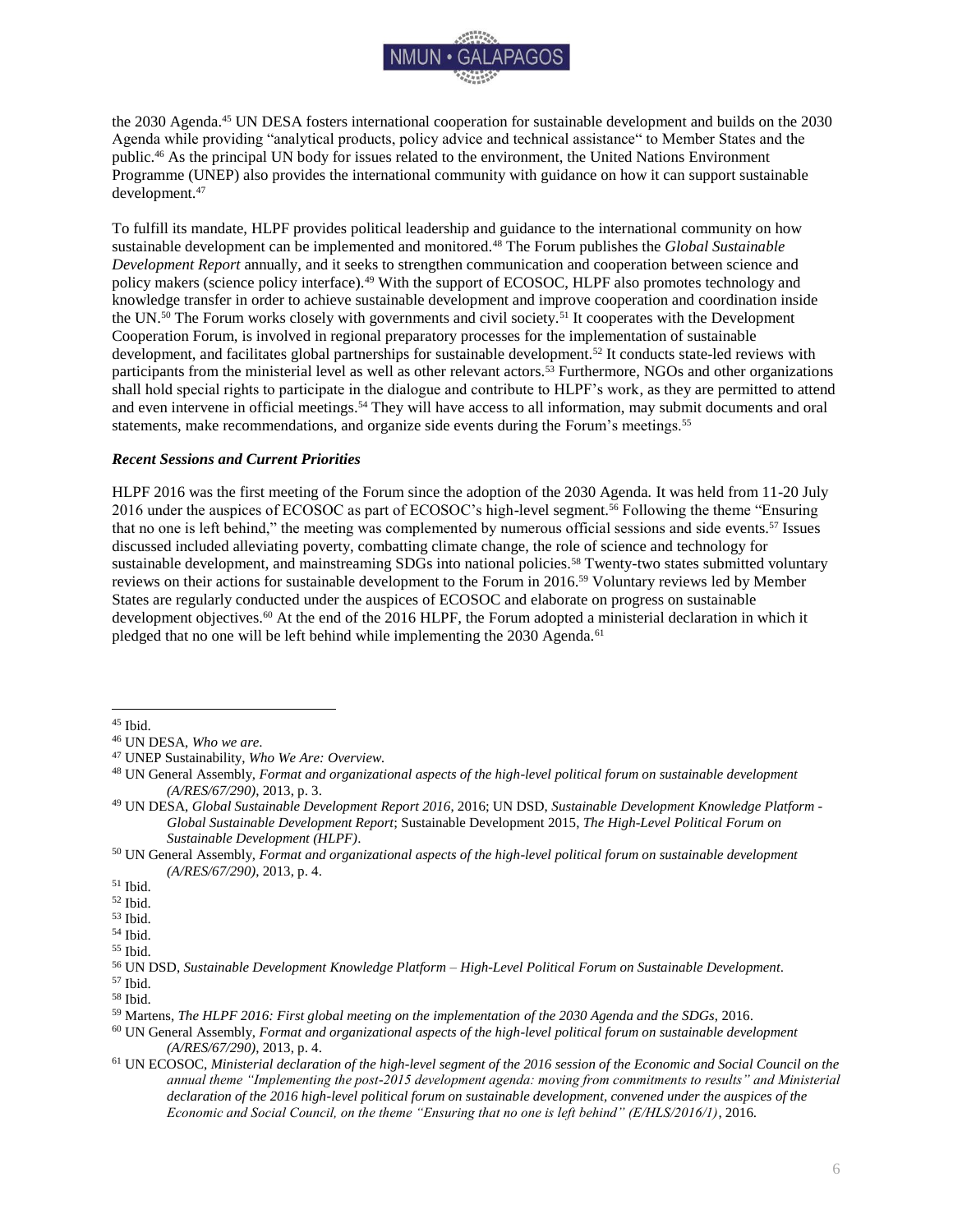

United Nations, General Assembly, Seventieth session. (2015). *Transforming our world: the 2030 Agenda for Sustainable Development (A/RES/70/1)*. Retrieved 31 August 2017 from:<http://undocs.org/A/RES/70/1>

United Nations Industrial Development Organization. (n.d.). *Inclusive and Sustainable Industrial Development in Latin America and the Caribbean Region* [Report]. Retrieved 15 July 2017 from: [https://isid.unido.org/files/ISID/UNIDO\\_in\\_LAC\\_Region.pdf](https://isid.unido.org/files/ISID/UNIDO_in_LAC_Region.pdf)

United Nations Industrial Development Organization. (n.d.). *Sustainable Industrial Development for Shared Prosperity: ISID Programme for Country Partnership [Report]. Retrieved 15 July 2017 from:* [http://www.un.org/esa/ffd/wp-content/uploads/sites/2/2015/10/PCP-brochure\\_final-highres1.pdf](http://www.un.org/esa/ffd/wp-content/uploads/sites/2/2015/10/PCP-brochure_final-highres1.pdf)

United Nations Industrial Development Organization. (2013, December 2). *UNIDO General Conference adopts Lima Declaration with focus on inclusive and sustainable industrial development* [News Article]. Retrieved 31 August 2017 from: [http://www.unido.org/news/press/unido-general-conference-adopts-lima-declaration-with-focus-](http://www.unido.org/news/press/unido-general-conference-adopts-lima-declaration-with-focus-.html) [.html](http://www.unido.org/news/press/unido-general-conference-adopts-lima-declaration-with-focus-.html)

United Nations Industrial Development Organization. (2014). *Inclusive and Sustainable Industrial Development*  [Brochure]*.* Retrieved 15 July 2017 from: [https://www.unido.org/fileadmin/user\\_media\\_upgrade/Who\\_we\\_are/Structure/Director-](https://www.unido.org/fileadmin/user_media_upgrade/Who_we_are/Structure/Director-General/ISID_Brochure_web_singlesided_12_03.pdf)[General/ISID\\_Brochure\\_web\\_singlesided\\_12\\_03.pdf](https://www.unido.org/fileadmin/user_media_upgrade/Who_we_are/Structure/Director-General/ISID_Brochure_web_singlesided_12_03.pdf)

United Nations Industrial Development Organization. (2015). *Industrial Development Report 2016.* Retrieved 2 June 2017 from: [http://www.unido.org/publications/flagship-publications/industrial-development-report](http://www.unido.org/publications/flagship-publications/industrial-development-report-series/industrial-development-report-2016.html)[series/industrial-development-report-2016.html](http://www.unido.org/publications/flagship-publications/industrial-development-report-series/industrial-development-report-2016.html)

United Nations, World Commission on Environment and Development. (1987). *Our Common Future (Brundtland Report)*. Retrieved 15 July 2017 from:<http://undocs.org/A/42/427>

YaleGlobal Online. (2013). *China: The Dark Side of Growth*. Retrieved 15 July 2017 from: <http://yaleglobal.yale.edu/content/china-dark-side-growth>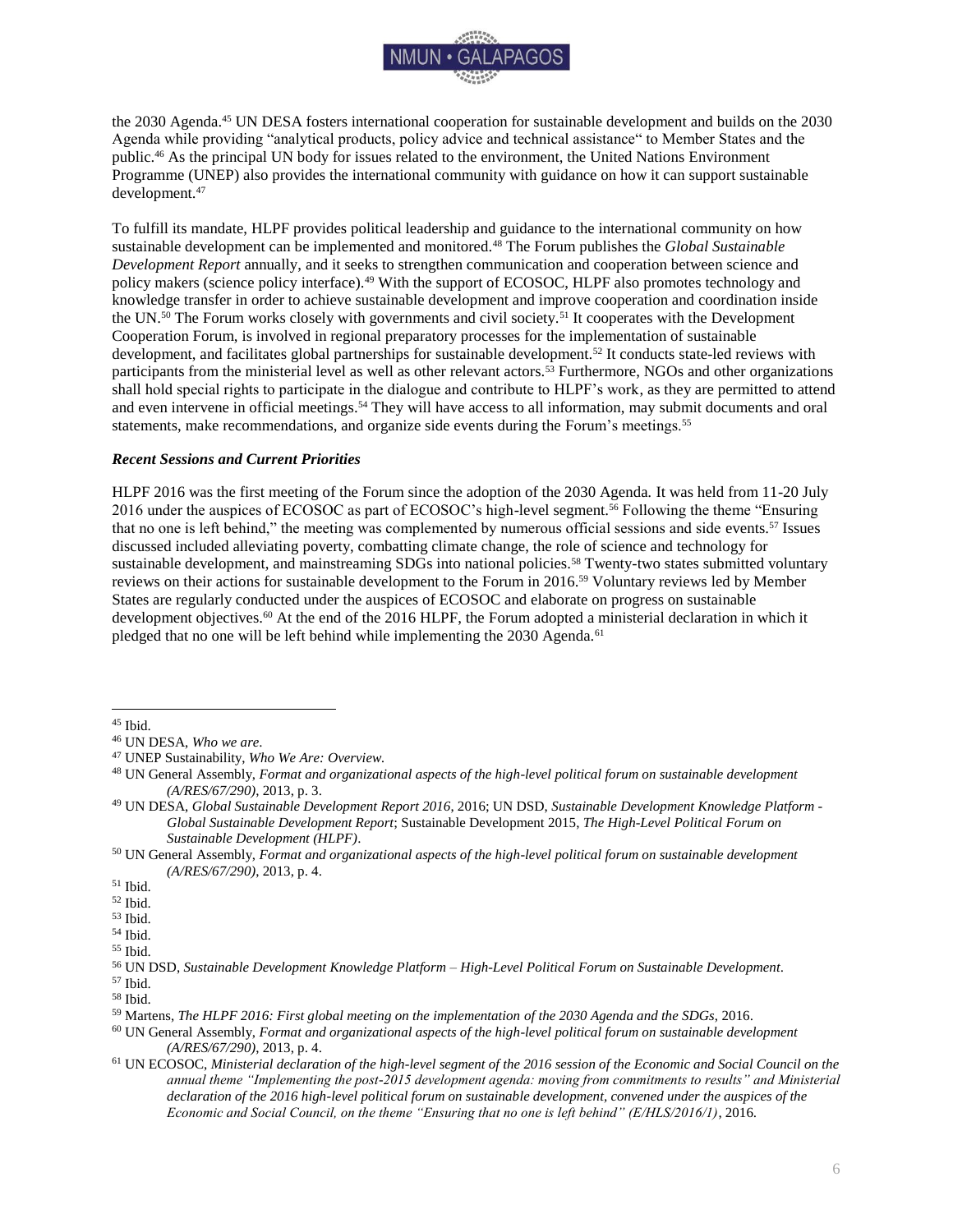

# <span id="page-23-0"></span>**II. Implementing SDG 6: Ensure Availability and Sustainable Management of Water and Sanitation for All**

*"The new agenda is a promise by leaders to all people everywhere. It is a universal, integrated and transformative vision for a better world. It is an agenda for people, to end poverty in all its forms. An agenda for the planet, our common home. An agenda for shared prosperity, peace and partnership. It conveys the urgency of climate action. Above all, it pledges to leave no one behind."*<sup>159</sup>

# <span id="page-23-1"></span>*Introduction*

Since its inception, the United Nations (UN) has sought equality and prosperity for all human beings by "reaffirming faith in fundamental human rights, in the dignity and worth of the human person, in the equal rights of men and women and of nations large and small."<sup>160</sup> Likewise, by "confirming that the right to development is an inalienable human right," the UN has committed to improving the conditions in which people live. <sup>161</sup> Human beings have always been at the center of concerns for sustainable development, since "they are entitled to a healthy and productive life in harmony with nature."<sup>162</sup> It is this principle that drives the UN's commitment to promoting sustainable development, as expressed in the *Millennium Declaration* (2000) and the eight Millennium Development Goals (MDGs). <sup>163</sup> Within this document, the topic of sustainable development was already displayed in MDG 7: "Ensure environmental sustainability."<sup>164</sup> With target 7.C, access to safe drinking water and basic sanitation gained special attention.<sup>165</sup>

Not every MDG was achieved, so Member States decided that efforts could not end with the *Millennium Declaration*. <sup>166</sup> The resulting *2030 Agenda for Sustainable Development* (2015) thus reaffirmed and built upon MDG commitments across all societies.<sup>167</sup> With the 17 Sustainable Development Goals (SDGs) and their 169 targets, Member States "have embarked on this collective journey, [and] pledge that no one will be left behind."<sup>168</sup> SDG 6, which is "to ensure availability and sustainable management of water and sanitation for all," builds on MDG 7 and ensures that water and sanitation remain a priority in the 2030 Agenda.<sup>169</sup> All the objectives specified are meant to motivate societies to take effective actions in order to achieve them, thereby protecting human beings and the planet.<sup>170</sup> As a matter of fact, in light of the achievements of the expired *Millennium Declaration* and the MDGs, societies were able to see in the new agenda a way of "transforming the world to better meet human needs, while protecting the environment, ensuring peace and realizing human rights."<sup>171</sup>

#### <span id="page-23-2"></span>*International and Regional Framework*

The *Universal Declaration of Human Rights* (UDHR) (1948) specifies in article 25 that all human beings are entitled to have a standard of living adequate for their health.<sup>172</sup> Although safe drinking water and proper sanitation services are necessary to maintaining good health, the right to these elements was not explicitly stated in the UDHR.<sup>173</sup> It was not until the 1977 *Mar del Plata Action Plan*, developed at the UN Water Conference, that access to water and sanitation was finally qualified as a human right.<sup>174</sup> Nonetheless, more needed to be done on the part of

<sup>159</sup> UN DESA, *The Sustainable Development Goals Report 2016*, 2016, p. 2.

<sup>160</sup> *Charter of the United Nations*, 1945.

<sup>161</sup> UN General Assembly, *Declaration on the Right to Development (A/RES/41/128)*, 1986.

<sup>162</sup> WHO Executive Board, *United Nations Conference on Sustainable Development Rio +20*, 2012.

<sup>163</sup> UN General Assembly, *Declaration on the Right to Development (A/RES/41/128)*, 1986.

<sup>164</sup> UN General Assembly, *United Nations Millennium Declaration (A/RES/55/2)*, 2000.

<sup>165</sup> Ibid.

<sup>166</sup> UN General Assembly, *Transforming our world: the 2030 Agenda for Sustainable Development (A/RES/70/1)*, 2015.

<sup>167</sup> UN DESA, *The Sustainable Development Goals Report 2016*, p. 2.

<sup>168</sup> UN General Assembly, *Transforming our world: the 2030 Agenda for Sustainable Development (A/RES/70/1)*, 2015. <sup>169</sup> Ibid.

<sup>170</sup> UN General Assembly, *Transforming our world: the 2030 Agenda for Sustainable Development (A/RES/70/1)*, 2015.

<sup>171</sup> UN Department of Information, *The Millennium Development Goals Report 2015,* p. 9.

<sup>172</sup> UN, General Assembly, *Universal Declaration of Human Rights (A/RES/217 A (III))*, 1948.

<sup>173</sup> UN Regional Information Centre for Western Europe, *Making water a human right*, 2017.

<sup>174</sup> UN Water Conference, *Mar del Plata Action Plan*, 1977.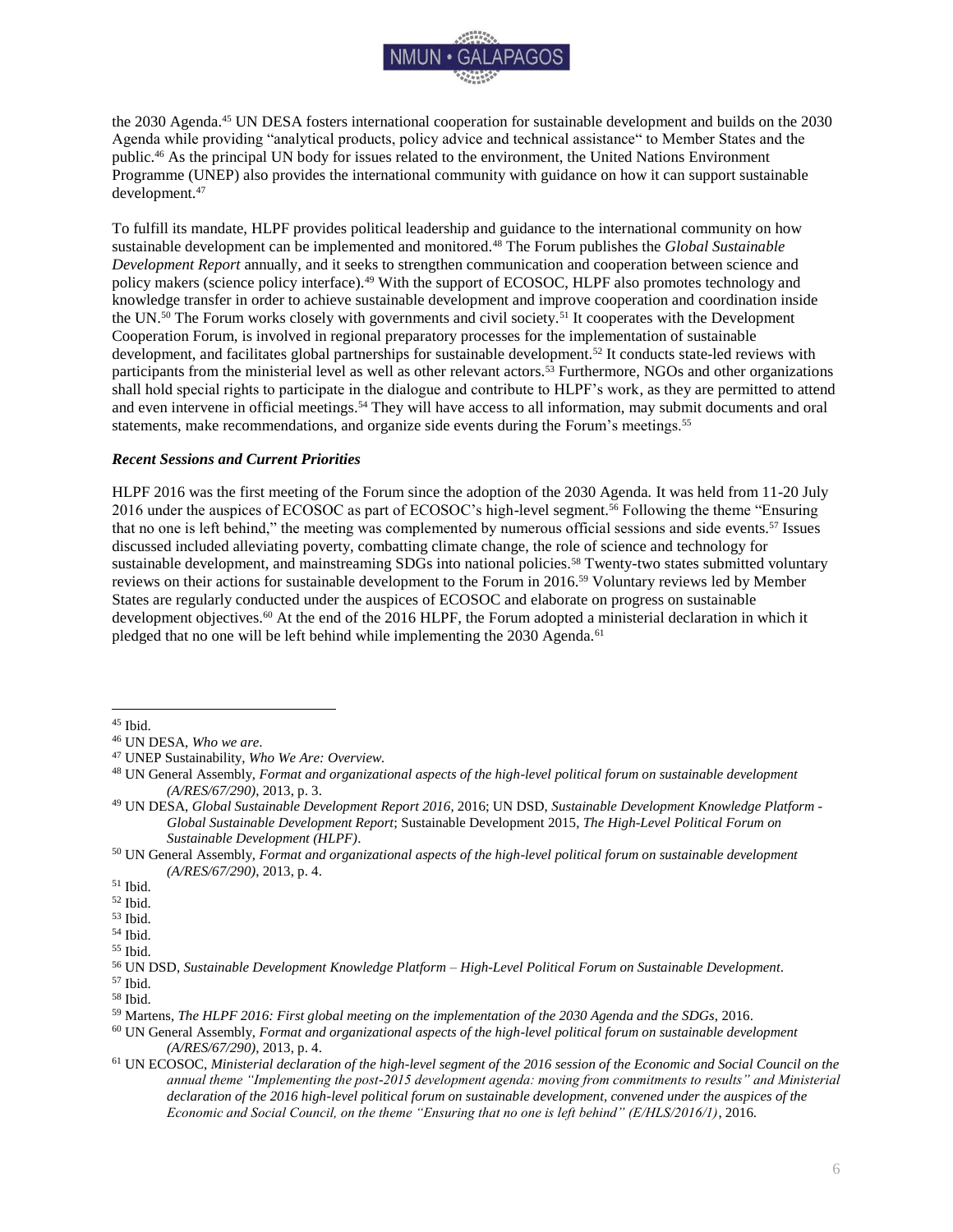

all UN Member States to ensure the right to water and sanitation. Accordingly, in 2010, the General Assembly adopted a resolution in which it declared water and sanitation as universal human rights.<sup>175</sup>

Changing the way water and sanitation are managed to fit the parameters of SDG 6 requires economic resources to adapt to the needs of the new agenda.<sup>176</sup> There have been multiple actions implemented at the international level with respect to financing the SDGs.<sup>177</sup> A key document is the *Addis Ababa Action Agenda* (2015).<sup>178</sup> Adopted in July 2015 at the Third International Conference on Financing for Development, the *Addis Ababa Action Agenda* anticipated the adoption of the SDGs and set out a strategy for financial support thereof.<sup>179</sup> Another is the *Monterrey Consensus* (2002), considered one of the pillars and main supporting documents for the former *Millennium Declaration*, since they shared common ideals: "to eradicate poverty, achieve sustained economic growth and promote sustainable development."<sup>180</sup> Financial support through strategies such as the *Addis Ababa Action Agenda*  and the *Monterrey Consensus* is necessary for sustainable development, as voluntary economic donations at their highest level represent only 2% of official development assistance.<sup>181</sup>

The *Millennium Declaration* was set at the beginning of the century as a "collective responsibility to uphold the principles of human dignity, equality and equity at the global level."<sup>182</sup> The MDGs helped improve the lives of more than one billion people in different ways, including advancing the fight against hunger, decreasing the number of people living in extreme poverty, and giving girls more opportunities to attend school.<sup>183</sup> MDG 7 specifically tackled issues related to environmental sustainability.<sup>184</sup> Indeed, Target 7.C was to "halve the proportion of the population without sustainable access to safe drinking water and basic sanitation."<sup>185</sup> Clear progress was made toward reaching this objective. For instance, in 2015, 91% of the global population already had access to an improved source of drinking water, marking an increase of around 25% compared to statistics from 1990.<sup>186</sup> Moreover, almost half of the global population gained access to piped drinking water.<sup>187</sup> In the issue of sanitation, by 2015, there were 147 countries that had achieved the target of providing safe and potable water to their people.<sup>188</sup> In addition, 2.1 billion individuals had access to a better system of sanitation.<sup>189</sup> However, despite positive numbers and the changes that took place during the *Millennium Declaration*'s 15-year mandate, there is much more to be done.<sup>190</sup>

Created almost 17 years ago, the MDGs were very ambitious but did result in significant achievements, leaving behind plenty of successes for the SDGs to follow on.<sup>191</sup> The importance of continuing that momentum led to the current *2030 Agenda for Sustainable Development*. <sup>192</sup> One main difference between the MDGs and SDGs is the idea that "what gets measured gets done": compared to a total of eight MDGs, the 2030 Agenda features 17 SDGs and 169 targets.<sup>193</sup> Despite the small amount of time that has passed since the 2030 Agenda came into effect, concrete improvements have already been made.<sup>194</sup> In regard to ensuring availability and sustainable management of water and sanitation for all, encouraging data has emerged. For instance, from 2000 to 2015, the number of people using an improved sanitation system rose from 59% to around 68% of the global population.<sup>195</sup> In addition, a 2016-2017

<sup>175</sup> UN General Assembly, *The human right to water and sanitation (A/RES/64/292)*, 2010.

<sup>176</sup> UN DESA, *The Sustainable Development Goals Report 2016*, p. 8.

<sup>177</sup> World Bank Group, *Aid Flows to the Water Sector*, 2016.

<sup>178</sup> UN General Assembly, *Addis Ababa Action Agenda of the Third International Conference on Financing for Development (Addis Ababa Action Agenda) (A/RES/69/313)*, 2015.

<sup>179</sup> Ibid.

<sup>180</sup> UN International Conference on Financing for Development, *Monterrey Consensus on Financing for Development,* 2012.

<sup>181</sup> World Bank Group, *Aid Flows to the Water Sector*, 2016.

<sup>182</sup> UN General Assembly, *United Nations Millennium Declaration (A/RES/55/2)*, 2000.

<sup>183</sup> UN DESA, *The Millennium Development Goals Report 2015*, 2015, p. 3.

<sup>184</sup> Ibid., p. 52.

<sup>185</sup> Ibid., p. 58.

<sup>186</sup> Ibid., p. 7.

 $^{\rm 187}$  Ibid.

<sup>188</sup> Ibid.

<sup>189</sup> Ibid.

<sup>190</sup> UN DESA, *The Sustainable Development Goals Report 2016*, 2016, Foreword.

<sup>191</sup> UN DESA, *The Millennium Development Goals Report 2015*, 2015, p. 3.

<sup>192</sup> WHO & UNICEF, *Progress on Drinking Water, Sanitation and Hygiene: 2017 Update and SDG Baselines*, 2017, p. iii.

<sup>193</sup> UN DESA, *The Millennium Development Goals Report 2015*, 2015, p. 10.

<sup>194</sup> UN DESA, *The Sustainable Development Goals Report 2016*, 2016, p. 6.

<sup>195</sup> UN DESA, *The Sustainable Development Goals Report 2016*, 2016, p. 6.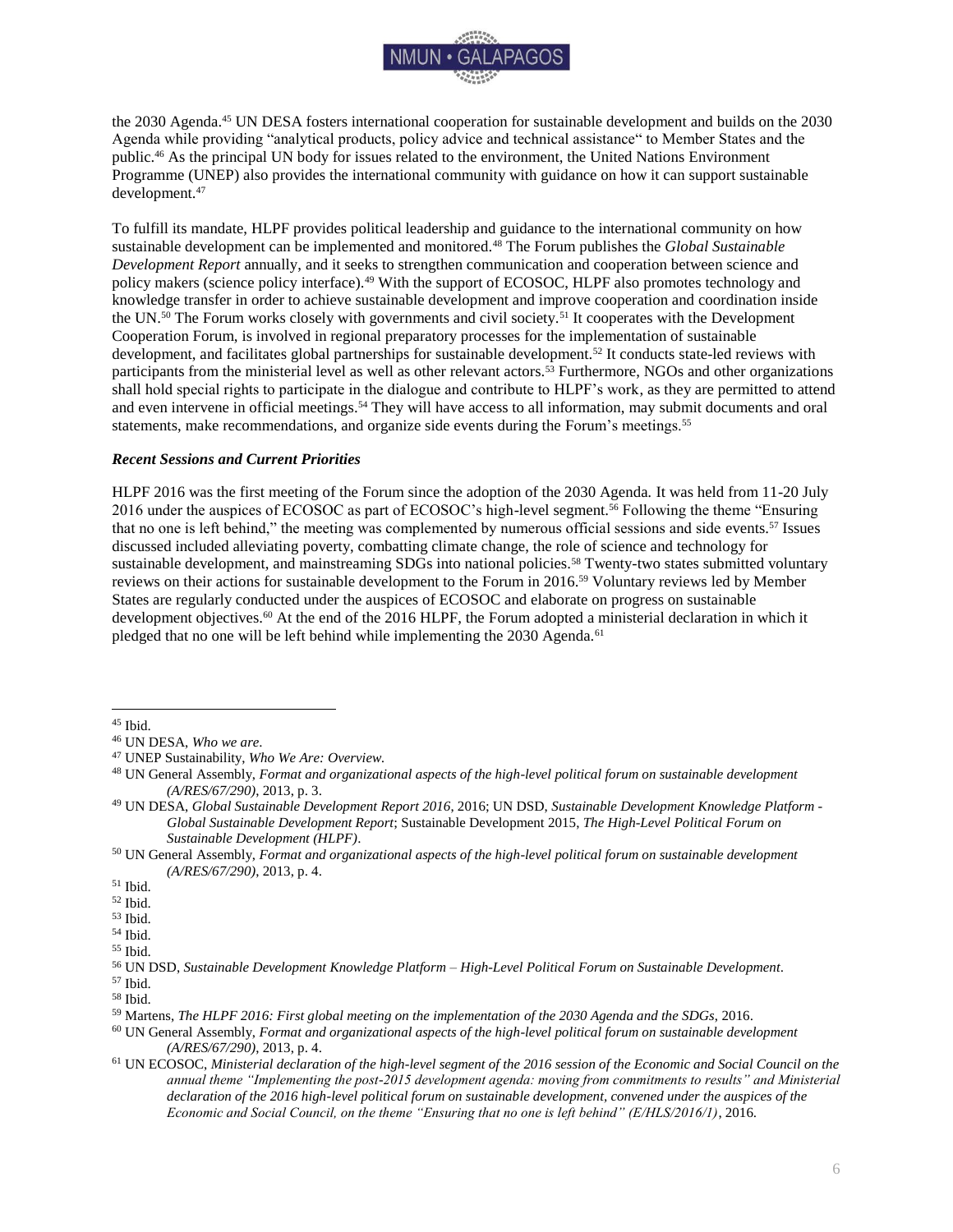

survey showed that 80% of 74 responding countries have clearly defined procedures intended to engage service users/communities in water and sanitation management.<sup>196</sup>

# *SDG 6 Targets*

In order to accomplish SDG 6, there are specific targets and indicators to guide present and future actions. They set boundaries and expectations for the process of ensuring safer water and sanitation for all. The first target is achieving universal and equitable access to water, the indicator for which is the amount of people with access to safe drinking water.<sup>197</sup> The second target is to provide equitable sanitation and hygiene, paying special attention to girls and women in less favorable situations.<sup>198</sup> This target is measured by the proportion of individuals using safe sanitation services.<sup>199</sup> The third is to improve water quality by preventing all forms of water pollution, such as chemical contamination, in addition to increasing the practices of recycling and reusing.<sup>200</sup> This target will be gauged by two indicators, namely, the amount of wastewater that is being treated and the number of bodies of water that present good ambient conditions.<sup>201</sup> The fourth SDG 6 target focuses on increasing the efficient use of water so that the number of people affected by its scarcity will decrease.<sup>202</sup> This target will be assessed based on progress made towards water-use efficiency and level of water stress.<sup>203</sup> The fifth target is to ensure integrated water resources management through transboundary cooperation.<sup>204</sup> It will be measured by the degree of integrated water resources that have been implemented for proper management of water resources. Unlike the first five targets, which are set for 2030, the sixth target is scheduled to 2020; it consists of protecting water-related natural environments, such as mountains and rivers.<sup>205</sup> Progress for this target will be determined by the changing size of water-related ecosystems over time. Target 6.a aims to enhance international cooperation and capacity-building support to developing countries in order to facilitate the objectives mentioned above.<sup>206</sup> The last target, 6.b, calls for supporting local communities and encouraging them to improve water and sanitation services.<sup>207</sup>

#### <span id="page-25-0"></span>*Role of the International System*

Upon requests by Member States for "a universal, intergovernmental, high-level political forum, building on strengths, experiences, and resources" to keep track of the development of the 2030 Agenda, the High-level Political Forum on Sustainable Development (HLPF) was established.<sup>208</sup> Indeed, HLPF "was mandated to play the central role in overseeing follow-up and review processes at the global level."<sup>209</sup> Therefore, Member States have decided that HLPF will develop reviews on the progress of the 2030 Agenda.<sup>210</sup> These reviews are meant to ensure that no one is left behind: both developed and developing countries, as well as any other entity that the UN may find significant, will be taken into account.<sup>211</sup> One of the most important topics is water and sanitation, one that is at the very center of both sustainable development and the survival of people and the planet: SDG 6 addresses issues related not only to drinking water, sanitation, and hygiene, but also to the quality and sustainability of water resources worldwide.<sup>212</sup> Various entities have partnered with HLPF to support its work toward achieving the SDGs. It must be mentioned that diversity, inclusion, and accessibility are of great importance to HLPF.<sup>213</sup> It is because of

 $\overline{a}$ 

- <sup>199</sup> Ibid.
- <sup>200</sup> Ibid.
- <sup>201</sup> Ibid.
- <sup>202</sup> Ibid.
- <sup>203</sup> Ibid. <sup>204</sup> Ibid.

<sup>209</sup> UN ECOSOC, *Progress towards the Sustainable Development Goals: Report of the Secretary-General (E/2016/75)*, 2016.

<sup>196</sup> UN ECOSOC, *Progress towards the Sustainable Development Goals: Report of the Secretary-General (E/2016/75)*, 2016.

<sup>197</sup> UN General Assembly, *Transforming our world: the 2030 Agenda for Sustainable Development (A/RES/70/1)*, 2015.

<sup>198</sup> Ibid.

<sup>205</sup> Ibid.

<sup>206</sup> Ibid.

<sup>207</sup> Ibid.

<sup>208</sup> UN General Assembly, *Format and organizational aspects of the high-level political forum on sustainable development (A/RES/67/290)*, 2013.

<sup>210</sup> UN General Assembly, *Transforming our world: the 2030 Agenda for Sustainable Development (A/RES/70/1)*, 2015. <sup>211</sup> Ibid.

<sup>212</sup> UN ECOSOC, *Progress towards the Sustainable Development Goals: Report of the Secretary-General (E/2017/66)*, 2017.

<sup>213</sup> UN DESA, *Expert Group Meeting: Enhancing Major Groups and Other Stakeholders (MGoS) Engagement in National Level Reviews*, 2017, p. 2.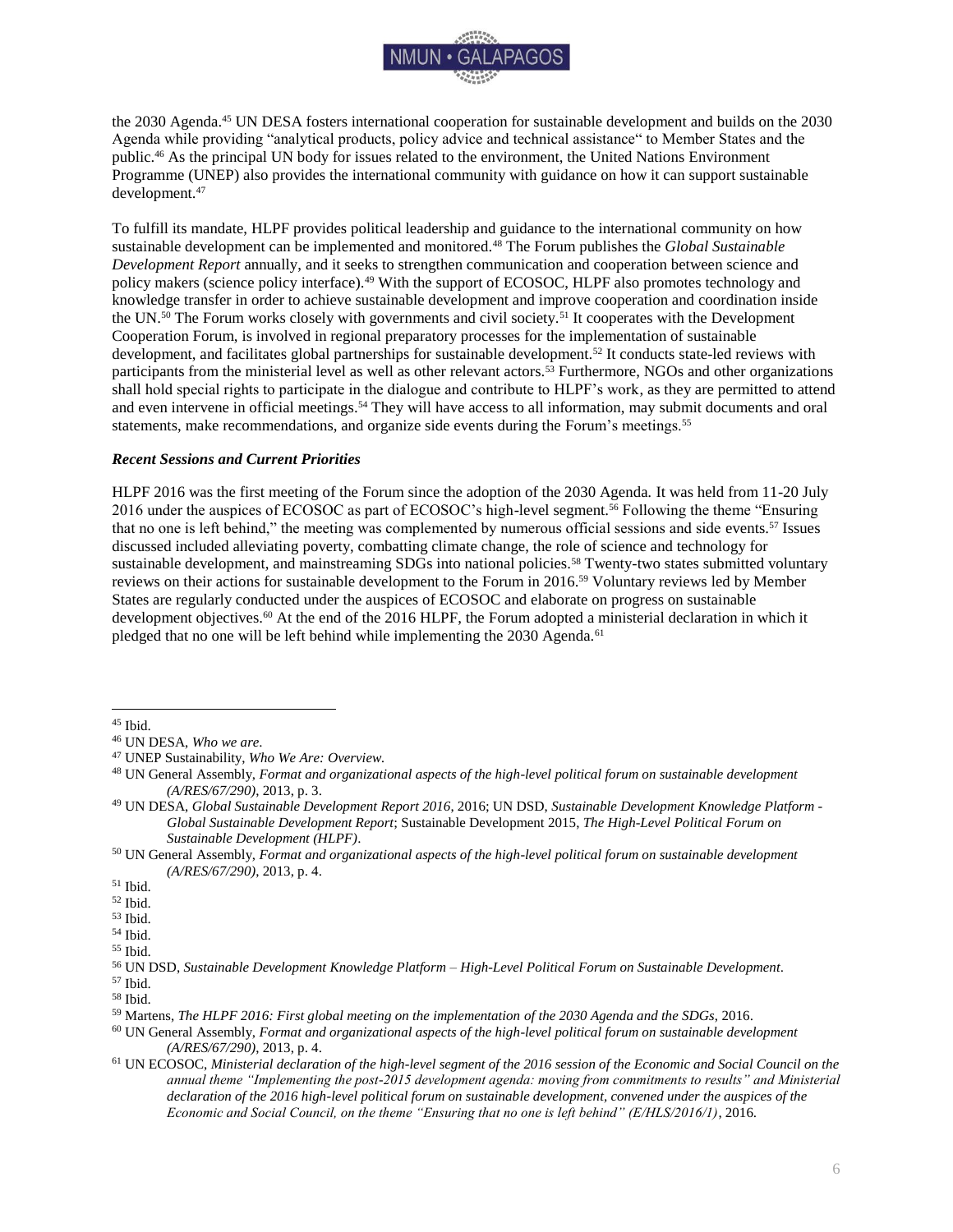

these values that HLPF has worked to facilitate the sharing of experiences, such as lessons, successes, and challenges, among civil society, the private sector, other UN institutions, major groups, and other stakeholders.<sup>214</sup>

Other UN system entities and related organizations working to achieve SDG 6 include the UN Human Settlements Programme (UN-Habitat), which focuses on water and sanitation in the urban context: one third of the SDG indicators have a direct connection to urban policies and therefore a clear impact on cities.<sup>215</sup> UN-Habitat provides assistance to local and national governments in line with its policy expertise in sustainable urban development, including on better usage and management of water and sanitation.<sup>216</sup> Likewise, the World Health Organization (WHO) pays special attention to SDG 6, due to its direct connection to health.<sup>217</sup> Indeed, it has been estimated that 22% of all deaths are caused by dietary risks; a healthy diet requires plenty of water not only for proper hydration but also for proper digestion.<sup>218</sup> The work of UN-Habitat and WHO on water and sanitation, along with that of over 30 other UN organizations, is coordinated by UN-Water.<sup>219</sup> In 1990, UN-Water, with the participation of the UN Children's Fund (UNICEF) and WHO, established the Joint Monitoring Programme for Water Supply, Sanitation and Hygiene (JMP), which published global updates throughout the MDG period and will do the same with the SDGs.<sup>220</sup>

In 2016, former Secretary-General Ban Ki-Moon and the President of the World Bank Group, Jim Yong Kim, created the High-Level Panel on Water, which comprises 11 state leaders and one special adviser.<sup>221</sup> The Panel's main target is to empower and enhance the most results-driven initiatives that pertain to the theme of water within the SDGs.<sup>222</sup> The Panel acknowledges that there are many challenges ahead; therefore, it is constantly emphasizing the fundamental importance of cooperation between governments, civil society, and the private sector.<sup>223</sup>

Water and sanitation are also addressed by regional organizations, both within and outside of the UN system. The regional commissions of the Economic and Social Council, including the Economic Commission for Europe and the Economic Commission for Latin America and the Caribbean, regularly include issues related to water and sanitation on their agendas, and they provide relevant input to HLPF sessions.<sup>224</sup> The African Ministers Council on Water (AMCOW) and the African Union Commission, with the guidance of UN-Water, held a workshop in May 2017 on SDG 6 and its monitoring and reporting at the global level.<sup>225</sup> Relevant regional commitments include the *Sharm El Sheikh Commitments* (2008), the *N'gor Declaration on Water Security and Sanitation* (2015), *African Water Vision 2025* (2000) and *Agenda 2063* (2015).<sup>226</sup> Similarly, the Organization of American States (OAS) is working to improve capacity-building efforts on water governance by implementing intra-state transfer of technology and information, alongside the Inter-American Program on Sustainable Development (PIDS).<sup>227</sup>

Civil society organizations (CSO) work alongside governments in furthering SDG 6 and promoting the remaining SDGs. For example, in July 2016, more than 100 representatives of CSOs including Simavi, End Water Poverty, WaterAid, and Sanitation and Water for All participated in the African Civil Society Forum, ahead of the 6<sup>th</sup> Africa Water Week.<sup>228</sup> Attending CSOs committed to continue working with governments to support the implementation of

<sup>214</sup> Ibid., p. 1.

<sup>215</sup> UN-Habitat, *UN-HABITAT for the Sustainable Development Goals*, 2017.

<sup>216</sup> Ibid.

<sup>217</sup> WHO, *World Health Statistics: 2017*, 2017, p. vi.

<sup>218</sup> Ibid., p. 21.

<sup>219</sup> UN-Water, *About UN-Water*; WHO & UNICEF, *Progress on Drinking Water, Sanitation and Hygiene: 2017 Update and SDG Baselines*, 2017, p. iii.

<sup>220</sup> Ibid.

<sup>221</sup> High Level Panel on Water, *Action Plan*, 2016, p. 3.

<sup>222</sup> Ibid., p. 6.

<sup>223</sup> Ibid., pp. 7, 9.

<sup>224</sup> UN HLPF, *Reports of the regional forums on sustainable development (E/HLPF/2017/1)*, 2017; UNECE, *Annotated provisional agenda for the first session (ECE/AC.25/2017/1)*, 2017; UN HLPF, *Input from the Economic Commission*  for Latin America and the Caribbean to the high-level political forum on sustainable development *(E/HLPF/2017/1/Add.3)*, 2017.

<sup>225</sup> UN-Water, *Africa water and sanitation sector monitoring – training workshop in Accra,* 2017.

<sup>226</sup> Ibid.

<sup>227</sup> Organization of American States, *Inter-American Program for Sustainable Development (PIDS): 2016-2021*, 2016.

<sup>228</sup> Simavi, *Africa's Civil Society agree to support implementation of SDG6 and N'gor Declaration*.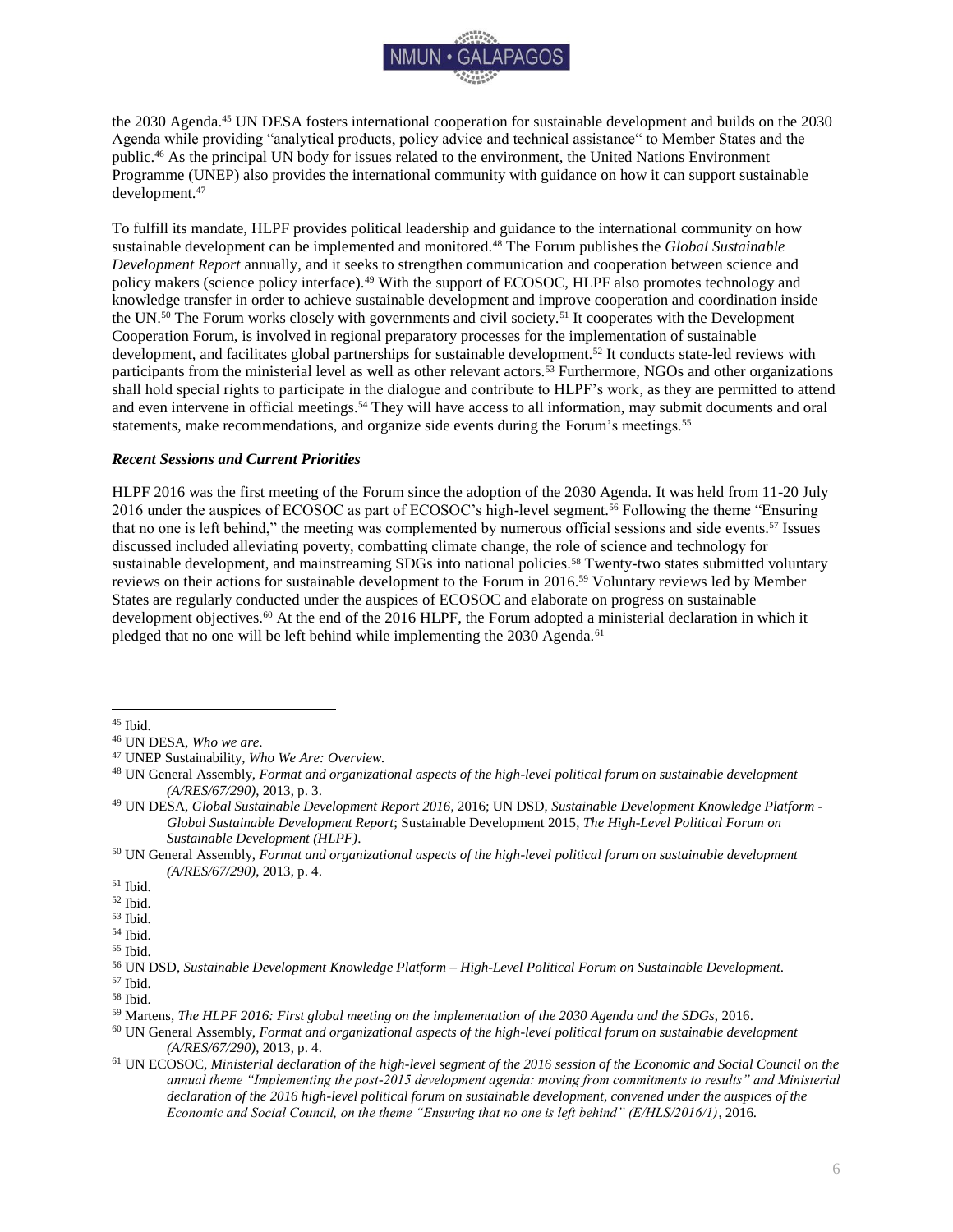

the SDGs and the N'gor Declaration.<sup>229</sup> Another example is Watershed, a partnership between the Dutch Ministry of Foreign Affairs, IRC, Simavi, Wetlands International and Akvo, focuses on strengthening CSO capacity.<sup>230</sup> Other activities include organizing workshops through online platforms, facilitating multi-stakeholder dialogue for future lobbying and advocacy, and providing relevant training to CSOs and government workers.<sup>231</sup>

# <span id="page-27-0"></span>*The Importance of Water and Sanitation*

#### *A Human Right, Not a Privilege*

Given that clean water and sanitation have been recognized as universal human rights, it is important to ensure this is being upheld by all actors.<sup>232</sup> Access to safe and reliable services is vital to survival and would have a number of positive effects.<sup>233</sup> These include more effective prevention of various illnesses, improved health conditions, increased gender and income equality, better educational outcomes, and greater economic productivity.<sup>234</sup>

# *The Foundation of Sustainable Development*

As the former Secretary-General stated in the foreword of the last report on the achievements and missing actions of the MDGs, "[W]e need to tackle root causes and do more to integrate the economic, social and environmental dimensions of sustainable development."<sup>235</sup> Water is crucial for the survival of all living beings; therefore, it is a basic pillar for economic and social growth.<sup>236</sup> In fact, "water is a vital factor of production, so diminishing water supplies can translate into slower growth that cloud economic prospects."<sup>237</sup> Furthermore, mismanagement of water is often disproportionately more harmful in poorer societies, which tend to live on marginal land areas that are more prone to environmental problems.<sup>238</sup> Therefore, the poorest populations end up at a higher risk from contaminated water and inadequate sanitation.<sup>239</sup>

# *Relationship with Other SDGs*

Water and sanitation are essential to the overall achievement of the 2030 Agenda.<sup>240</sup> Indeed, both play an important role in areas such as education, health, poverty reduction, and climate change.<sup>241</sup> Water management and sanitation are therefore crucial not only to achieving the SDGs, but also to the possibility of shared prosperity.<sup>242</sup> Due to the interconnectedness of the different aspects of sustainable development, water is seen as the common currency that links nearly every SDG; for instance, ample water supplies are essential to food production and food security.<sup>243</sup> Therefore, SDG 2, which focuses on ending hunger, achieving food security, improving nutrition, and promoting sustainable agriculture, is directly linked to SDG 6.<sup>244</sup> Likewise, "clean and safe drinking water and sanitation systems are necessary" for achieving SDG 3 on health, since better systems are less prone to bacteria, viruses, and disease-transmitting insects.<sup>245</sup>

# <span id="page-27-1"></span>*Present Actions and Future Challenges*

#### *Enhancing International Cooperation*

Since ensuring the availability and sustainable management of water and sanitation for all is vital for both human beings and the planet, effective actions are taking place. As a matter of fact, "Integrated Water Resources

 $\overline{a}$ <sup>229</sup> Ibid.

<sup>230</sup> Watershed, *Achieving SDG 6 through empowering civil society organisations*, 2017.

<sup>231</sup> Ibid.

<sup>232</sup> UN General Assembly, *Universal Declaration of Human Rights (A/RES/217 A (III))*, 1948; Bos, *Manual of the Human Rights to Safe Drinking Water and Sanitation for Practitioners*, 2016.

<sup>233</sup> High Level Panel on Water, *Action Plan,* 2016, p. 10.

<sup>234</sup> Ibid.

<sup>235</sup> UN DESA, *The Millennium Development Goals Report 2015*, 2015, p. 3.

<sup>236</sup> Ibid.

<sup>237</sup> World Bank Group, *High and Dry: Climate Change, Water, and the Economy*, p. vi.

<sup>238</sup> Ibid.

<sup>239</sup> Ibid.

<sup>240</sup> UN DESA, *World Economic and Social Survey 2013: Sustainable Development Challenges*, 2013, p. x.

<sup>241</sup> UN DESA, *The Sustainable Development Goals Report 2016*, p. 21.

<sup>242</sup> World Bank Group, *High and Dry: Climate Change, Water, and the Economy,* p. vi.

<sup>243</sup> Ibid.

<sup>244</sup> UN General Assembly, *Transforming our world: the 2030 Agenda for Sustainable Development (A/RES/70/1)*, 2015.

<sup>245</sup> World Bank Group, *High and Dry: Climate Change, Water, and the Economy,* p. vi.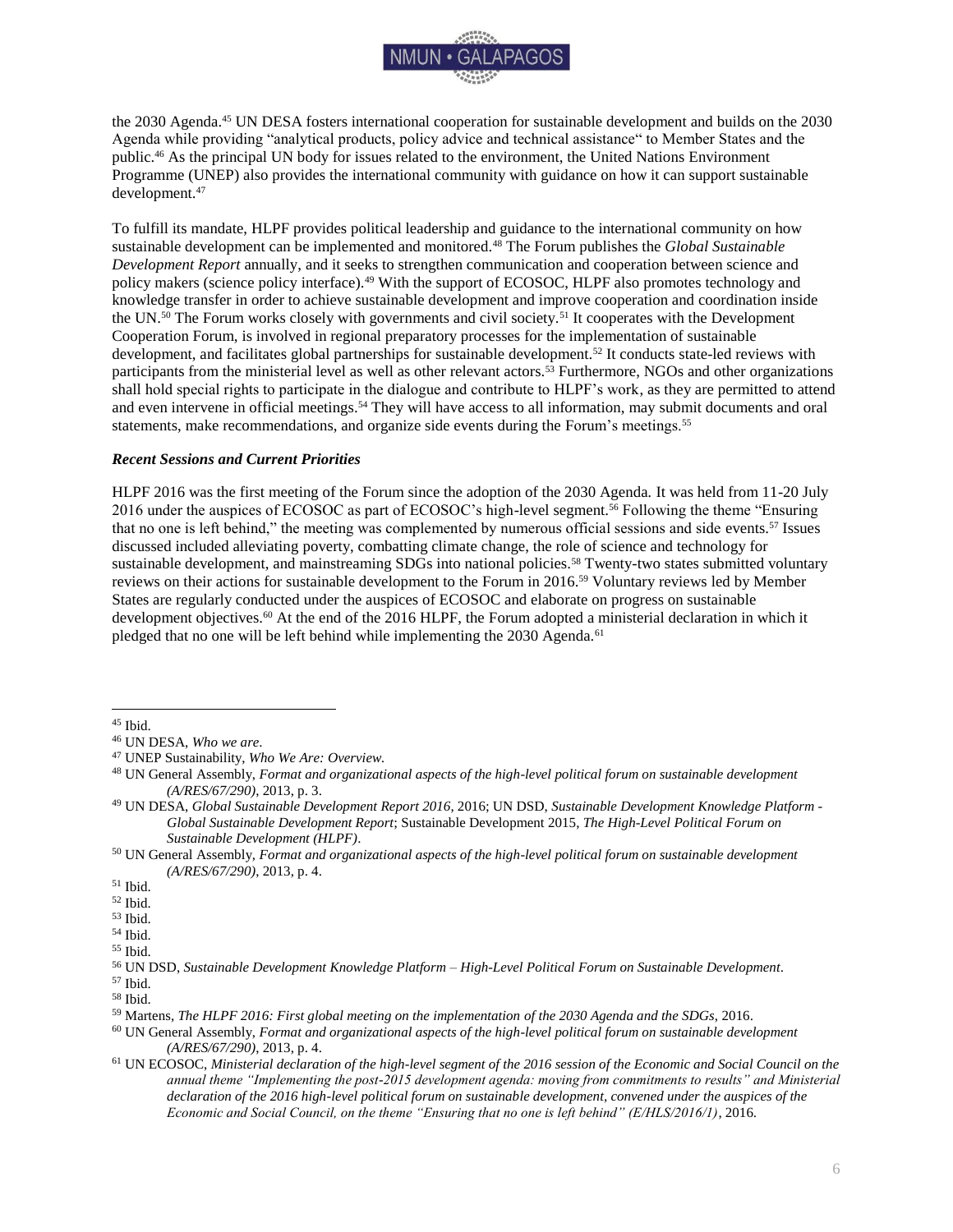

Management plans are underway in every region of the world," demonstrating universal commitment to SDG 6.<sup>246</sup> Geographical blocs such as the African, Latin American, and Caribbean regions, comprised mostly of developing countries, are enhancing South-South cooperation.<sup>247</sup> The goal of this type of cooperation is to share information, including technology, methods, and techniques, for the purpose of improving access to safe water and sanitation.<sup>248</sup> In fact, one of the most effective actions taking place in regard to water and sanitation are the alliances being maintained both within and among geographical organizations.<sup>249</sup> These alliances have produced a tangible increase in political leadership and awareness.<sup>250</sup>

#### *Urban Environments and Growing Populations*

Urbanization is one of the biggest drivers of employment and opportunities, helping improve the economic situation of thousands of people worldwide.<sup>251</sup> However, rapid urbanization also "adds pressure to the resource base, and increases demand for energy, water, and sanitation."<sup>252</sup> With this in mind, in order to achieve sustainable development, the coordination and integration of several elements is necessary, such as land use, food security, employment creation, water conservation, waste and recycling management, and the provision of education, health care, and housing.<sup>253</sup> Humanity will continue to face challenges over time, as "growing populations, rising incomes, and expanding cities will create a world where the demand for water rises exponentially, while supply becomes more erratic and uncertain."<sup>254</sup> It is projected that the world's population will reach 8.5 billion by 2030, 9.7 billion over the next 20 years, and 11.2 billion by the end of the century.<sup>255</sup> The loss of 5.2 million hectares of forest in 2010 represents a possible threat to water and sanitation for all humanity since urban environments are growing, affecting natural areas, and demanding even more resources.<sup>256</sup> Indeed, if the world cannot change the course of human and urban growth, projections suggest that it may face a 40% deficit in water availability by 2030, and "economic growth in some regions may be cut by 6% due to water scarcity alone."<sup>257</sup>

#### *Natural Disasters and Water Scarcity*

Based on climate change and current trends, water scarcity will likely spread to many as yet unaffected countries, and it will worsen in those where it is already an issue.<sup>258</sup> Furthermore, if climate change continues to affect weather patterns, the incidence of severe drought will increase.<sup>259</sup> As part of a chain reaction, this will also affect agriculture, prolonging the time it takes for products to become consumable and therefore posing a potential threat to global food security.<sup>260</sup> Likewise, water scarcity could increase the likelihood of political, social, and economic tensions among countries.<sup>261</sup>

#### *Technology*

Technology and science are crucial to sustainable development.*<sup>262</sup>* Development, deployment, and diffusion of technologies that fit with an environmental perspective are necessary for the achievement of the SDGs.*<sup>263</sup>* Therefore, "affordable technological solutions have to be developed and disseminated widely," including for the benefit of

 $\overline{a}$ 

<sup>256</sup> Ibid*.*

<sup>246</sup> UN DESA, *The Sustainable Development Goals Report 2016*, 2016, p. 6.

<sup>247</sup> UN HLPF, *Input from the Economic Commission for Africa to the high-level political forum on sustainable development (E/HLPF/2017/1/Add.4)*, 2017.

<sup>248</sup> UN HLPF*, Input from the Economic Commission for Latin America and the Caribbean to the high-level political forum on sustainable development (E/HLPF/2017/1/Add.3)*, 2017.

<sup>249</sup> UN HLPF, *Input from the Economic Commission for Africa to the high-level political forum on sustainable development (E/HLPF/2017/1/Add.4)*, 2017.

<sup>250</sup> Ibid.

<sup>251</sup> UN DESA, *World Economic and Social Survey 2013: Sustainable Development Challenges*, 2013, p. ix.

 $\,$  252 Ibid.

<sup>253</sup> Ibid., p. x.

<sup>254</sup> World Bank Group, *High and Dry: Climate Change, Water, and the Economy,* p. vi.

<sup>255</sup> UN DESA, *World Population projected to reach 9.7 billion by 2050*, 2015.

<sup>257</sup> High Level Panel on Water, *World Water Data Initiative Roadmap,* p. 5.

<sup>258</sup> High Level Panel on Water, *Action Plan,* 2016, p. 8.

 $259$  Ibid.

<sup>260</sup> Ibid.

<sup>261</sup> Ibid.

<sup>262</sup> UN DESA, *Technology*, 2017.

<sup>263</sup> Ibid.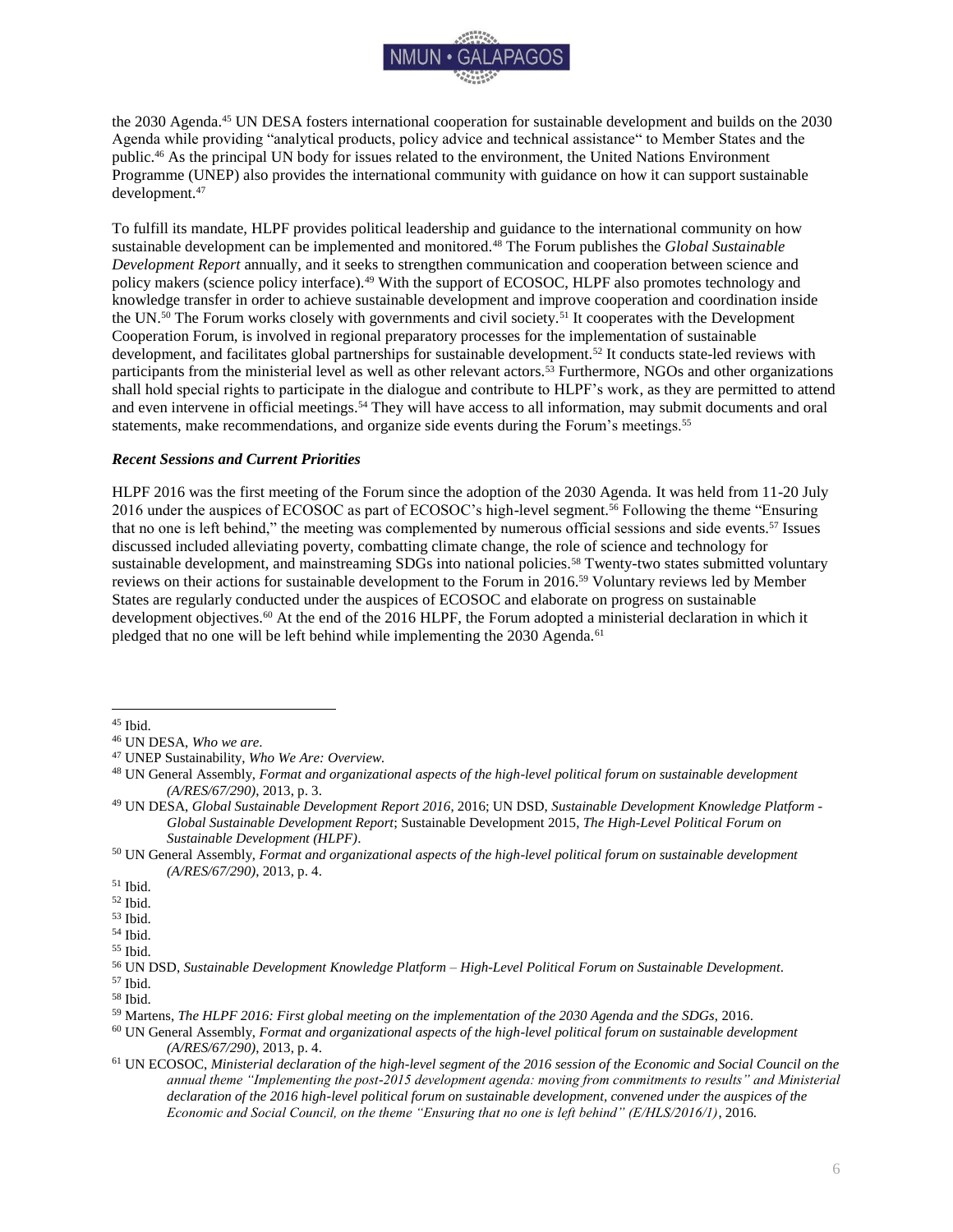

ensuring availability and sustainable management of water and sanitation for all in line with SDG 6.*<sup>264</sup>* SDG target 6.b specifically notes the importance of capacity-building for developing countries in relation to "water harvesting, desalination, water efficiency, wastewater treatment, recycling and reuse technologies."*<sup>265</sup>* Although technology required to support the implementation of SDG 6 already exists, it is often not effectively used: for instance, "rainwater harvesting relies on low cost and easy-to-manage technology; it could be more widely employed where groundwater is scarce."*<sup>266</sup>* The potential contribution of information and communications technology (ICT) has also yet to be fully explored, especially in relation to data collection and monitoring that could better inform strategies to increase access to water and sanitation.*<sup>267</sup>*

#### <span id="page-29-0"></span>*Conclusion*

After the expiry of the *Millennium Declaration* and its eight MDGs, the post-2015 development agenda was set in motion to keep on building on the progress already made.<sup>268</sup> The *2030 Agenda for Sustainable Development* established a continued global commitment to achieving real success based on the 17 SDGs and 169 targets.<sup>269</sup> Among these, the sixth SDG tackles one of the most important topics: ensuring availability and sustainable management of water and sanitation for all.<sup>270</sup> After years of having their importance underestimated, water and sanitation now are human rights and receiving the attention they deserve.<sup>271</sup> They have in fact emerged as priority issues due to their connection with almost every other SDG.<sup>272</sup> For example, SDG 11 illustrates the relationship between water and sanitation and the ideal of having sustainable cities.<sup>273</sup> SDG 3, which focuses on health and well-being, is also directly connected, since water and sanitation are essential to the proper functioning of a living body.<sup>274</sup> In light of such considerations, it is of great significance to state that many actions involving various actors are underway.<sup>275</sup> Throughout different UN entities, frameworks, and conferences, among others, it is being shown that the planet and human beings are approaching the goal of sustainable development. It must be mentioned that current efforts are producing positive outcomes, such as a growing percentage of the global population that now has safer water and better sanitation services.<sup>276</sup> This type of progress occurs not only through effective actions but also as a result of financing this noble cause.<sup>277</sup> Finally, it is important to acknowledge that the SDGs function in a manner similar to a chain reaction, especially with regard to water and sanitation, since these issues are at the very core of sustainable development.<sup>278</sup> Failure to achieve SDG 6 could put all of the other goals at risk.<sup>279</sup>

#### <span id="page-29-1"></span>*Further Research*

It is crucial for delegates to remain aware of relevant ongoing developments, as the 2030 Agenda is in just its second year of existence, and many actions remain to be implemented over the next 13 years. Delegates should be up to date on the progress of SDG 6 in particular. How can HLPF bring together organizations, institutions, and other

<sup>264</sup> Ibid.

<sup>265</sup> UN General Assembly, *Transforming our world: the 2030 Agenda for Sustainable Development (A/RES/70/1)*, 2015.

<sup>266</sup> United Kingdom, *Access to Water and Sanitation*, 2016.

<sup>267</sup> Ibid.

<sup>268</sup> UN Conference on Sustainable Development, *Report of the United Nations Conference on Sustainable Development (A/CONF.216/16)*, 2012.

<sup>269</sup> UN ECOSOC, *Ministerial declaration of the high-level segment of the 2016 session of the Economic and Social Council on the annual theme "Implementing the post-2015 development agenda: moving from commitments to results" and Ministerial declaration of the 2016 high-level political forum on sustainable development, convened under the auspices of the Economic and Social Council, on the theme "Ensuring that no one is left behind"* (*E/HLS/2016/1)*, 2016.

<sup>270</sup> UN Conference on Sustainable Development, *Report of the United Nations Conference on Sustainable Development (A/CONF.216/16)*, 2012.

<sup>271</sup> UN Regional Information Centre for Western Europe, *Making water a human right*, 2017.

<sup>272</sup> World Bank Group, *High and Dry: Climate Change, Water, and the Economy*, p. 3.

<sup>273</sup> UN-Water, *Integrated Monitoring Guide for SDG 6: Targets and global indicators*, 2016, p. 21.

<sup>274</sup> UN Conference on Sustainable Development, *Report of the United Nations Conference on Sustainable Development (A/CONF.216/16)*, 2012.

<sup>275</sup> UN DESA, *Expert Group Meeting: Enhancing Major Groups and Other Stakeholders (MGoS) Engagement in National Level Reviews*, 2017, p. 2.

<sup>276</sup> UN DESA, *The Sustainable Development Goals Report 2016*, 2016, p. 22.

<sup>277</sup> UN-Water, *Integrated Monitoring Guide for SDG 6: Targets and global indicators*, 2016, p. 21.

<sup>278</sup> Ibid.

<sup>279</sup> Ibid.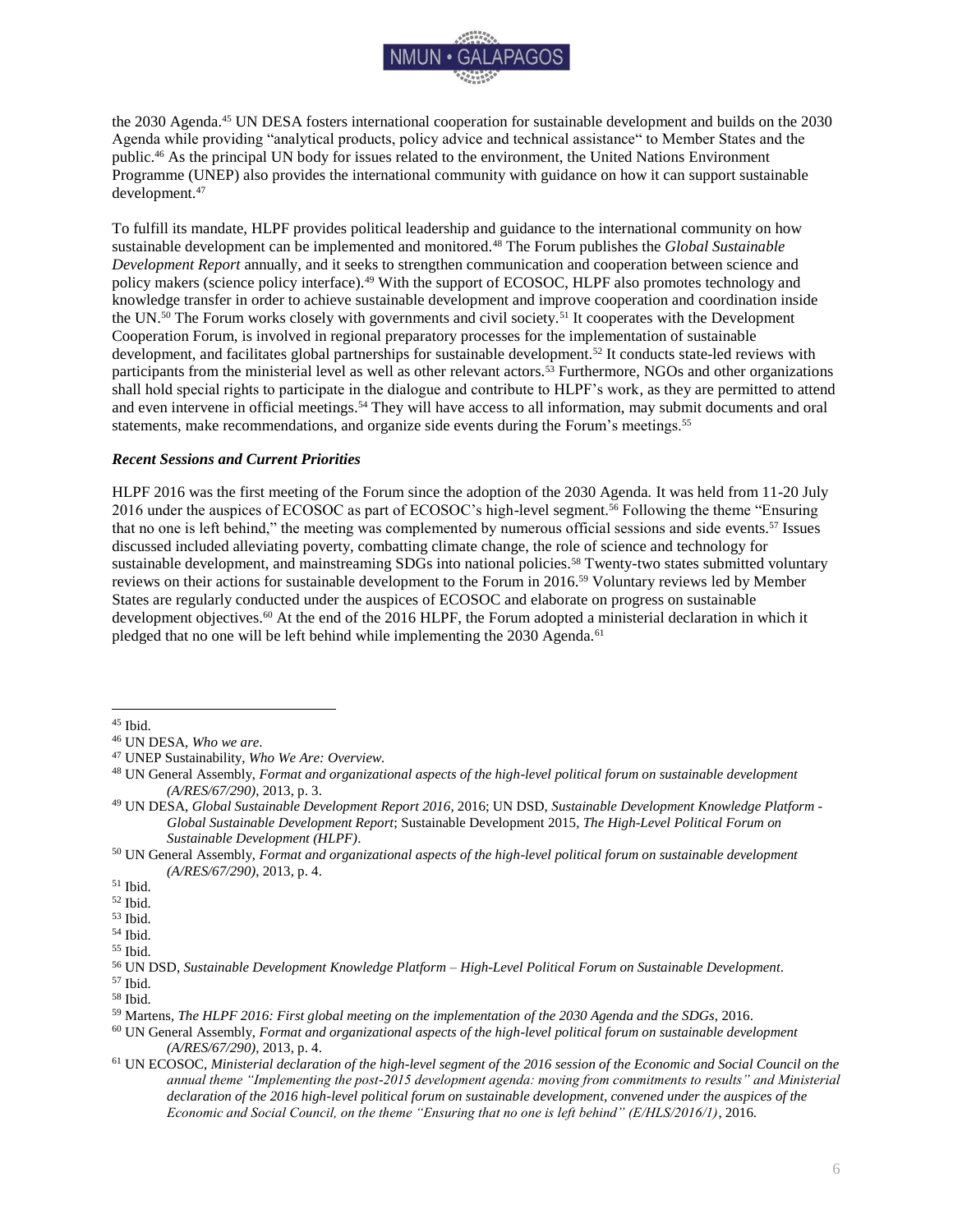

major groups to come together in pursuit of SDG 6? How can monitoring and reporting of progress towards SDG 6 be improved? How can the international community facilitate technology development and transfer to assist developing countries with achieving SDG 6?

# **Annotated Bibliography**

<span id="page-30-0"></span>Bos, R., et al. (2016). *Manual of the Human Rights to Safe Drinking Water and Sanitation for Practitioners.*  International Water Association*.* Retrieved 31 May 2017 from[: http://www.iwa-network.org/wp](http://www.iwa-network.org/wp-content/uploads/2016/08/Manual-Human-Right-Water-Sanitation.pdf)[content/uploads/2016/08/Manual-Human-Right-Water-Sanitation.pdf](http://www.iwa-network.org/wp-content/uploads/2016/08/Manual-Human-Right-Water-Sanitation.pdf)

*This manual summarizes the discussion of water and sanitation in relation to human rights. It notably includes insights from Léo Heller, United Nations Special Rapporteur on the human right*  to safe drinking water and sanitation. This document is particularly effective in its description of *water and sanitation as human rights and the way in which states should protect, respect, and promote them. It provides a different view of the topic that both contrasts with and supports the development perspective. Delegates will find in this document a rights-based perspective on the implementation of SDG 6.*

High Level Panel on Water. (2016). *Action Plan.* Retrieved 23 May 2017 from:

[https://sustainabledevelopment.un.org/content/documents/11280HLPW\\_Action\\_Plan\\_DEF\\_11-1.pdf](https://sustainabledevelopment.un.org/content/documents/11280HLPW_Action_Plan_DEF_11-1.pdf) *Secretary-General Ban Ki-moon and the President of the World Bank decided that the creation of the High-Level Panel on Water would contribute significantly to the achievement of SDG 6. In this document, the Panel acknowledges that water is the issue that connects various other topics, such as public health, food security, well-being, and climate action. However, the Panel also recognizes the challenges that they face. The Panel is composed of 12 high-level representatives from different countries. This document will provide relevant information for delegates to see the way in which different SDGs are connected through SDG 6.*

United Nations, Economic and Social Council, 2017 session. (2017). *Progress towards the Sustainable Development Goal: Report of the Secretary-General (E/2017/66)*. Retrieved 30 August 2017 from:<http://undocs.org/E/2017/66> *This is the most recent report of the Secretary-General assessing the progress and achievements towards the SDGs. It is crucial in the sense that it gives a concrete and solid idea of how the 17 goals and 169 targets have been tackled. Likewise, the report provides states with an idea of*  where more effort is required. In order to demonstrate concrete global outcomes, the report *presents data to support the actions carried out. This report will help give delegates a clear idea of present and future actions for the implementation of the SDGs.*

United Nations, General Assembly, Sixty-ninth session. (2015). *Addis Ababa Action Agenda of the Third International Conference on Financing for Development (Addis Ababa Action Agenda) (A/RES/69/313)*. Retrieved 2 June 2017 from:<http://undocs.org/A/RES/69/313> *The* Addis Ababa Action Agenda *is of great relevance for the whole functioning of the Sustainable Development Goals, as it represents one of their main sources of funding. This document describes the compromises and partnerships to which states have committed to provide greater support to areas such as domestic, public, and private spaces. It also promotes deeper cooperation between countries. Delegates will find this a useful resource in researching in the topic of funding for the 2030 Agenda.*

United Nations, General Assembly, Seventieth session. (2015). *Transforming our world: the 2030 Agenda for Sustainable Development (A/RES/70/1).* Retrieved 2 June 2017 from[: http://undocs.org/A/RES/70/1](https://documents-dds-ny.un.org/doc/UNDOC/GEN/N15/291/89/PDF/N1529189.pdf?OpenElement)  *This resolution is of paramount importance since it establishes the shift from the Millennium Development Goals that expired in 2015. This resolution clearly establishes the new objectives for the international community. The* 2030 Agenda for Sustainable Development *determines the 17 new SDGs and the 169 targets that aim to focus international efforts more effectively on the issues that were pursued by the MDGs. In the same regard, this document reflects a deeper sense of engagement and ambition in terms of improving the condition of both people and the planet. Delegates will find this source useful as they explore issues related to establishing new goals for development, especially with regard to SDG 6.*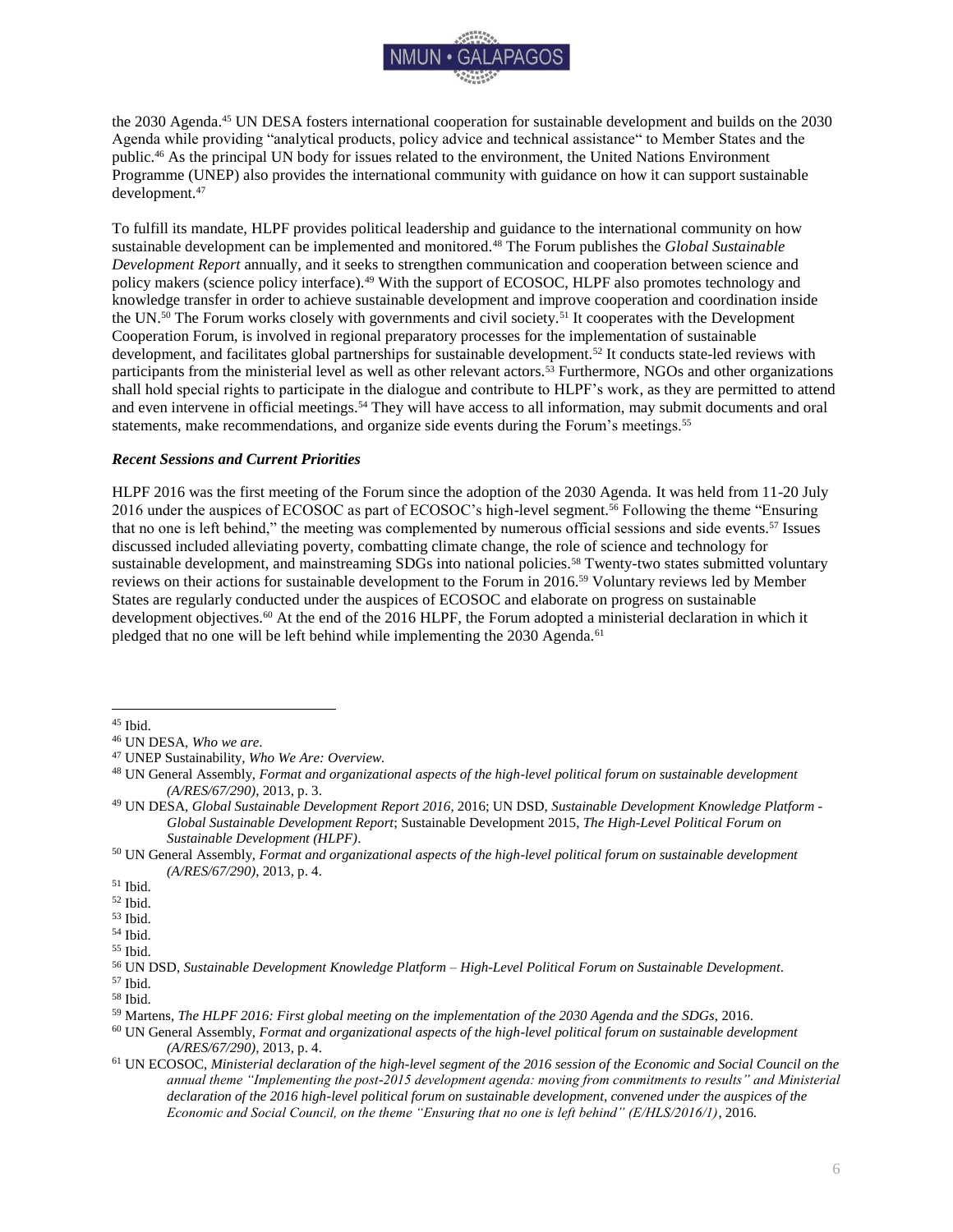

United Nations Water Conference. (1977). *Mar del Plata Action Plan*. Retrieved 31 May 2017 from: [http://internationalwaterlaw.org/bibliography/UN/UN\\_Mar%20del%20Plata%20Action%20Plan\\_1977.pdf](http://internationalwaterlaw.org/bibliography/UN/UN_Mar%20del%20Plata%20Action%20Plan_1977.pdf)

*The establishment of the* Mar del Plata Action Plan *was an integral part in the process of providing clean water and sanitation for all. The most important factor to highlight is that the UN Water Conference recognized water as a human right — official acknowledgment that gave the topic greater legitimacy in the political sphere. Moreover, the Action Plan demonstrates an increase in the detail and attention being given to topics such as the quality and efficient management of water.*

# **Bibliography**

<span id="page-31-0"></span>Bos, R., et al. (2016). *Manual of the Human Rights to Safe Drinking Water and Sanitation for Practitioners.*  International Water Association*.* Retrieved 31 May 2017 from[: http://www.iwa-network.org/wp](http://www.iwa-network.org/wp-content/uploads/2016/08/Manual-Human-Right-Water-Sanitation.pdf)[content/uploads/2016/08/Manual-Human-Right-Water-Sanitation.pdf](http://www.iwa-network.org/wp-content/uploads/2016/08/Manual-Human-Right-Water-Sanitation.pdf)

*Charter of the United Nations*. (1945). Retrieved 10 July 2017 from: <http://www.un.org/en/documents/charter/index.shtml>

High Level Panel on Water. (2016). *Action Plan.* Retrieved 23 May 2017 from: [https://sustainabledevelopment.un.org/content/documents/11280HLPW\\_Action\\_Plan\\_DEF\\_11-1.pdf](https://sustainabledevelopment.un.org/content/documents/11280HLPW_Action_Plan_DEF_11-1.pdf)

High Level Panel on Water. (2017). *World Water Data Initiative Roadmap.* Retrieved 4 June 2017 from: [https://sustainabledevelopment.un.org/content/documents/13327HLPW\\_WWDI\\_Roadmap.pdf](https://sustainabledevelopment.un.org/content/documents/13327HLPW_WWDI_Roadmap.pdf)

Organization of American States. (2016). *Inter-American Program for Sustainable Development (PIDS): 2016- 2021.* Retrieved 28 August 2017 from: [http://www.oas.org/en/sedi/pub/pids\\_2017.pdf](http://www.oas.org/en/sedi/pub/pids_2017.pdf)

Simavi. (n.d.). *Africa's Civil Society agree to support implementation of SDG6 and N'gor Declaration* [Website]. Retrieved 28 August 2017 from: [https://simavi.org/long-read/africas-civil-society-agree-support-implementation](https://simavi.org/long-read/africas-civil-society-agree-support-implementation-sdg6-ngor-declaration/)[sdg6-ngor-declaration/](https://simavi.org/long-read/africas-civil-society-agree-support-implementation-sdg6-ngor-declaration/)

Southern African Development Community Water Sector: International Cooperating Partners Collaboration Portal. (2009). *The Africa Water Vision for 2025: Equitable and Sustainable Use of Water for Socioeconomic Development*. Retrieved 28 August 2017 from: [http://www.icp-confluence-sadc.org/documents/africa-water-vision-2025](http://www.icp-confluence-sadc.org/documents/africa-water-vision-2025-equitableand-sustainable-use-water-socio-economic-development) [equitableand-sustainable-use-water-socio-economic-development](http://www.icp-confluence-sadc.org/documents/africa-water-vision-2025-equitableand-sustainable-use-water-socio-economic-development)

UN-Water. (n.d.). *About UN-Water* [Website]. Retrieved 14 August 2017 from: [http://www.unwater.org/about](http://www.unwater.org/about-unwater/)[unwater/](http://www.unwater.org/about-unwater/)

UN-Water. (2016). *Integrated Monitoring Guide for SDG 6: Targets and global indicators*. Retrieved 31 August 2017 from:<http://www.unwater.org/publications/integrated-monitoring-guide-sdg-6/>

UN-Water. (2017). *Africa water and sanitation sector monitoring – training workshop in Accra* [News Article]. Retrieved 17 August 2017 from: [http://www.sdg6monitoring.org/news/2017/5/9/africa-water-and-sanitation-sector](http://www.sdg6monitoring.org/news/2017/5/9/africa-water-and-sanitation-sector-monitoring-training-workshop-in-accra)[monitoring-training-workshop-in-accra](http://www.sdg6monitoring.org/news/2017/5/9/africa-water-and-sanitation-sector-monitoring-training-workshop-in-accra)

United Kingdom of Great Britain and Northern Ireland, Parliamentary Office of Science and Technology. (2016). *Access to Water and Sanitation*. Retrieved 31 August 2017 from: <http://researchbriefings.files.parliament.uk/documents/POST-PN-0521/POST-PN-0521.pdf>

United Nations Conference on Sustainable Development. (2012). *Report of the United Nations Conference on Sustainable Development (A/CONF.216/16)*. Retrieved 25 May 2017 from:<http://undocs.org/A/CONF.216/16>

United Nations, Department of Economic and Social Affairs. (2013). *World Economic and Social Survey 2013: Sustainable Development Challenges* [Report]. Retrieved 8 July 2017 from: <https://sustainabledevelopment.un.org/content/documents/2843WESS2013.pdf>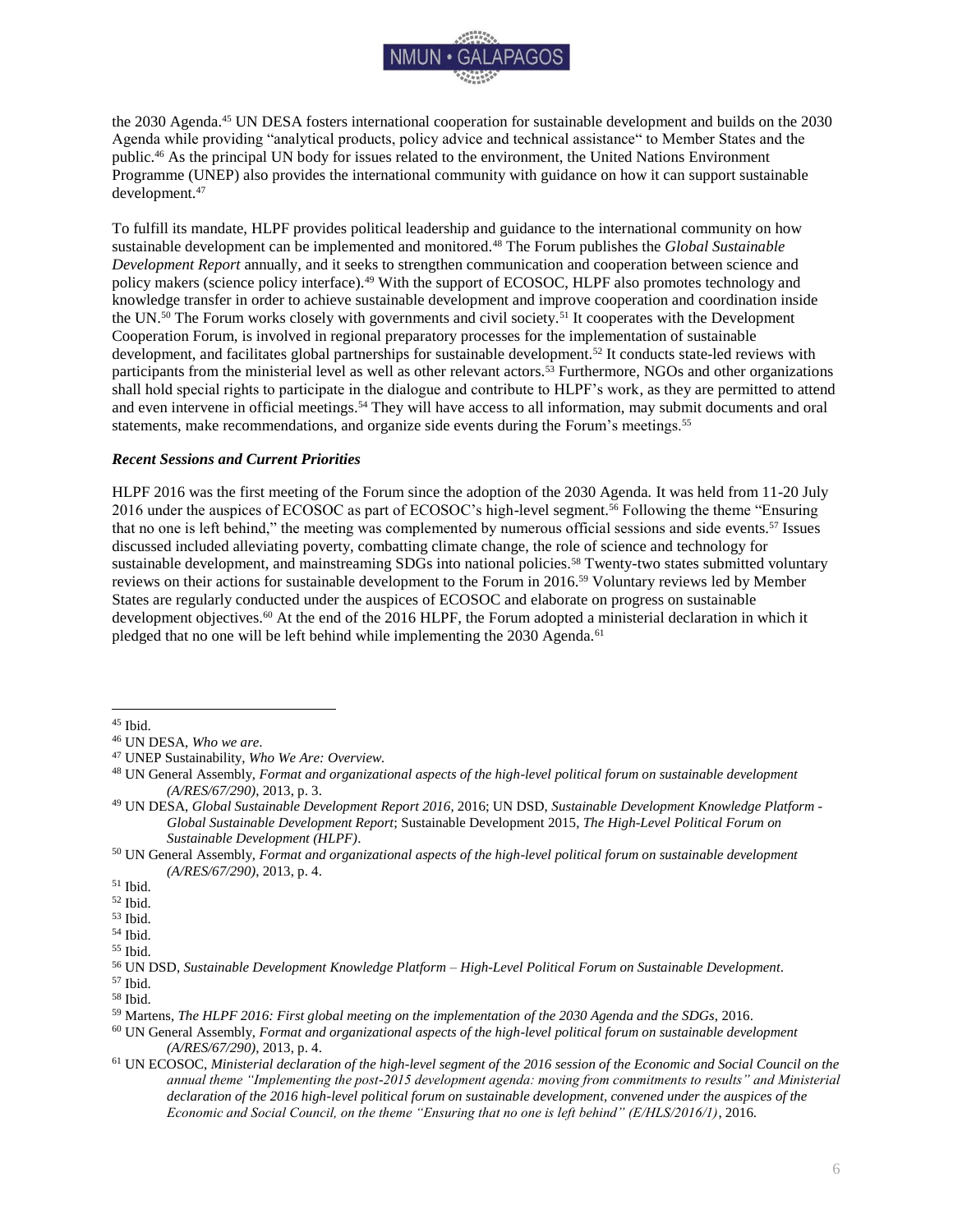

United Nations, Department of Economic and Social Affairs. (2015). *The Millennium Development Goals Report 2015*. Retrieved 31 August 2017 from: [http://www.un.org/millenniumgoals/2015\\_MDG\\_Report/pdf/MDG%202015%20rev%20\(July%201\).pdf](http://www.un.org/millenniumgoals/2015_MDG_Report/pdf/MDG%202015%20rev%20(July%201).pdf)

United Nations, Department of Economic and Social Affairs. (2015, July 29). *World Population projected to reach 9.7 billion by 2050* [News Article]. Retrieved 8 July 2017 from: <http://www.un.org/en/development/desa/news/population/2015-report.html>

United Nations, Department of Economic and Social Affairs. (2016). *The Sustainable Development Goals Report 2016.* Retrieved 8 July 2017 from: <https://unstats.un.org/sdgs/report/2016/The%20Sustainable%20Development%20Goals%20Report%202016.pdf>

United Nations, Department of Economic and Social Affairs. (2017). *Expert Group Meeting: Enhancing Major Groups and Other Stakeholders (MGoS) Engagement in National Level Reviews* [Report]*.* Retrieved 16 August 2017 from: [https://sustainabledevelopment.un.org/content/documents/13384Final%20-](https://sustainabledevelopment.un.org/content/documents/13384Final%20-%20EGM%20Outcome%20Document.pdf) [%20EGM%20Outcome%20Document.pdf](https://sustainabledevelopment.un.org/content/documents/13384Final%20-%20EGM%20Outcome%20Document.pdf)

United Nations, Department of Economic and Social Affairs. (2017). *Technology* [Website]. Retrieved 28 August 2017 from:<https://sustainabledevelopment.un.org/topics/technology>

United Nations, Department of Economic and Social Affairs. (2017, May 18). *UN moves to tap transformative power of science, technology and innovation to achieve Sustainable Development Goals* [News Article]. Retrieved 28 August 2017 from:<https://sustainabledevelopment.un.org/?page=view&nr=1286&type=230&menu=2059>

United Nations, Economic and Social Council, 2016 session. (2016). *Ministerial declaration of the high-level segment of the 2016 session of the Economic and Social Council on the annual theme "Implementing the post-2015 development agenda: moving from commitments to results" and Ministerial declaration of the 2016 high-level political forum on sustainable development, convened under the auspices of the Economic and Social Council, on the theme "Ensuring that no one is left behind"* (*E/HLS/2016/1)*. Retrieved 8 June 2017 from: [http://www.un.org/ga/search/view\\_doc.asp?symbol=E/HLS/2016/1](http://www.un.org/ga/search/view_doc.asp?symbol=E/HLS/2016/1)

United Nations, Economic and Social Council, 2016 session. (2016). *Progress towards the Sustainable Development Goal: Report of the Secretary-General (E/2016/75)*. Retrieved 2 June 2017 from:<http://undocs.org/E/2016/75>

United Nations, Economic and Social Council, 2017 session. (2017). *Progress towards the Sustainable Development Goal: Report of the Secretary-General (E/2017/66)*. Retrieved 30 August 2017 from: <http://undocs.org/E/2017/66>

United Nations Economic Commission for Europe. (2017). *Annotated provisional agenda for the first session. (ECE/AC.25/2017/1).* Retrieved 11 July 2017 from: [https://www.unece.org/fileadmin/DAM/sustainable](https://www.unece.org/fileadmin/DAM/sustainable-development/RFSD_2017/ECE_AC.25_2017_1-e.pdf)[development/RFSD\\_2017/ECE\\_AC.25\\_2017\\_1-e.pdf](https://www.unece.org/fileadmin/DAM/sustainable-development/RFSD_2017/ECE_AC.25_2017_1-e.pdf)

United Nations, General Assembly, Third session. (1948). *Universal Declaration of Human Rights (A/RES/217 A (III))*. Retrieved 26 May 2017 from:<http://www.un.org/en/documents/udhr/>

United Nations, General Assembly, Forty-first session. (1986). *Declaration on the Right to Development (A/RES/41/128)*. Adopted on the report of the Third Committee (A/41/925). Retrieved Day Month Year from: <http://undocs.org/A/RES/41/128>

United Nations, General Assembly, Fifty-fifth session. (2000). *United Nations Millennium Declaration (A/RES/55/2)*. Retrieved 8 July 2017 from:<http://undocs.org/A/RES/55/2>

United Nations, General Assembly, Sixty-fourth session. (2010). *The human right to water and sanitation (A/RES/64/292)*. Retrieved 31 May 2017 from:<http://undocs.org/A/RES/64/292>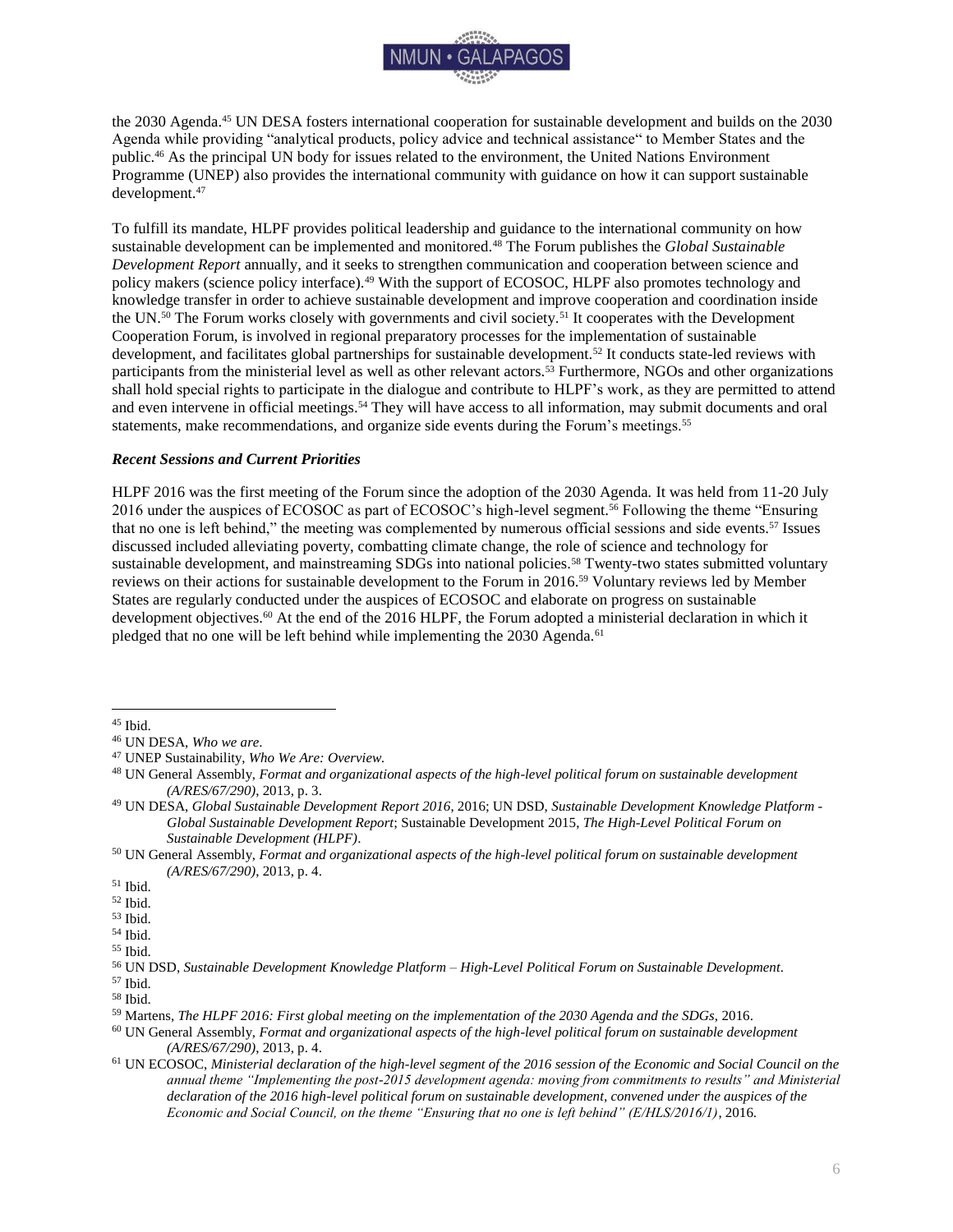

United Nations, General Assembly, Sixty-seventh session. (2013). *Format and organizational aspects of the highlevel political forum on sustainable development (A/RES/67/290)*. Retrieved 23 May 2017 from: <http://undocs.org/A/RES/67/290>

United Nations, General Assembly, Sixty-ninth session. (2015). *Addis Ababa Action Agenda of the Third International Conference on Financing for Development (Addis Ababa Action Agenda) (A/RES/69/313)*. Retrieved 2 June 2017 from:<http://undocs.org/A/RES/69/313>

United Nations, General Assembly, Seventieth session. (2015). *Transforming our world: the 2030 Agenda for Sustainable Development (A/RES/70/1).* Retrieved 2 June 2017 from[: http://undocs.org/A/RES/70/1](http://undocs.org/A/RES/70/1)

United Nations, High-level Political Forum on Sustainable Development. (2016). *Discussion papers on the theme of the high-level political forum on sustainable development, submitted by major groups and other stakeholders (E/HLPF/2016/2).* Retrieved 14 August 2017 from:<http://undocs.org/E/HLPF/2016/2>

United Nations, High-level Political Forum on Sustainable Development. (2017). *Input from the Economic Commission for Africa to the high-level political forum on sustainable development (E/HLPF/2017/1/Add.4)* [Report]. Retrieved 11 July 2017 from:<http://undocs.org/E/HLPF/2017/1/Add.4>

United Nations, High-level Political Forum on Sustainable Development. (2017). *Input from the Economic Commission for Latin America and the Caribbean to the high-level political forum on sustainable development (E/HLPF/2017/1/Add.3)* [Report]. Retrieved 11 July 2017 from:<http://undocs.org/E/HLPF/2017/1/Add.3>

United Nations, High-level Political Forum on Sustainable Development. (2017). *Reports of the regional forums on sustainable development (E/HLPF/2017/1)* [Report]. Retrieved 11 July 2017 from: <http://undocs.org/E/HLPF/2017/1>

United Nations Human Settlements Programme. (2017). *UN-HABITAT for the Sustainable Development Goals* [Website]. Retrieved 18 August 2017 from:<https://unhabitat.org/un-habitat-for-the-sustainable-development-goals/>

United Nations, International Conference on Financing for Development. (2002). *Monterrey Consensus on Financing for Development*. Retrieved 2 June 2017 from: <http://www.un.org/esa/ffd/monterrey/MonterreyConsensus.pdf>

United Nations Regional Information Centre for Western Europe. (2017). *Making water a human right* [Website]. Retrieved 14 August 2017 from:<http://www.unric.org/en/water/27360-making-water-a-human-right>

United Nations Water Conference. (1977). *Mar del Plata Action Plan*. Retrieved 31 May 2017 from: [http://internationalwaterlaw.org/bibliography/UN/UN\\_Mar%20del%20Plata%20Action%20Plan\\_1977.pdf](http://internationalwaterlaw.org/bibliography/UN/UN_Mar%20del%20Plata%20Action%20Plan_1977.pdf)

Watershed. (2017). *Achieving SDG 6 through empowering civil society organisations*. Retrieved 28 August 2017 from[: https://www.ircwash.org/sites/default/files/084-201623watershed\\_4pager02.pdf](https://www.ircwash.org/sites/default/files/084-201623watershed_4pager02.pdf)

World Bank Group. (2016). *Aid Flows to the Water Sector.* Retrieved 4 June 2017 from: [https://sustainabledevelopment.un.org/content/documents/11999HLP%20Aid%20Flows%20to%20the%20Water%2](https://sustainabledevelopment.un.org/content/documents/11999HLP%20Aid%20Flows%20to%20the%20Water%20Sector.pdf) [0Sector.pdf](https://sustainabledevelopment.un.org/content/documents/11999HLP%20Aid%20Flows%20to%20the%20Water%20Sector.pdf)

World Bank Group. (2016). *High and Dry: Climate Change, Water, and the Economy*. Retrieved 8 July 2017 from: <http://www.worldbank.org/en/topic/water/publication/high-and-dry-climate-change-water-and-the-economy>

World Health Organization. (2017). *World Health Statistics: 2017*. Retrieved 17 August 2017 from: <http://apps.who.int/iris/bitstream/10665/255336/1/9789241565486-eng.pdf?ua=1>

World Health Organization, Executive Board, 130<sup>th</sup> session. (2012). *United Nations Conference on Sustainable Development Rio +20*. Retrieved 25 May 2017 from: [http://apps.who.int/gb/ebwha/pdf\\_files/EB130/B130\\_36](http://apps.who.int/gb/ebwha/pdf_files/EB130/B130_36-en.pdf) [en.pdf](http://apps.who.int/gb/ebwha/pdf_files/EB130/B130_36-en.pdf)